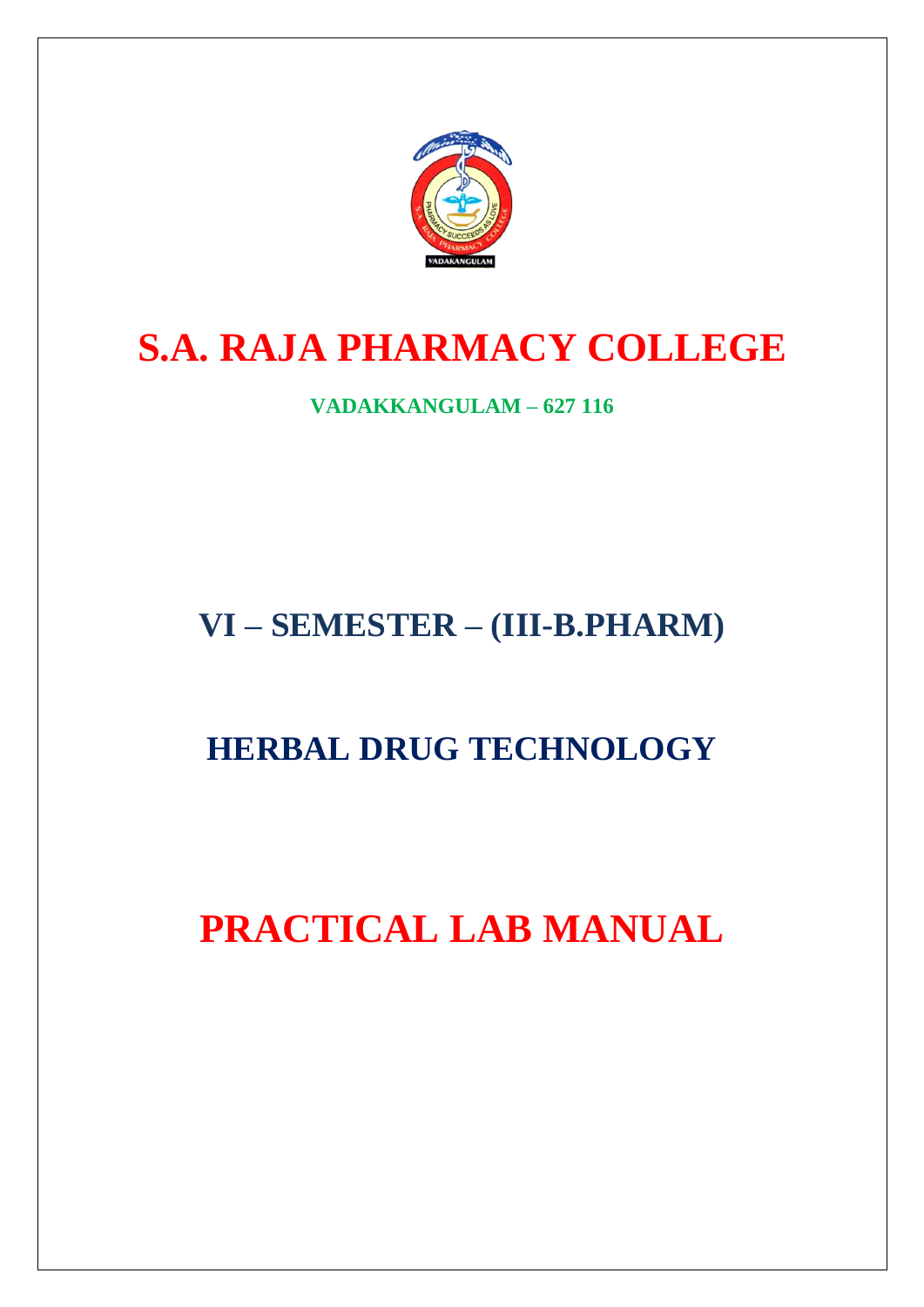| Sl. No | <b>CONTENT</b>                                                                                                                                              | Page No |
|--------|-------------------------------------------------------------------------------------------------------------------------------------------------------------|---------|
| 1.0    | Preliminary Phytochemical Screening of Aqueous Extract of<br>Neem                                                                                           | 1       |
| 2.0    | Determination of The Alcohol Content of Asava And Arista                                                                                                    | 13      |
| 3.0    | <b>Evaluation of Excipients of Natural Origins</b><br>3.1 Tragacanth 3.2 Acacia 3.3 starch 3.4 Honey                                                        | 15      |
| 4.0    | Preparation And Evaluation of Turmeric Cream                                                                                                                | 21      |
| 5.0    | Preparation And Standardization of Herbal Lotion                                                                                                            | 24      |
| 6.0    | Preparation And Standardization of Methi-Shikakai Shampoo                                                                                                   | 28      |
| 7.0    | Preparation And Evaluation of Orange Syrup B.P.C                                                                                                            | 33      |
| 8.0    | Preparation And Evaluation of Churna Mixture                                                                                                                | 35      |
| 9.0    | Preparation And Evaluation of Tablet                                                                                                                        | 37      |
| 10.0   | Monograph Analysis of Castor oil<br>wt/ml of castor oil<br>Acid value of castor oil<br>saponification value of castor oil<br>Refractive index of castor oil | 40      |
| 11.0   | Determination of Aldehyde content                                                                                                                           | 45      |
| 12.0   | Determination of phenol content                                                                                                                             | 46      |
| 13.0   | Determination of Total Alkaloids                                                                                                                            | 48      |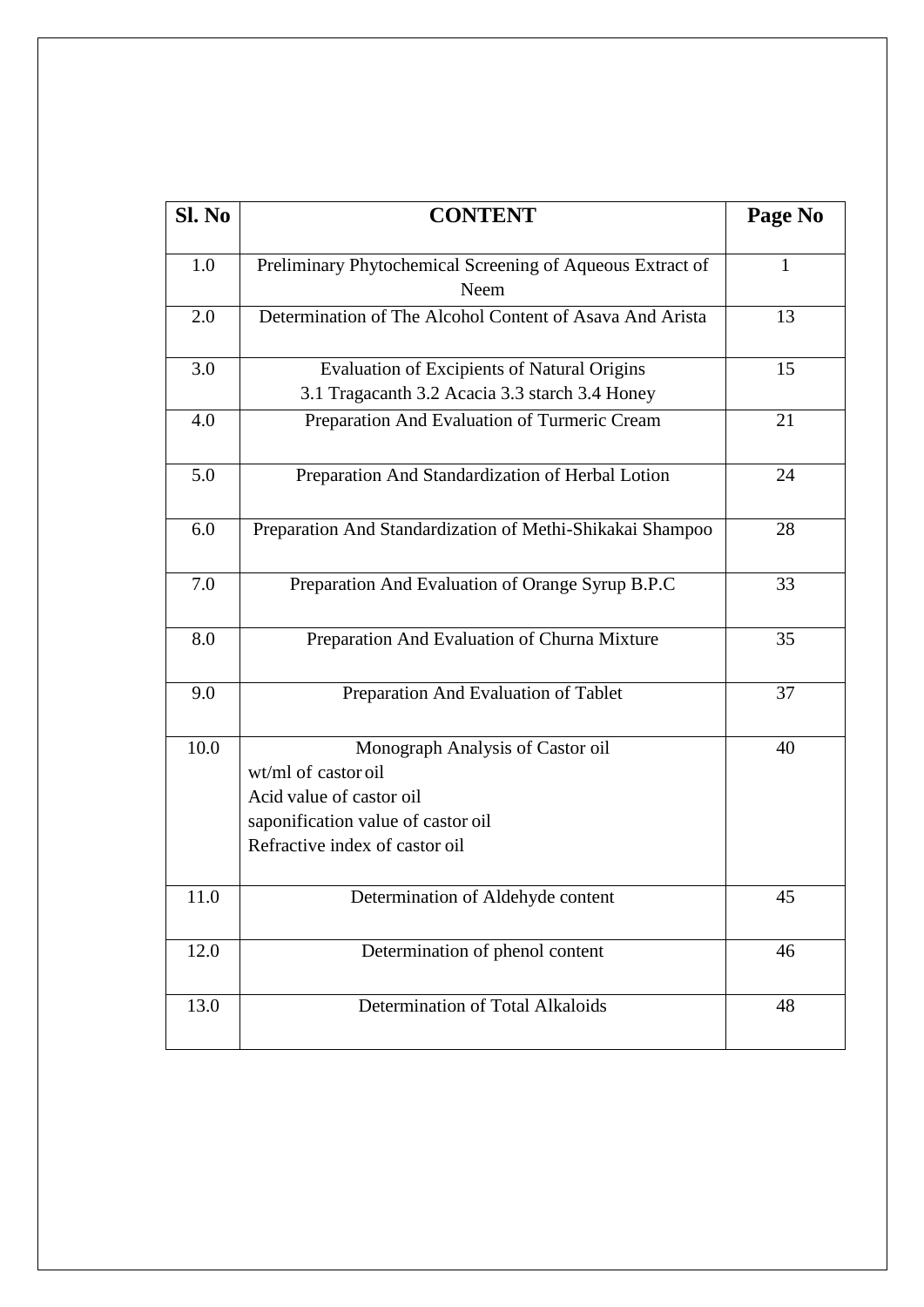# **1. PRELIMINARY PHYTOCHEMICAL SCREENING OF AQUEOUS EXTRACT OF** *Azadirachta indica* **(NEEM)**

Aqueous extract of *Azadirachta indica* (Leaf) was subjected to qualitative chemical analysis. The various chemical tests were performed on this extract and aqueous extract for the identification of flavonoids, phenolic compounds, alkaloids, glycosides, carbohydrates, carotenoids, proteins, tannin, aminoacids, sterols as per Harborne 1998.

### **Extraction of crude drug**

- Take 50 gm of powdered crude drug and macerate it with 500 ml of water for 24 hrs.
- Then occasionally shake with 6hr time period and allow it to stand for 18 hr
- After filtration evaporate the filtrate to dryness in a tare flat bottom shallow dish

## **Preparation of test solution**

- Take 500 mg of extract and dissolve it in 100 ml of water. stir the solution till the extract is completely soluble in water.
- The sample solution is then subjected to various qualitative test to reveal the presence or absence of common phytopharmaceuticals.

# **TEST FOR ALKALOIDS**

About 2 gm of the powdered material was mixed with 1gm of calcium hydroxide and 5 mL of water into a smooth paste and set aside for 5 minutes. It was then evaporated to dryness in a porcelain dish on a water bath. To this 200 mL of chloroform was added, mixed well and refluxed for half an hour on a water bath. Then it was filtered and the chloroform was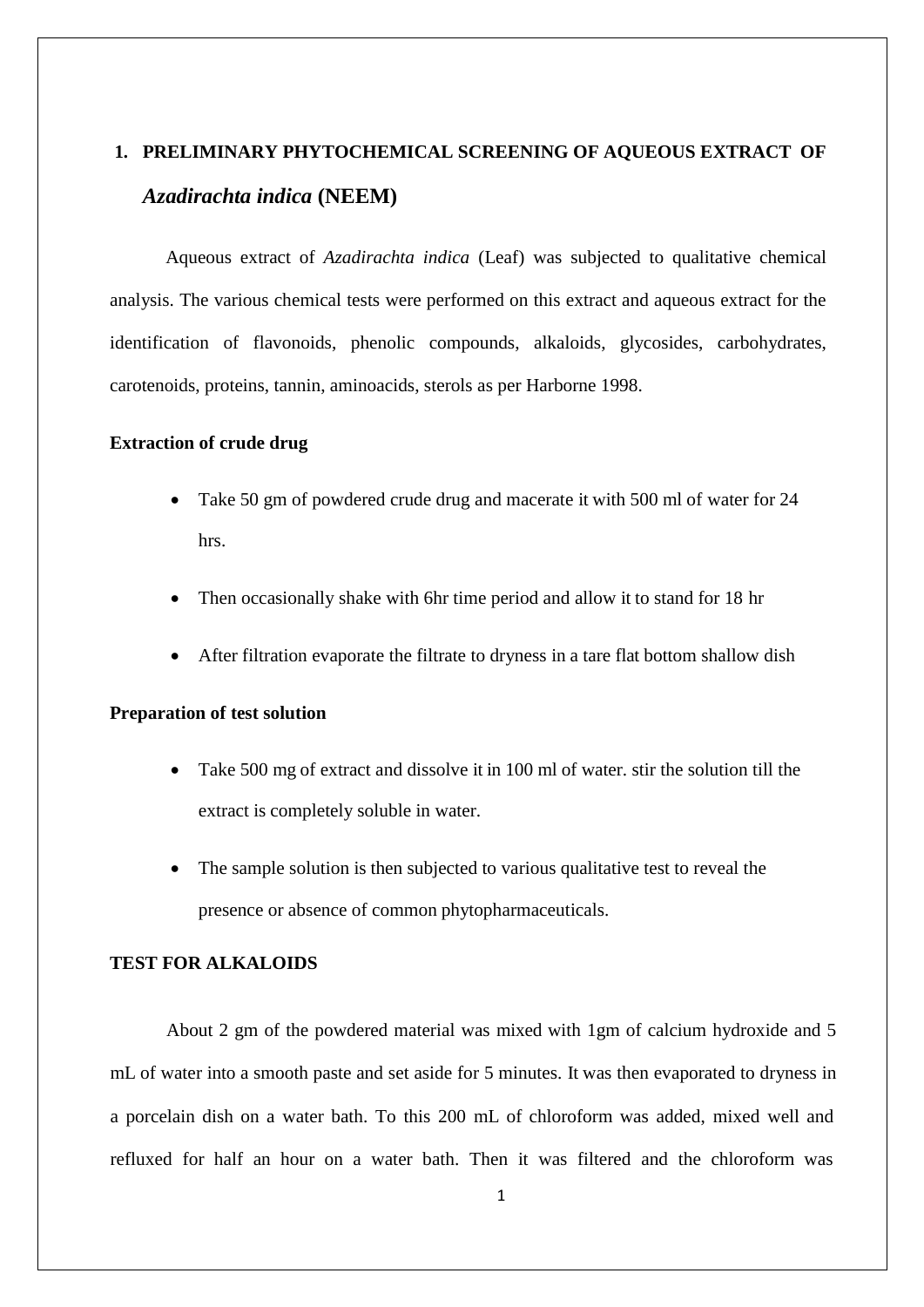evaporated. To this 5 mL of dilute hydrochloric acid was added followed by 2 mL of each of the following reagents.

### **MAYER'S TEST:**

A small quantity of the extract was treated with Mayer's reagent. Cream colour precipitate indicates the presence of alkaloids.

## **DRAGENDORFF'S TEST:**

A small quantity of the extract was treated with Dragendorff's reagent. Orange brown precipitate indicates the presence of alkaloids.

## **WAGNER'S TEST:**

A small quantity of extract was treated with Wagner's reagent. Reddish brown precipitate indicates the presence of alkaloids.

## **HAGER'S TEST:**

A small quantity of extract was treated with Hager's reagent. Yellow precipitate indicates the presence of alkaloids

### **TEST FOR PURINE GROUP (MUREXIDE TEST)**

The residue obtained after the evaporation of chloroform was treated with 1mL of hydrochloric acid in a porcelain dish and 0.1 gm of Potassium chlorate was added and evaporated to dryness on water bath. Then the residue was exposed to the vapour of dilute ammonia solution. No purple Colour was obtained indicating the absence of purine group of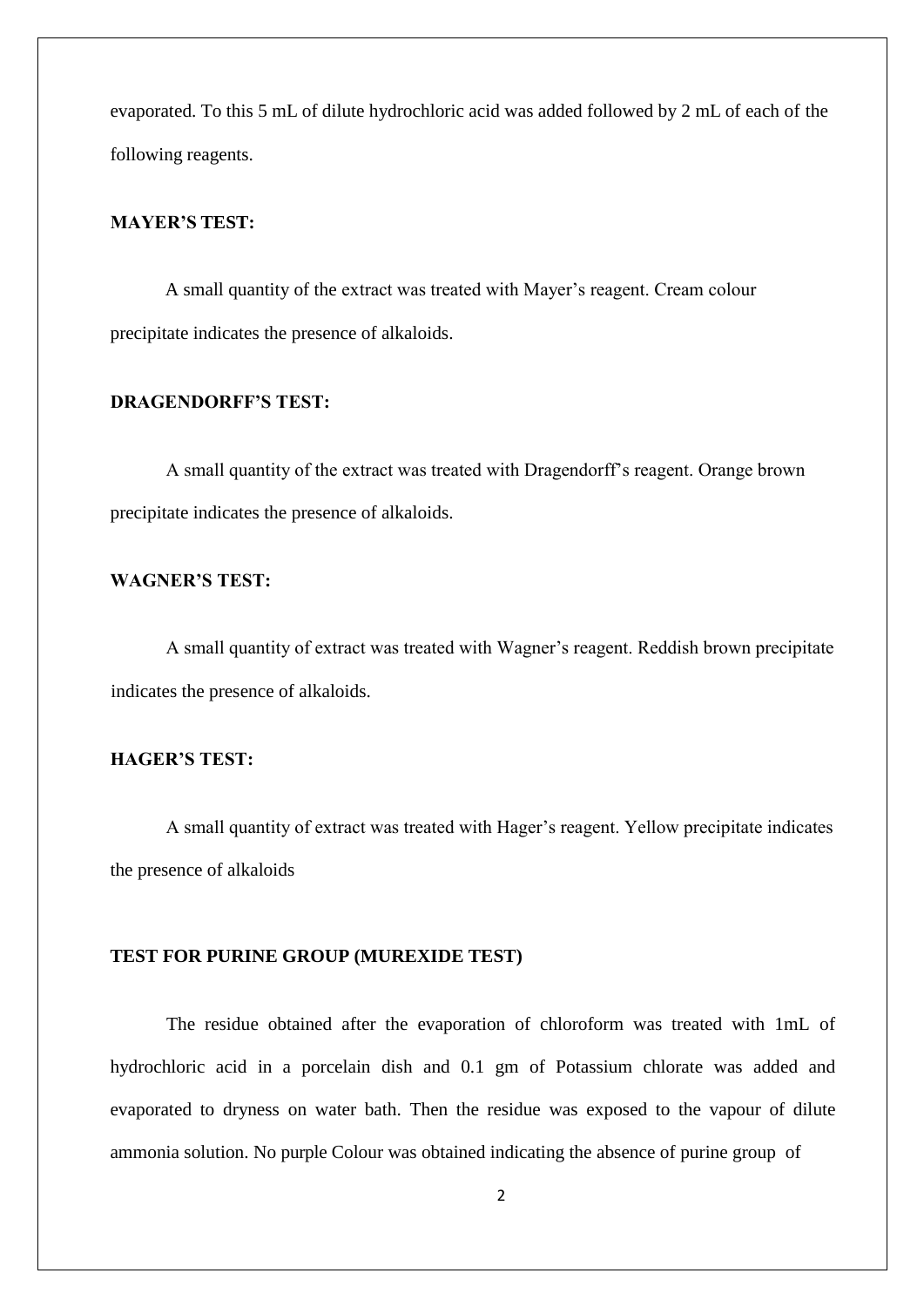alkaloids.

# **TEST FOR INDOLE**

To the test solution, add acetic acid and trace amount of anhydrous FeCl<sub>3</sub>, under

 $-$ lay /H<sub>2</sub>SO<sub>4</sub> intense blue at interface.

### **TEST FOR QUINOLINE (Thalleioquin Test)**

To the extract, add 1 drop of dilute sulphuric acid and 1ml of water. Add bromine water drop wise till the solution acquires permanent yellow colour and add 1mL of dilute ammonia solution, emerald green colour is produced. The powdered drug when heated with glacial acetic acid in dry test tube, evolves red fumes, which condense in the top portion of the tube. The bark, when moistened with sulphuric acid and observed under ultraviolet light shows a blue fluorescence due to the methoxy group of quinine and quinidine.

### **TEST FOR CARBOHYDRATES**

### **MOLISCH'S TEST**

The extract of the powdered drug was treated with 2-3 drops of  $1\%$  alcoholic  $\alpha$  naphthol and 2mL of concentrated sulphuric acid was added along the sides of the test tube. A purple colour indicating the presence of carbohydrates.

### **FEHLING'S TEST**

The extract of the powdered leaf was treated with Fehling's solution I and II and heated on a boiling water bath for half an hour. Red precipitate was obtained indicating the presence of free reducing sugars.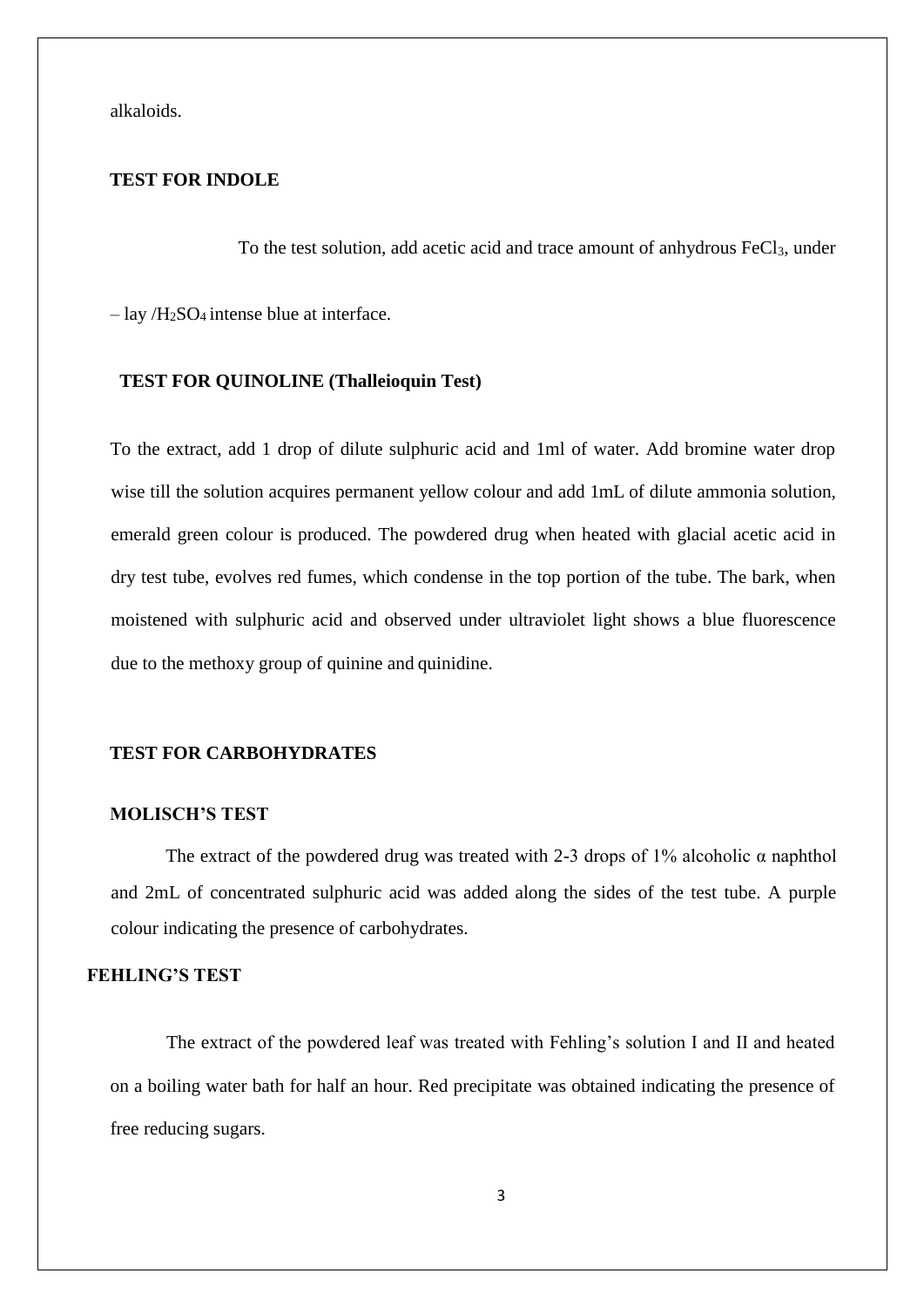### **BENEDICT'S TEST**

The extract of the powdered leaf was treated with equal volume of Benedict's reagent. A red precipitate was formed indicating the presence of reducing sugar.

### **TEST FOR ANTHRAQUINONE GLYCOSIDES**

### **BORNTRAGER'S TEST**

The powdered drug was boiled with dilute sulphuric acid, filtered and to the filtrate benzene was added and shaken well. The organic layer was separated to which ammonia solution was added slowly. No pink colour was observed in ammoniacal layer showing the presence of anthraquinone glycosides.

### **MODIFIED BORNTRAGER'S TEST**

About 0.1 g of the powdered drug was boiled for 2 minutes with dil.HCl and few drops of FeCl3 solution, filtered while hot and cooled. The filtrate was then extracted with benzene and the benzene layer was separated. Equal volume of  $diLNH<sub>3</sub>$  solution was added to the benzene extract. No pink colour was observed in ammoniacal layer showing the presence of glycosides.

## **TEST FOR CARDIAC GLYCOSIDES (FOR DEOXYSUGAR)**

# **KELLER KILIANI TEST**

About 1 g of the powdered leaf was boiled with 10 mL of 70 % alcohol for 2 minutes,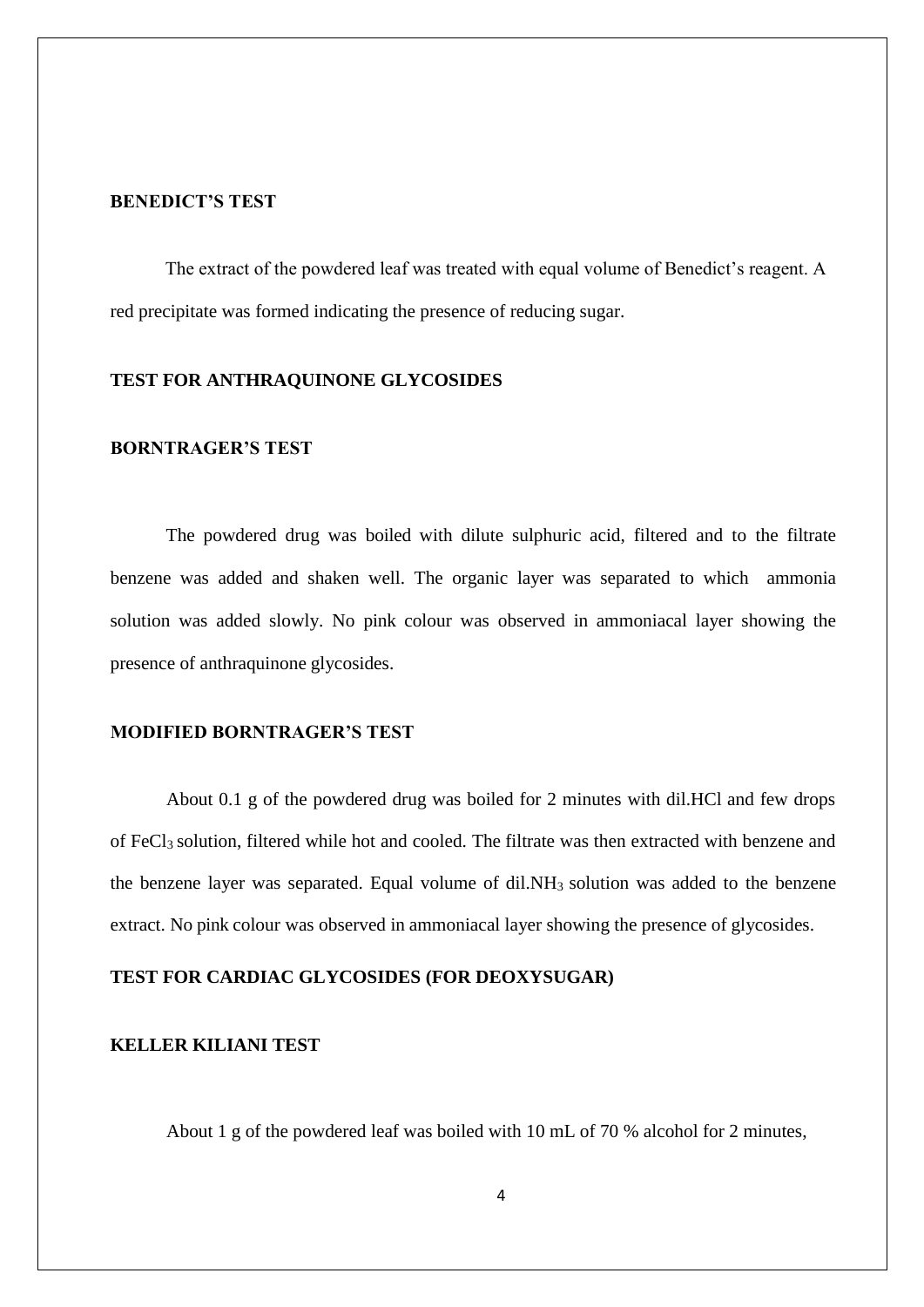cooled and filtered. To the filtrate 10 mL of water and 5 drops of solution of lead subacetate were added and filtered, evaporated to dryness. The residue was dissolved in 3 mL of glacial acetic acid. To these 2 drops of ferric chloride solution was added. Then 3 mL of concentrated H2SO4 was added to the sides of the test tube carefully and observed. No reddish brown layer was observed indicating the absence of deoxysugars.

### **RAYMOND TEST**

Test solution treated with dinitrobenzene in hot methanolic alkali gives violet colour.

### **LEGAL'S TEST**

Test solution when treated with pyridine made alkaline by sodium nitro prusside solution gives pink to red colour.

### **TEST FOR CYANOGENETIC GLYCOSIDES**

Small quantity of the powder was placed in a stoppered conical flask with just sufficient water, to cover it. A sodium picrate paper strip was inserted through the stopper so that it was suspended in the flask and it was set aside for 2 hours in a warm place. Brick red colour was produced on the paper indicating the presence of cyanogenetic glycosides.

### **TEST FOR COUMARIN GLYCOSIDES**

### **WITH AMMONIA**

Take a drop of ammonia on a filter paper; to this add a drop of aqueous extract of leaves. Development of fluorescence shows positive test for coumarins.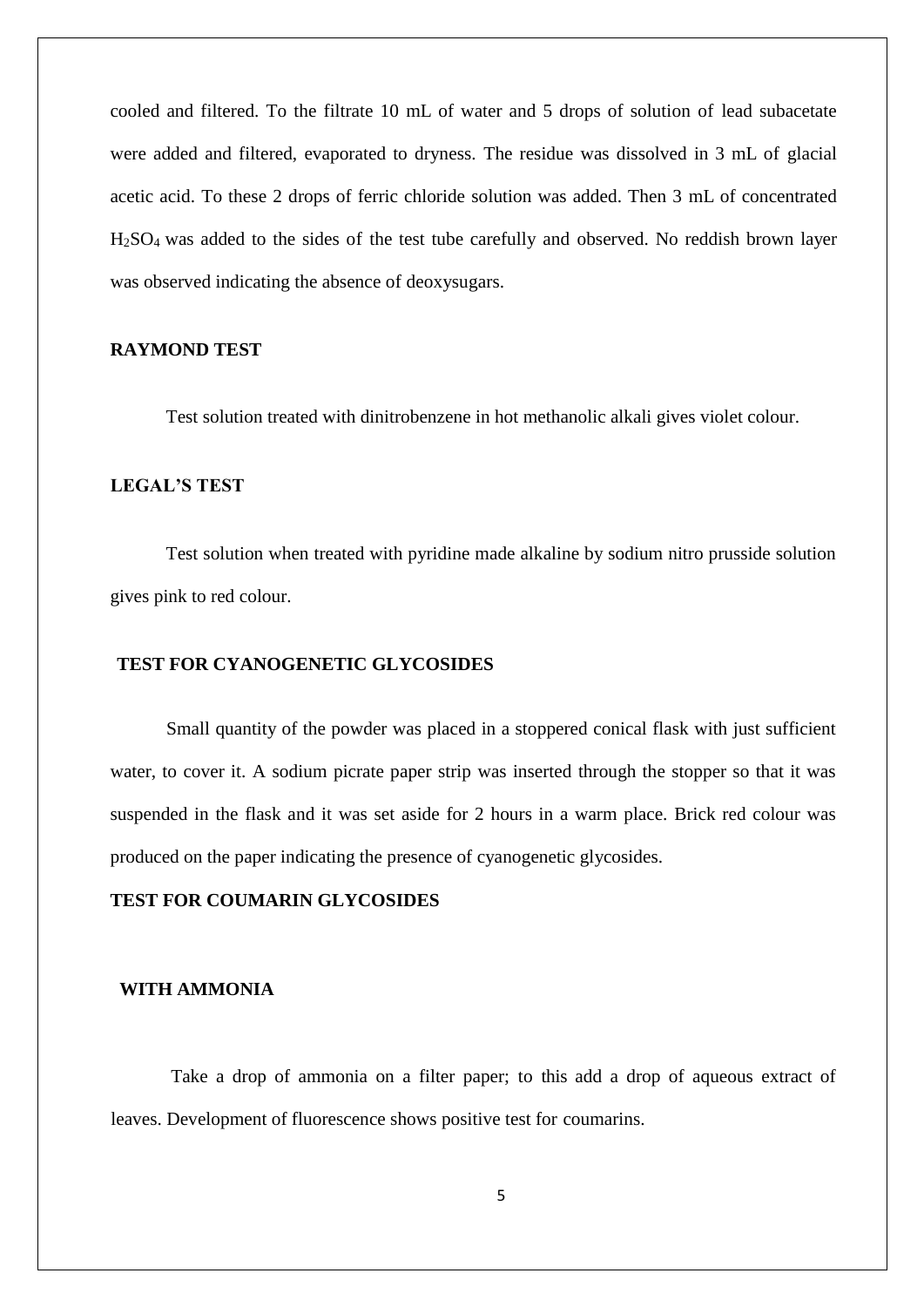### **WITH HYDROXYLAMINE HYDROCHLORIDE**

To ethereal extract, added one drop of alcoholic KOH. It was then heated, cooled and acidified with 0.5N hydrochloric acid. Violet colour developed upon addition of a drop of 1 % w/v FeCl<sub>3</sub> indicated presence of coumarins.

## **TEST FOR STEROLS**

The powdered drug was first extracted with petroleum ether and evaporated to a residue. Then the residue was dissolved in chloroform and tested for sterols.

### **SALKOWSKI'S TEST**

A few drops of concentrated sulphuric acid was added to the above solution, shaken well and set aside. The lower chloroform layer of the solution turned red in colour indicating the presence of sterols.

### **TEST FOR LIBBERMANN – BURCHARD'S**

To the chloroform solution a few drops of acetic anhydride and 1 mL of concentrated sulphuric acid were added through the sides of the test tube and set aside for a while. At the junction of two layers a brown ring was formed. The upper layer turned green indicating the presence of sterols.

### **TEST FOR SAPONINS**

# **FROTH TEST**

0.1 g of powder was vigorously shaken with 5ml of distilled water in a test tube for 30 seconds and was left undisturbed for 20 min, persistent froth indicated presence of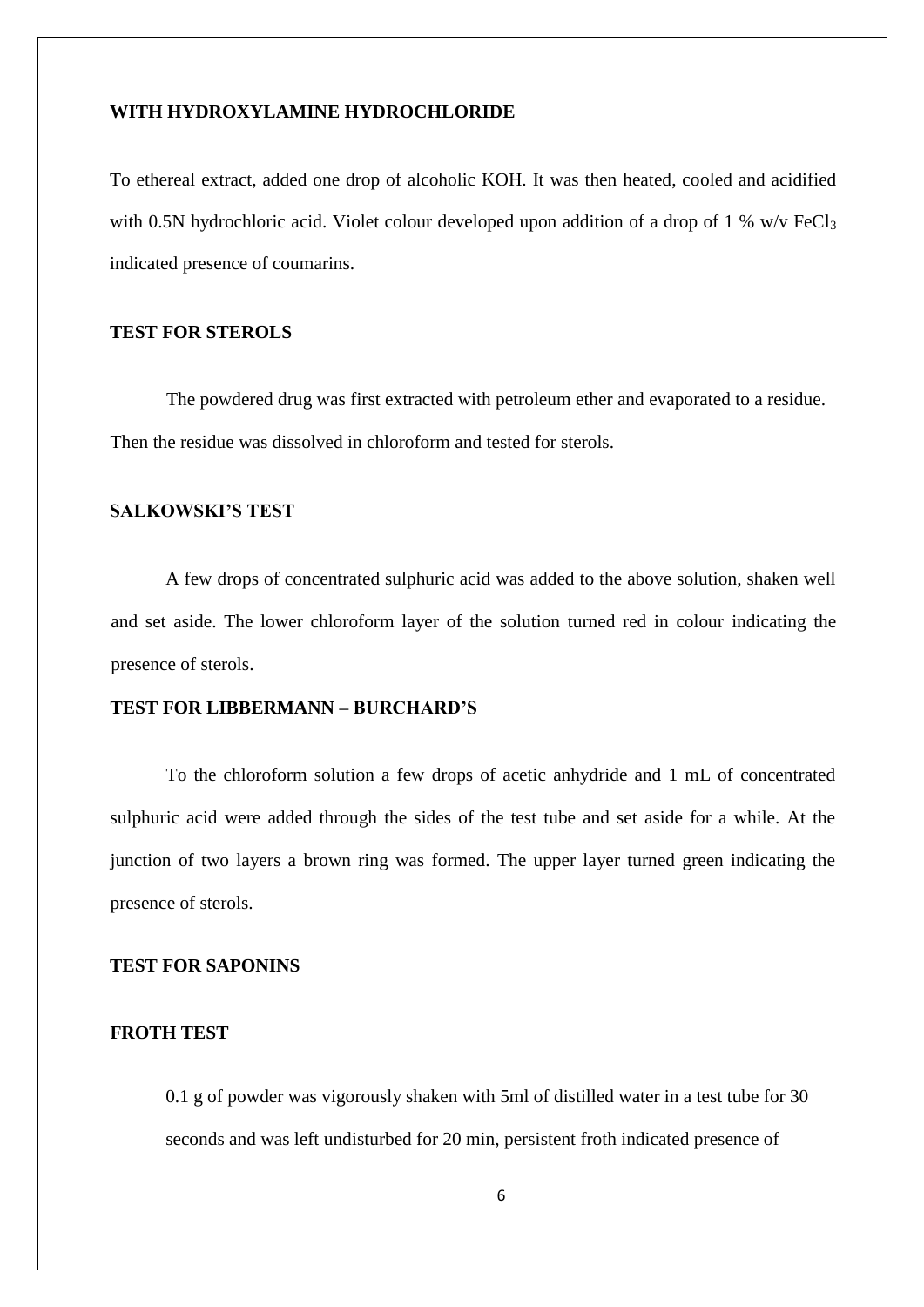saponins.

### **TEST FOR TANNINS**

## **FERRIC CHLORIDE**

Small quantity of the powdered drug was extracted with water. To the aqueous extract few drops of ferric chloride solution was added. Bluish black colour was produced indicating the presence of tannins.

### **GOLD BEATER'S SKIN TEST**

Add 2 % hydrochloric acid to all small piece of g old beater's skin, rinses it with distilled water and place in the solution to be tested for five minutes. Then give wash of distilled water and transfer to a 1% ferrous sulphate solution. A brown or black colour on the skin indicates presence of tannin.

# **TEST FOR PHENOLIC COMPOUNDS**

## **FERRIC CHLORIDE**

A small quantity of the powdered drug was extracted with water. To the alcoholic extract few drops of ferric chloride solution was added. Bluish black colour was produced indicating the presence of tannins.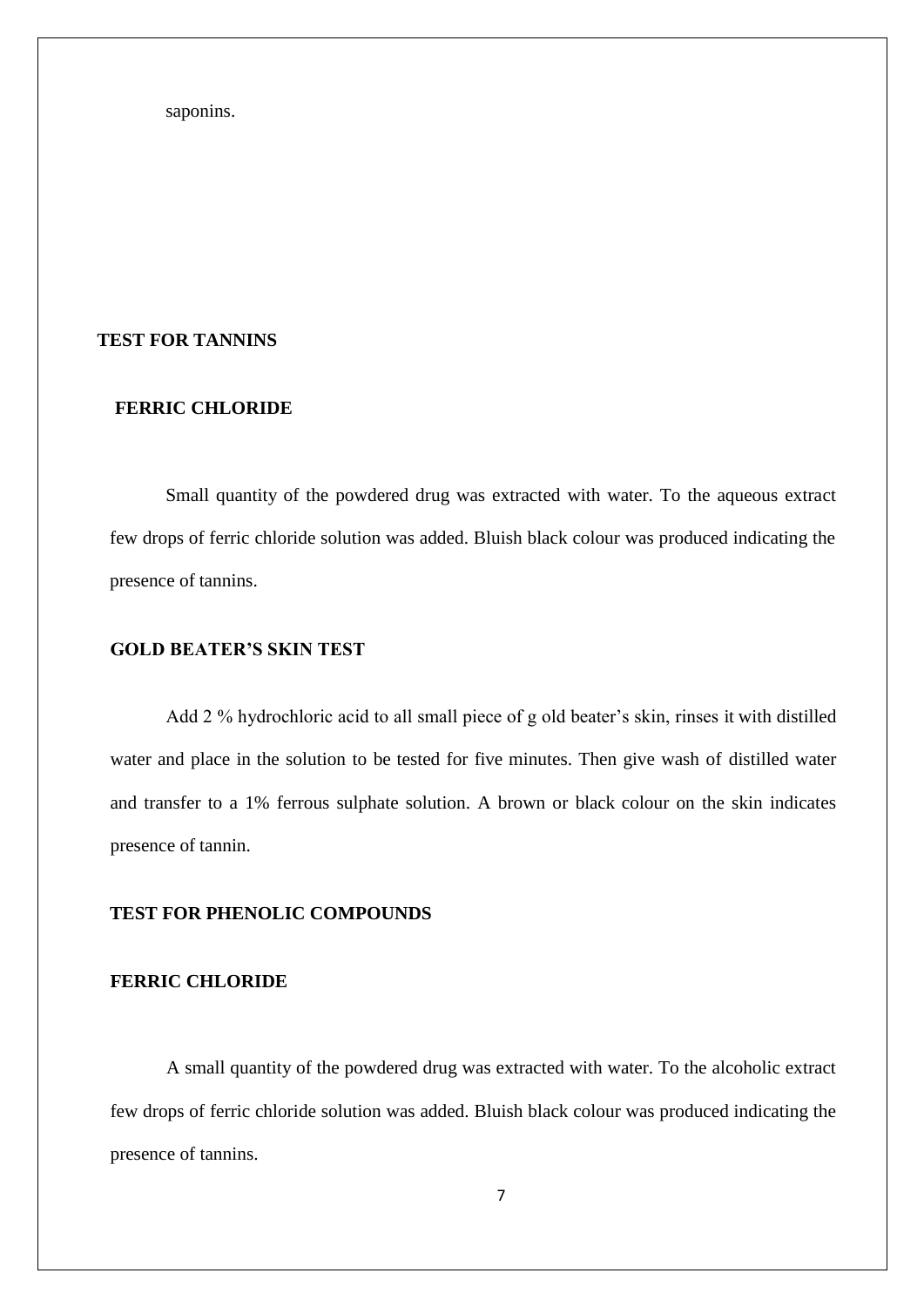# **TEST FOR FOLIN COICALTEU REAGENT**

To a drop of methanolic extract of a few drop of Folin Ciocalteu reagent was added, development of bluish green colour showed presence of phenol.

# **TEST FOR FLAVONOIDS**

### **SHINODA'S TEST**

Little of the powdered drug was heated with alcohol and filtered. To the test solution magnesium turnings and few drops of concentrated hydrochloric acid were added. Boiled for five minutes. Red colour was obtained indicating the presence of flavonoids.

# **ALKALI TEST**

To the small quantity of test solution 10% aqueous sodium hydroxide solution was added. Yellow orange colour was produced indicating the presence of flavonoids.

### **LEAD ACETATE**

To the test solution add a mixture of 10 % lead acetate in few drops added. It gives white precipitate.

# **TEST FOR ACID**

To the small quantity of test solution, few drops of concentrated sulphuric acid were added. Yellow orange colour was obtained indicates the presence of flavonoids.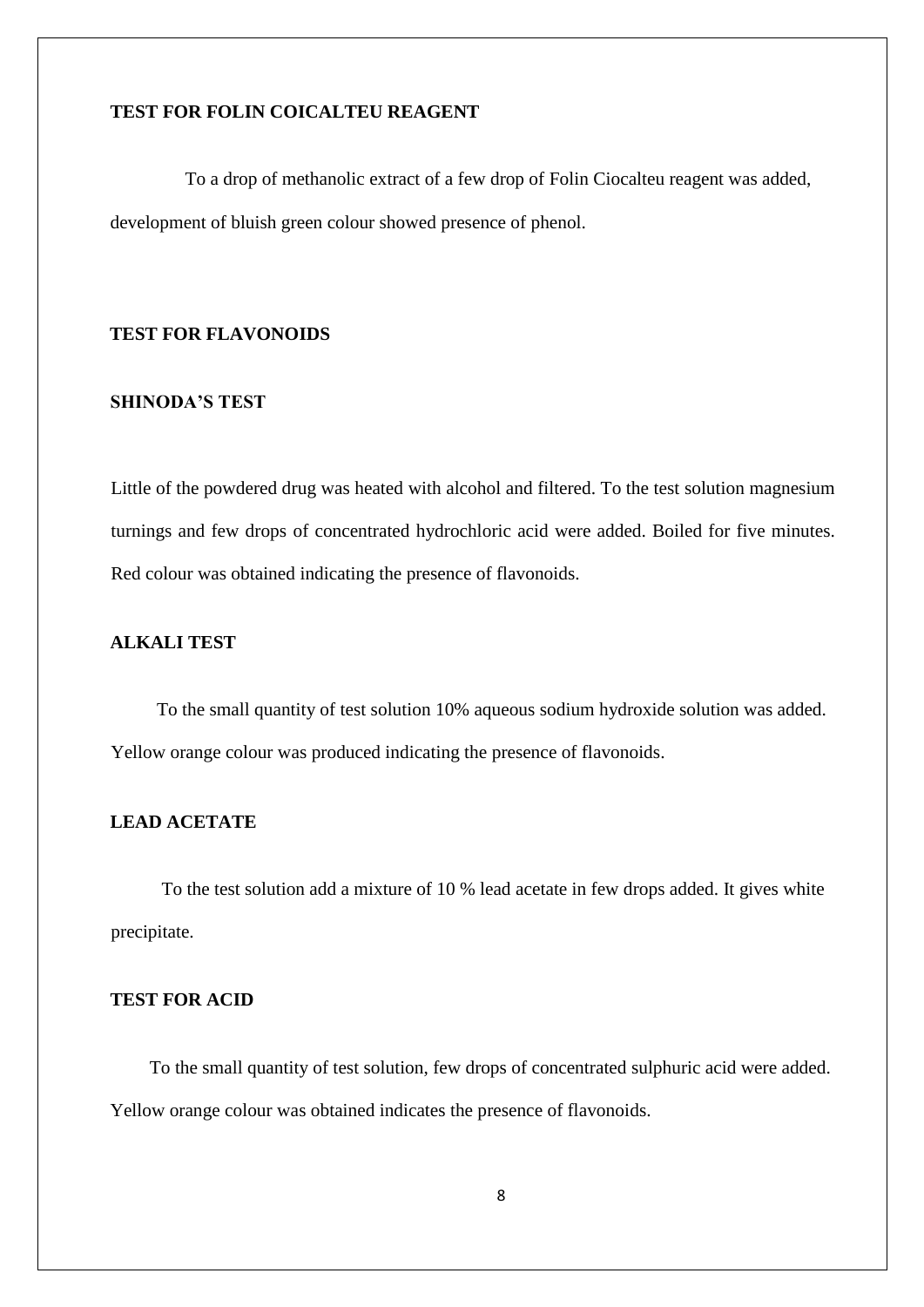## **TEST FOR PROTEIN AND AMINO ACIDS**

## **MILLON'S TEST**

Small quantity of acidulous – alcoholic extract of the powdered drug was heated with Millon's reagent. White precipitate turned red on heating indicate the presence of proteins.

## **BIURET TEST**

To one portion of acidulous – alcoholic extract of the powdered drug one ml of 10% sodium hydroxide solution and one drop of dilute copper sulphate solution were added. Violet colour was obtained indicating the presence of proteins.

## **NINHYDRIN TEST**

To the test solution add Ninhydrin solution, boil, violet colour indicates presence of amino acid.

## **TEST FOR SULPHUR CONTAINING AMINO ACID**

5 ml test solution is mixed with 2 ml 40 % sodium hydroxide and 2 drops of 10% lead acetate solution. Then boil the solution turned black or brownish due to PLS formation.

# **TEST FOR TERPENOIDS**

Little of the powdered drug was extracted with chloroform and filtered. The filtrate was warmed gently with tin and thionyl chloride. Pink colour solution appeared which indicated the presence of terpenoids.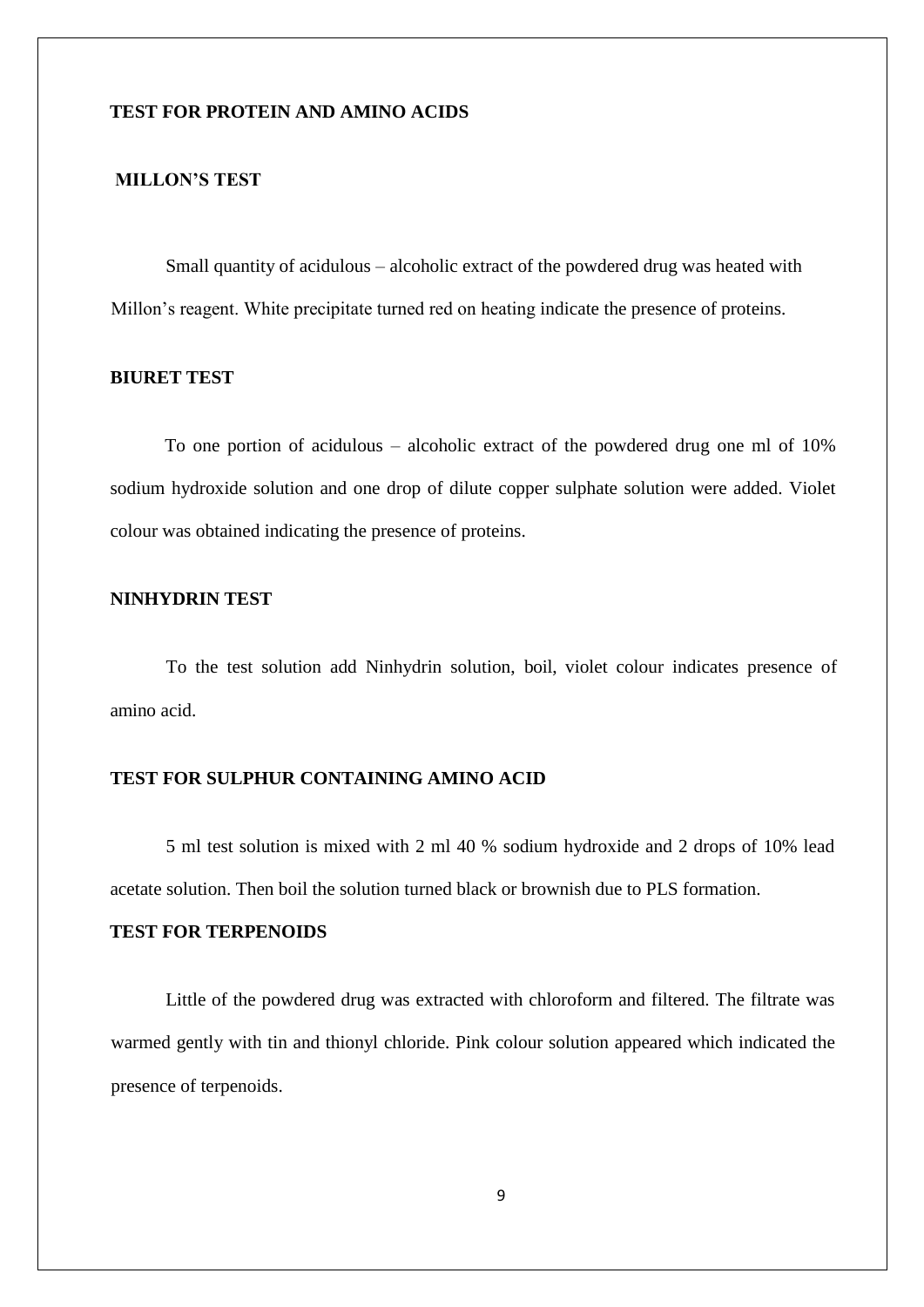## **TEST FOR CAROTENOIDS ( Carr-Price reaction)**

Extract treated with concentrated sulphuric acid and with a chloroform solution of antimony trichloride. Deep blue colour appeared which indicated the presence of carotenoids.

## **TEST FOR VOLATILE OIL**

Weighted quantity (250 gm) of fresh leaves were extracted and subjected to hydro distillation using volatile oil estimation apparatus.

# **TEST FOR FIXED OIL**

A small amount of the powder was pressed in between in the filter paper and the paper was heated in an oven at  $105^{\circ}$  C for 10 minutes. A translucent greasy spot appeared indicating the papers.

## **TEST FOR GUM**

The small quantity of extract was added with few drops of alcohol to form white precipitate which indicates the presence of gum.

### **TEST FOR MUCILAGE**

Few ml of aqueous extract was prepared from the powdered crude drug was treated with ruthentium red. Red colour was produced indicating the presence of mucilage.

# **TEST FOR BETACYANINS**

To 1 ml of plant extract, 1 mL of 2N NaOH was added and heated for 5 minutes at  $100^0$ C. Formation of yellow colour indicated the presence of betacyanins.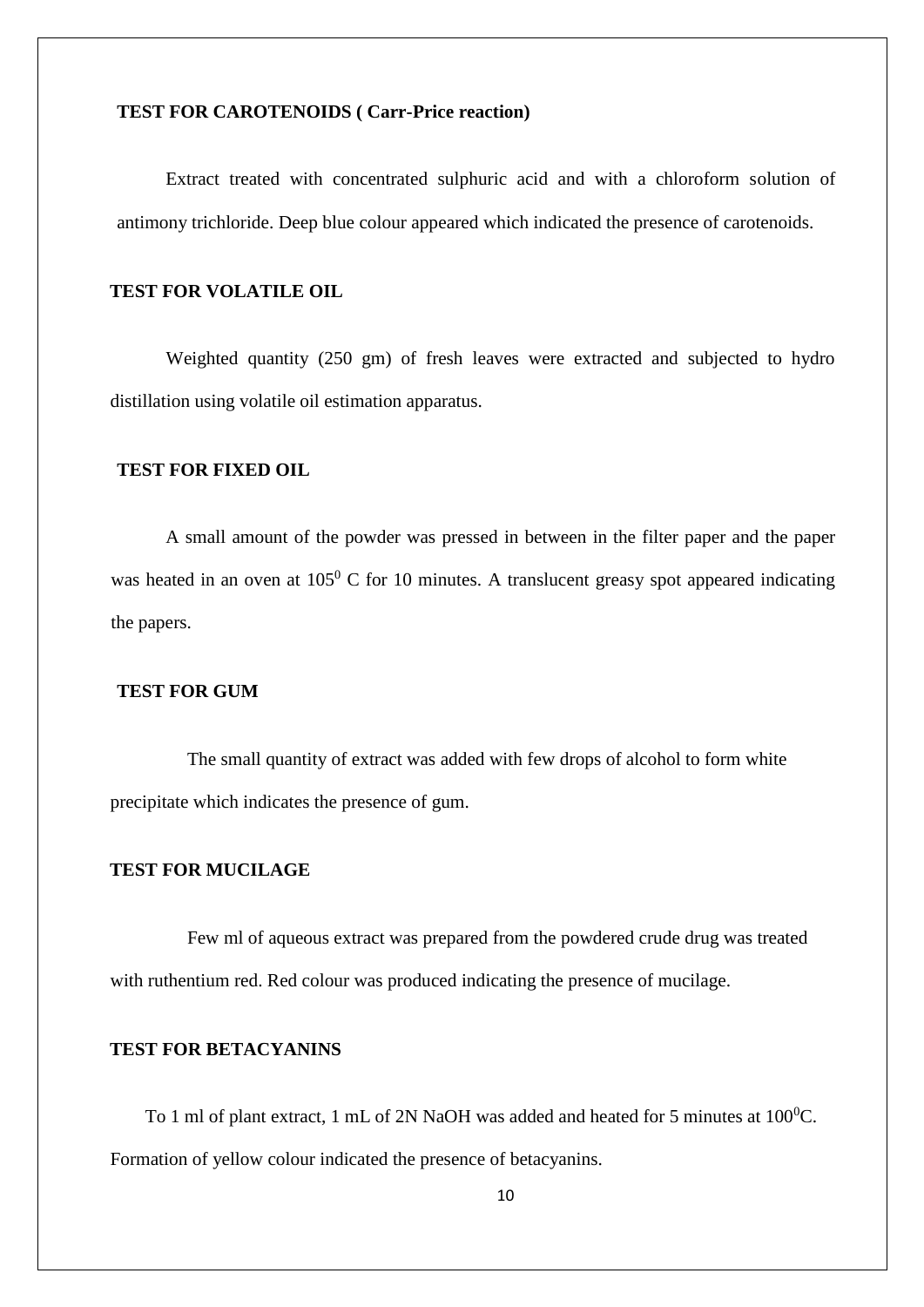# **TEST FOR ANTHOCYANIN**

About 0.2g of plant extract was weighed in separate test tube, 1ml of 2N sodium hydroxide was added, and heated for 5 minutes. Observed for the formation of bluish green colour which indicates the presence of anthocyanin.

# **TEST FOR LEUCOANTHOCYANINS**

To 1 ml of plant extract , 1 ml of isoamyl alcohol was added. Formation of red colour indicated the presence of leucoanthocyanins.

## **TEST FOR QUINONES**

To 1 ml of plant extract, 1 mL of conc. H<sub>2</sub>SO<sub>4</sub> was added. formation of red colour indicated the presence of quinones.

### **TEST FOR EMODINS**

The dry extract was added to 25% ammonia solution. The formation of a cherry red colour solution indicated the presence of emodins.

### **TEST FOR COUMARINS**

To 1 ml of plant extract, 3 ml of NH4OH and 2mL of benzene was added. Formation of red colour indicated the presence of coumarin.

# **TEST FOR RESINS**

The extracts were treated with acetone. A small amount of water was then added and shaken. Appearence of turbidity indicates the presence of resins.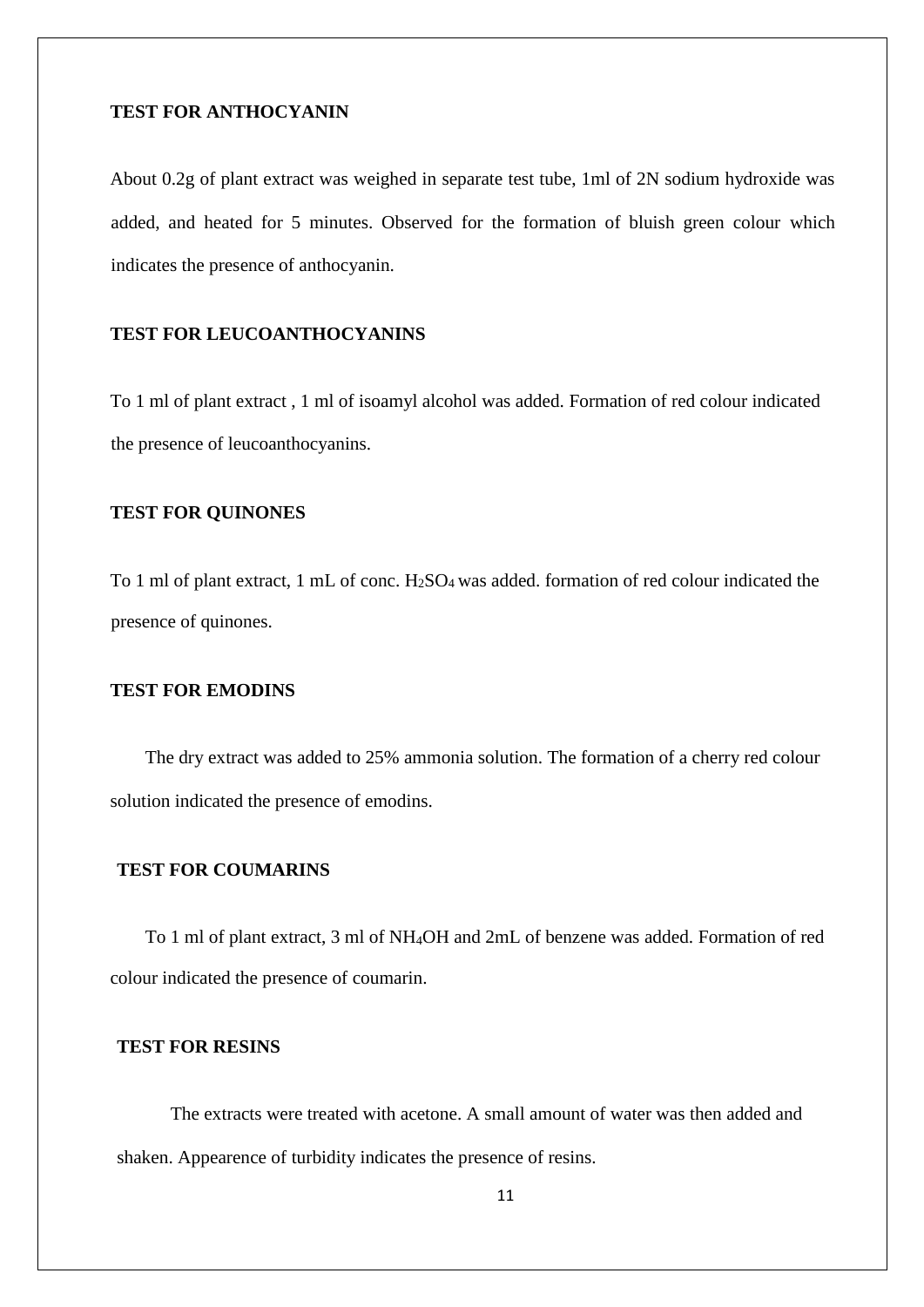# **TEST FOR PHLOBATANNINS**

About 2 ml of aqueous extract was added to 2ml of 1% HCl and the mixture was boiled. Deposition of a red precipitate was an evidence for the presence of phlobatannins.

# **REPORT**

Preliminary phytochemical screening of the aqueous extract of Azadirachta indica shows the presence of

Preliminary phytochemical screening of the aqueous extract of Azadirachta indica shows the absence of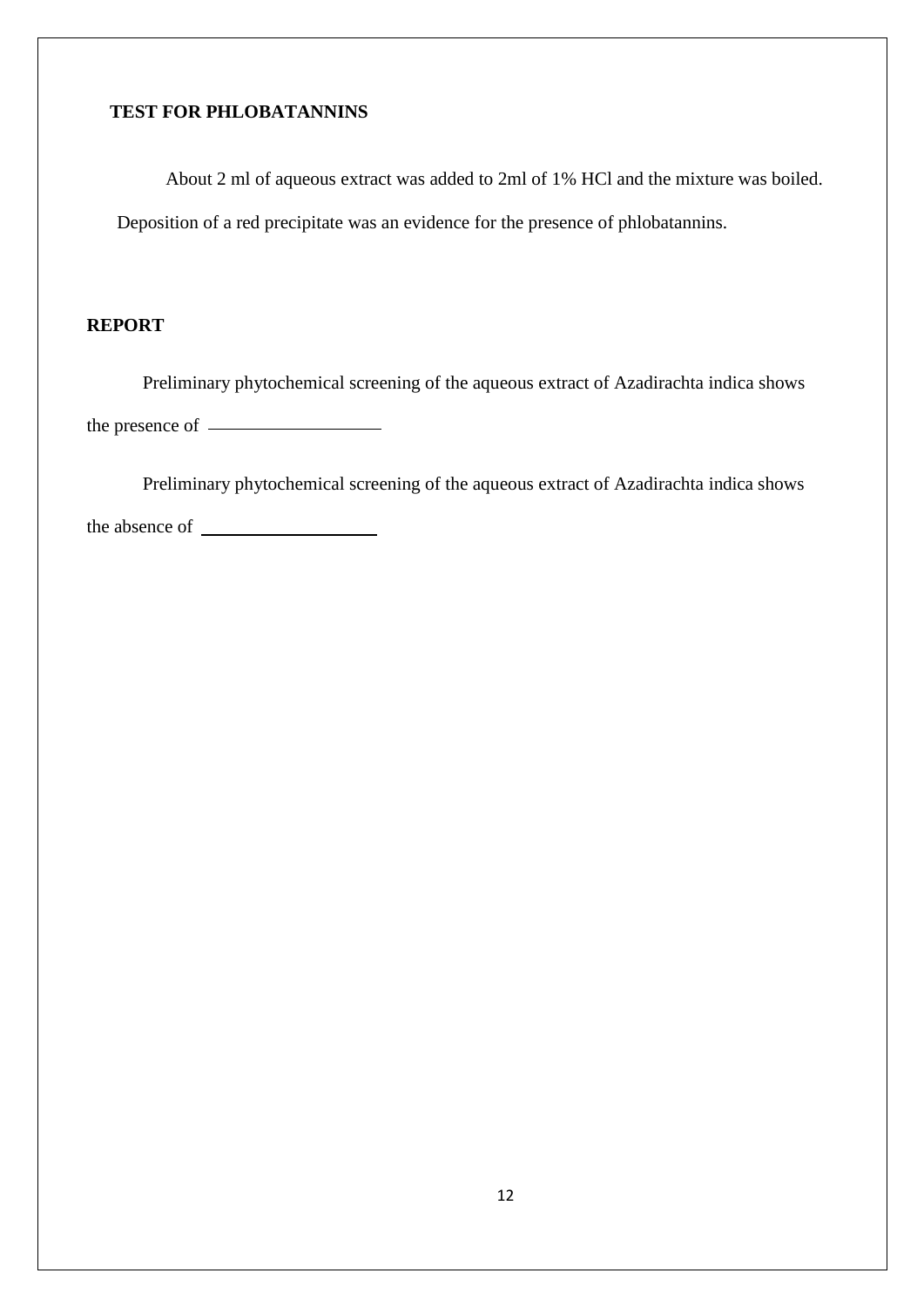## **DETERMINATION OF THE ALCOHOL CONTENT OF ASAVA AND ARISTA**

## **AIM:**

To determine the alcohol content of asava and arista.

### **REQUIREMENTS:**

- $\triangleright$  Digital weighing balance
- $\triangleright$  Beaker
- $\triangleright$  Measuring cylinder
- $\triangleright$  Distillation flask
- $\triangleright$  Separating funnel
- $\triangleright$  Heating metal
- $\triangleright$  Water bath
- $\triangleright$  Specific gravity bottle
- $\triangleright$  Water

### **PROCEDURE:**

Measure 25 ml of formulation by measuring cylinder and transfer to distillation flak having capacity of 500 ml. Wash the measuring cylinder with 150 ml of water and add it to the flask. Add some porcelain pieces to the flask and distilled it. Collect about 90 ml of distillate from this take 25 ml of distillate and dilute it to 100 ml with water and with the help of specific gravity bottle determine the specific gravity of liquid at 25*°*C. Follow the alcohol content table with specific gravity and determine the V/V alcohol content in sample.

Calculate the % alcohol content by using multiplication factor.

# **DETERMINE THE SPECIFIC GRAVITY:**

### **PROCEDURE:**

A tube of known weight (W) was filled first with essential oil and then with water and the respective weight w1 and w2 was determined. Then, the specific gravity was calculated using the following formula:

$$
d=w1-w\mathbin{/} w2-w
$$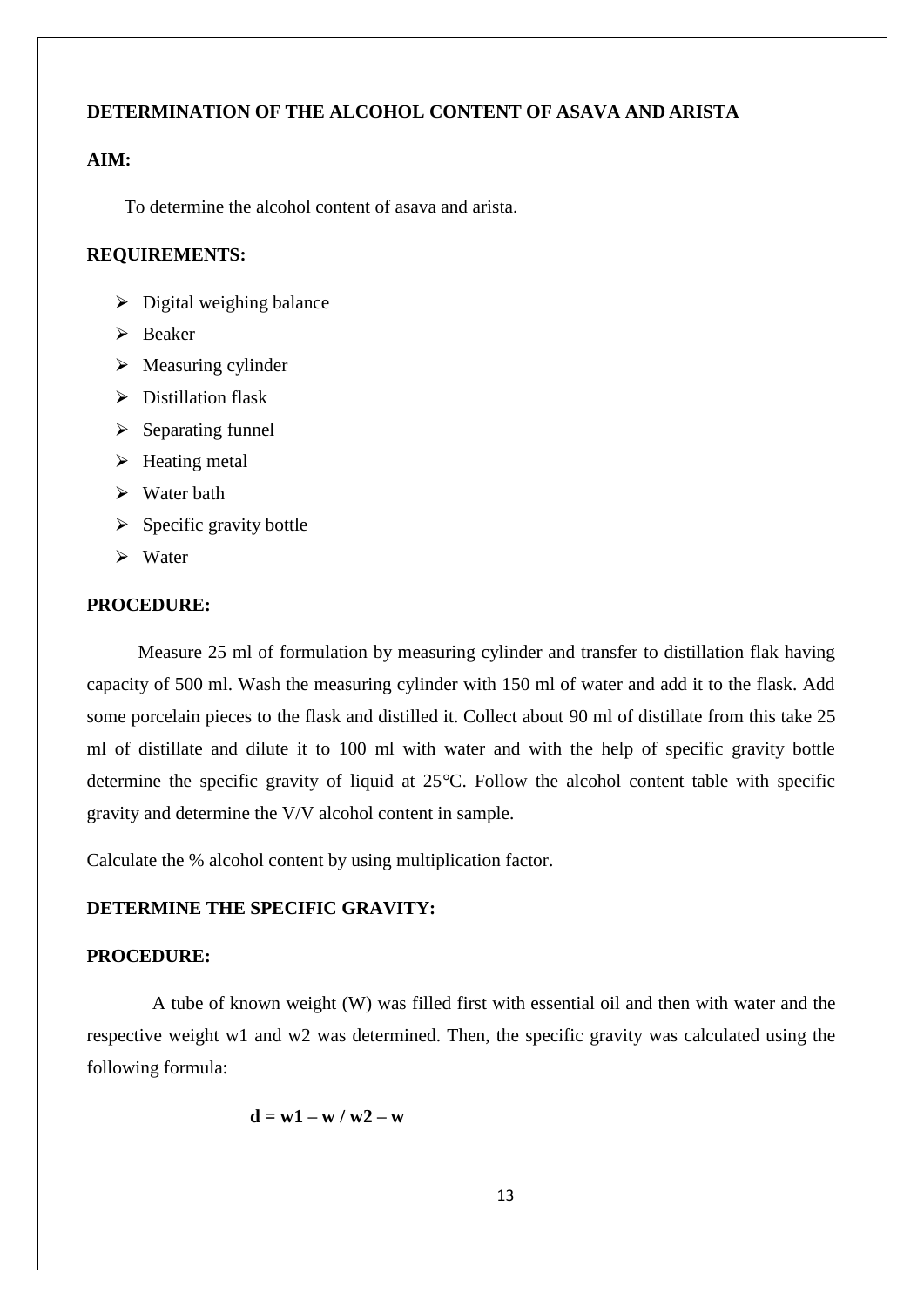# **RELATIVE DENSITY WITH PERCENT ETHANOL CONTENT:**

| Relative density at 25°C | Per cent ethanol content $w/w$ | Per cent ethanol content v/v |
|--------------------------|--------------------------------|------------------------------|
|                          | at 15.56°C                     | at 15.56°C                   |
| 0.8158                   | 90                             | 93.3                         |
| 0.8146                   | 90.5                           | 93.6                         |
| 0.8131                   | 91                             | 94                           |
| 0.8118                   | 91.5                           | 94.3                         |
| 0.8104                   | 92                             | 94.7                         |
| 0.8090                   | 92.5                           | 95                           |
| 0.8076                   | 93                             | 95.4                         |
| 0.8062                   | 93.5                           | 95.8                         |
| 0.8048                   | 94                             | 96.1                         |
| 0.8034                   | 94.5                           | 96.5                         |
| 0.8020                   | 95                             | 96.8                         |
| 0.8006                   | 95.5                           | 97.1                         |
| 0.7992                   | 96                             | 97.5                         |
| 0.7977                   | 96.5                           | 97.8                         |
| 0.7962                   | 97                             | 98.1                         |
| 0.7957                   | 97.5                           | 98.4                         |
| 0.7932                   | 98                             | 98.8                         |
| 0.7917                   | 98.5                           | 99.1                         |
| 0.7902                   | 99                             | 99.4                         |
| 0.7886                   | 99.5                           | 99.7                         |
| 0.7871                   | 100                            | $100\,$                      |

# **REPORT:**

Alcohol content of Asava and Arista was found to be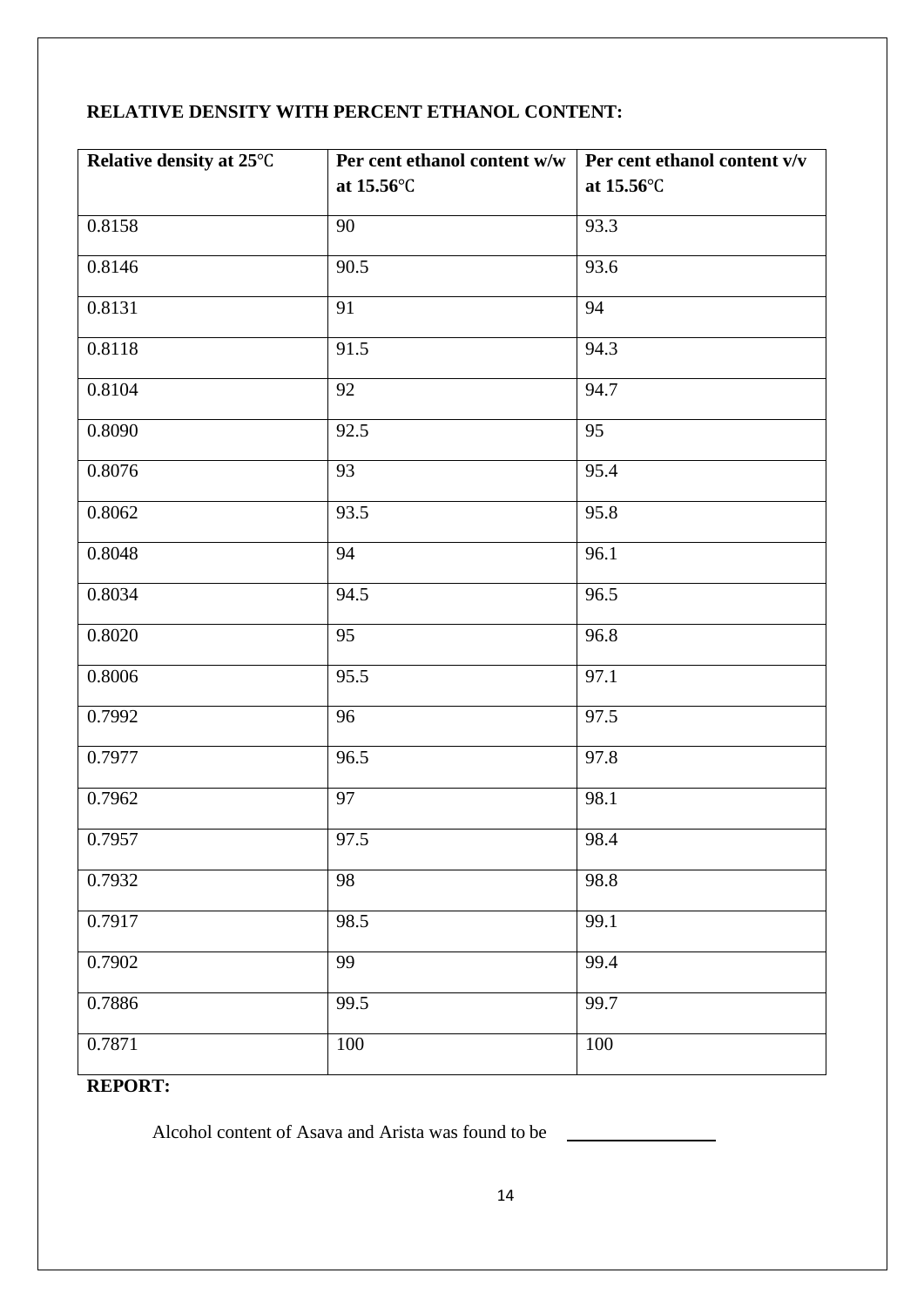# **EVALUATION OF EXCIPIENTS OF NATURAL ORIGINS**

### **Chemical test for Tragacanth.**

**Aim**: To identify the chemical characters of given excipient.

**REQUIREMENTS** Hydrochloric acid Sodium hydroxide solution Fehling's solution Barium chloride solution Lead acetate Ruthenium red Iodine Caustic potash.

### **Biological source**

A dried exudation obtained from the stems and branches of *Astragalus gummifer* and other Asiatic species of Asragalus. **Family:** Leguminosae

### **Description**

**Color:** white to slight yellow color

**Odour:** odourless

**Taste:** mucilaginous taste

**Shape:** The gum seeps from the plant in twisted ribbons or flakes that can be powdered

**Solubility:** 1 gm of the sample in 50 ml of water swells to form a smooth, stiff, opalescent mucilage; insoluble in ethanol and does not swell in 60% (w/v) aqueous ethanol.

**Chemical constituents:** Tragacanthin (water soluble part), Bassorin (water insoluble part)

**Uses:** Demulcent, emollient, thickening agent, emulsifying agent, binding agent

## **PROCEDURE**

1). To 4 ml of 0.5% w/v solution, add 0.5 ml of hydrochloric acid and heat for 30 minutes on a water bath. Divide the liquid into two parts. (a). To one part, add 1.5 ml of sodium hydroxide solution and Fehling's solution, warm on water bath: red precipitate is produced. (b). To the second part, add barium chloride solution (10%): No precipitate is obtained (distinction from agar)

2). To a 0.5% w/v solution of the gum, add 20% w/v solution of lead acetate: A voluminous flocculent precipitate is obtained (distinction from acacia)

3). Mount a small quantity of powder in ruthenium red and examine microscopically: Particles do not acquire pink colour (distinction from Indian tragacanth)

4). To 0.1 g of powder, add N/50 Iodine: The mixture acquires an olive green colour (distinction from acacia and agar).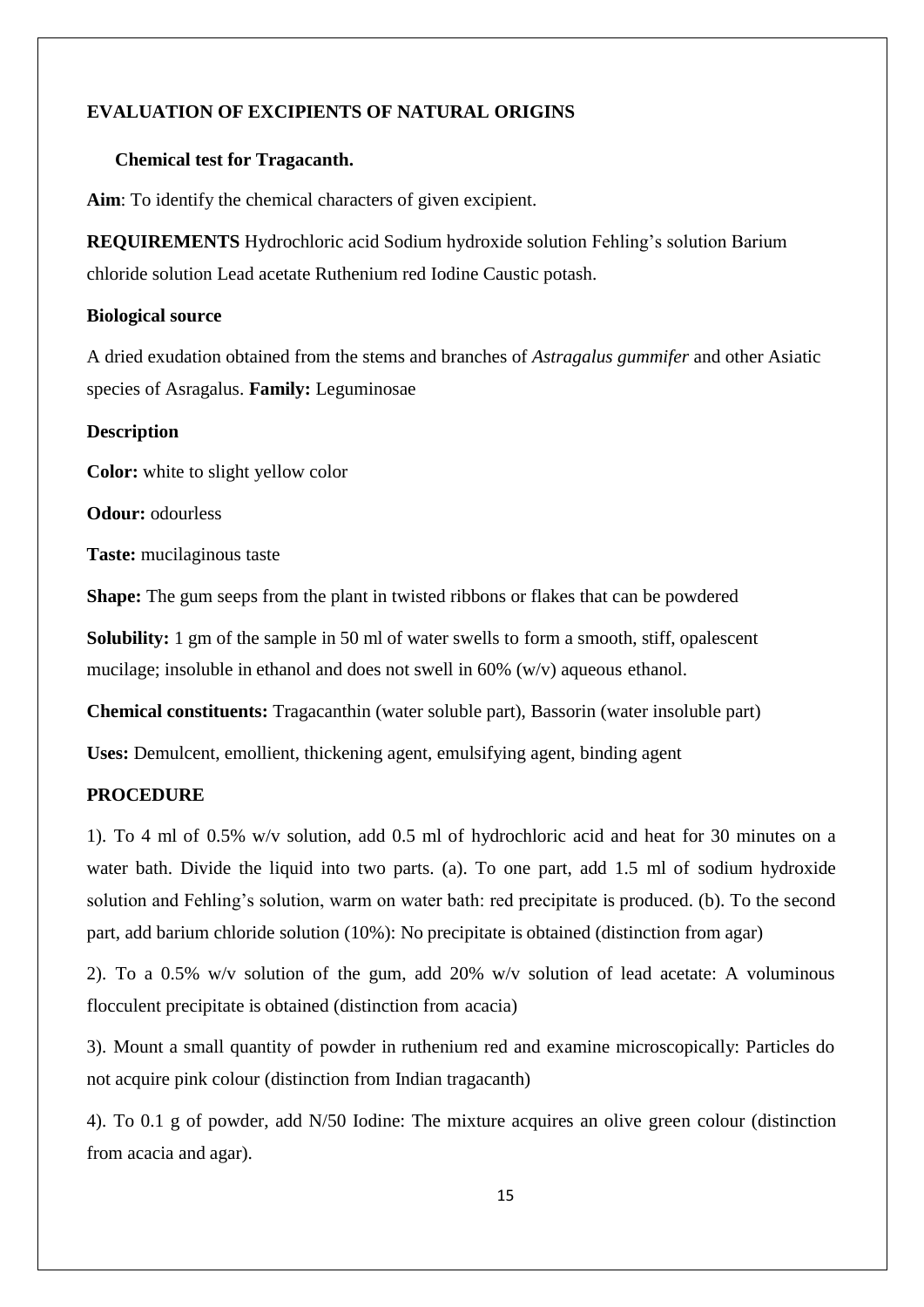5). Powder is warmed with 5% aqueous caustic potash: Canary yellow colour will obtain. Indian tragacanthIt is obtained from SterculiaurensRoxburgh; (Fam: Sterculiaceae). It is insoluble in alkali. It has acetous (acetic acid like) odour and starch is absent. It gives brownish colour when boiled with aqueous KOH. It is stained pink by solution of Ruthenium red.

# **REPORT**

From the above morphological characters and chemical tests the given excipient is identified as Tragacanth.

### **Chemical test for Acacia**

**Aim**: To identify the chemical characters of given excipient acacia.

**Biological source:** Indian gum is the dried gummy exudation obtained from the stem and branches of *Acacia Arabica* **Family:** Leguminosae

## **Description**

**Color:** white to slight yellow color

**Odour:** odourless

**Taste:** Bland and mucilaginous taste

**Shape:** Tears are mostly spheroidal or ovoid in shape with approx. diameter of 2.5-3.0 cm

**Solubility:** soluble in water, insoluble in alcohol.

## **Constituents:**

Gum Arabic consists almost entirely of glycosidal acid named Arabic acid, combined with potassium, magnesium and calcium. By hydrolysis Arabic acid yields 1 molecule of l-rhamnose, 2 molecules of D – galactose and 3 molecules of l– arabinose and an aldobionic acid. It also contains diastase and an oxidase enzyme.

**Uses:** Demulcent, emollient, thickening agent, emulsifying agent, binding agent also used to form coacervates for microencapsulation of drug.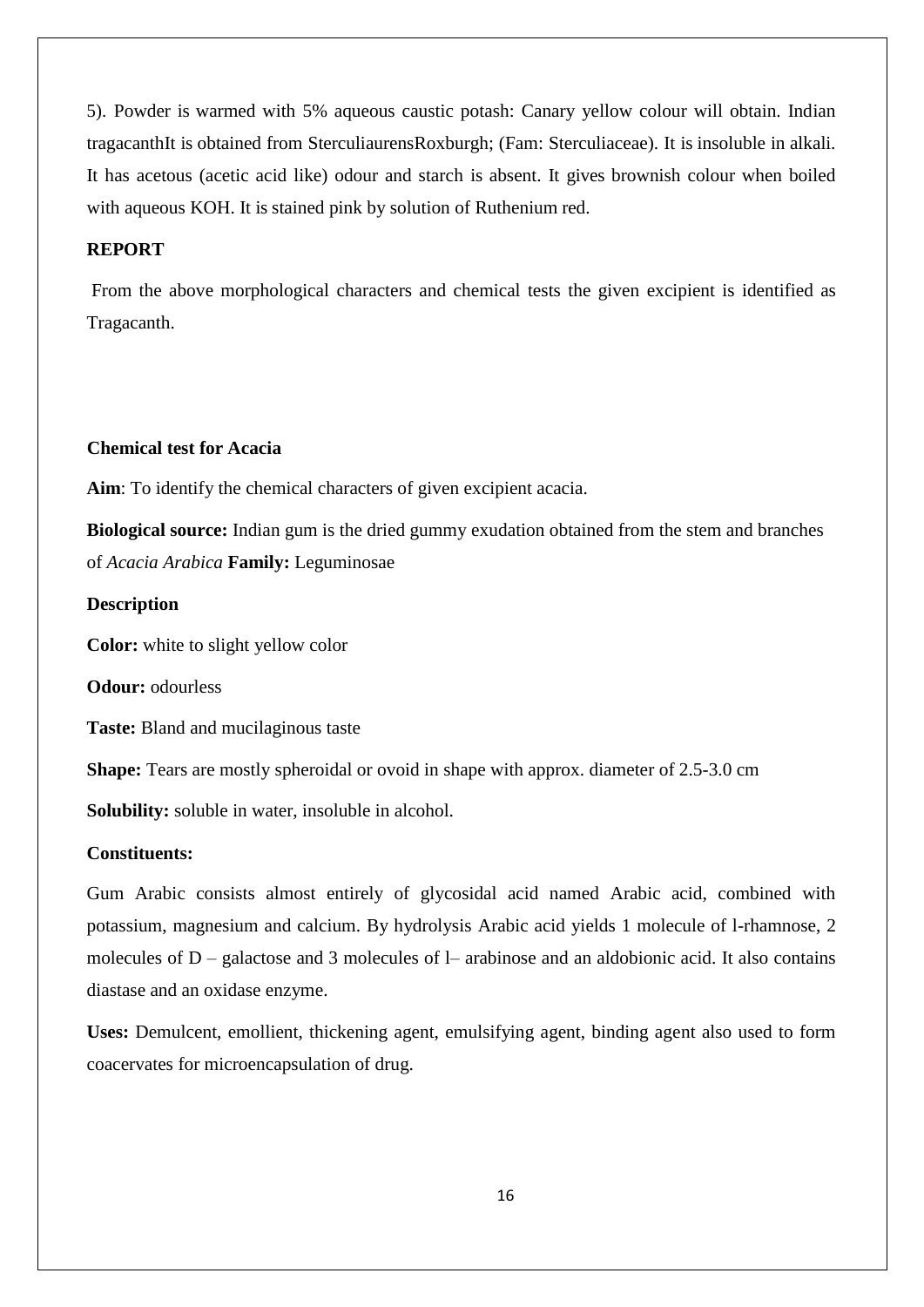### **PROCEDURE :**

- 1) Dissolve about 0.25 gm of the coarsely powdered drug in 5 ml of distilled water by shaking in the cold. Add 0.5 ml of hydrogen peroxide and 0.5 ml of benzidine solution, shake and allow to stand for few minutes; a deep blue color or greenish blue color is formed due to the prescence of oxidase enzyme.
- 2) A 10% aqueous solution of acacia fails to produce any precipitate with dilute solution of lead acetate (a clear distinction from Agar and Tragacanth); it does not give any colour change with Iodine solution (a marked distinction from starch and dextrin); and it never produces a bluish-black colour with FeCl3 solution (an apparent distinction from tannins).
- 3) Hydrolysis of an aqueous solution of acacia with dilute HCl yields reducing sugars whose presence are ascertained by boiling with Fehling's solution to give a brick-red precipitate of cuprous oxide

### **REPORT**

From the above morphological characters and chemical tests the given excipient is identified as Acacia.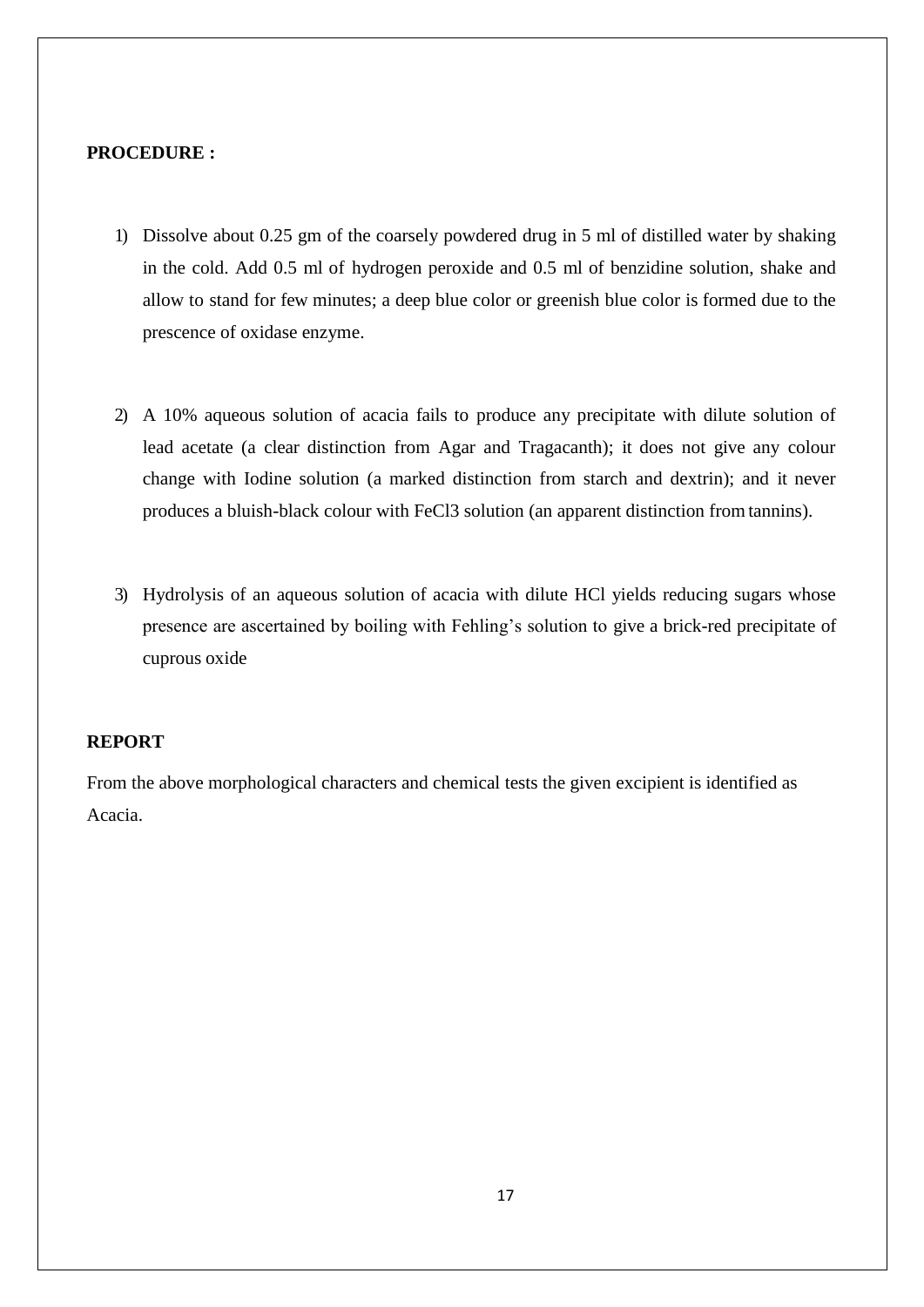### **Chemical test for starch**

### **Biological source:**

Starch consist of polysaccharide granules obtained from the grains of maize *Zea mays L.* or of rice *Oryza sativa* L or of wheat *Triticum sativum L*. Family: Graminae or from the tubers of the potato *solanum tuberosum L.* **Family:** solanaceae

### **Description:**

**Color:** white (Rice and maize starch) , cream (wheat), slight yellow (potato)

# **Odour:** odourless

**Taste :** mucilaginous taste

**Shape**: Fine powder or irregular, angular masses

**Solubility:** It is sparingly soluble in cold water and mostly soluble in hot water after cooling it forms gel

### **Chemical constituent:** Amylose, Amylopectin

**Uses:** Dusting powder, Pharmaceutical aid, protective and demulcent, Tablet disintegrating agent and diluents

### **Chemical Test for Starch or Iodine**

Amylose in starch is responsible for the formation of a deep blue color in the presence of iodine. The iodine molecule slips inside of the amylose coil. Iodine - KI Reagent: Iodine is not very soluble in water; therefore the iodine reagent is made by dissolving iodine in water in the presence of potassium iodide. This makes a linear triiodide ion complex with is soluble that slips into the coil of the starch causing an intense blue-black color.

### **REPORT**

From the above morphological characters and chemical tests the given excipient is identified as starch.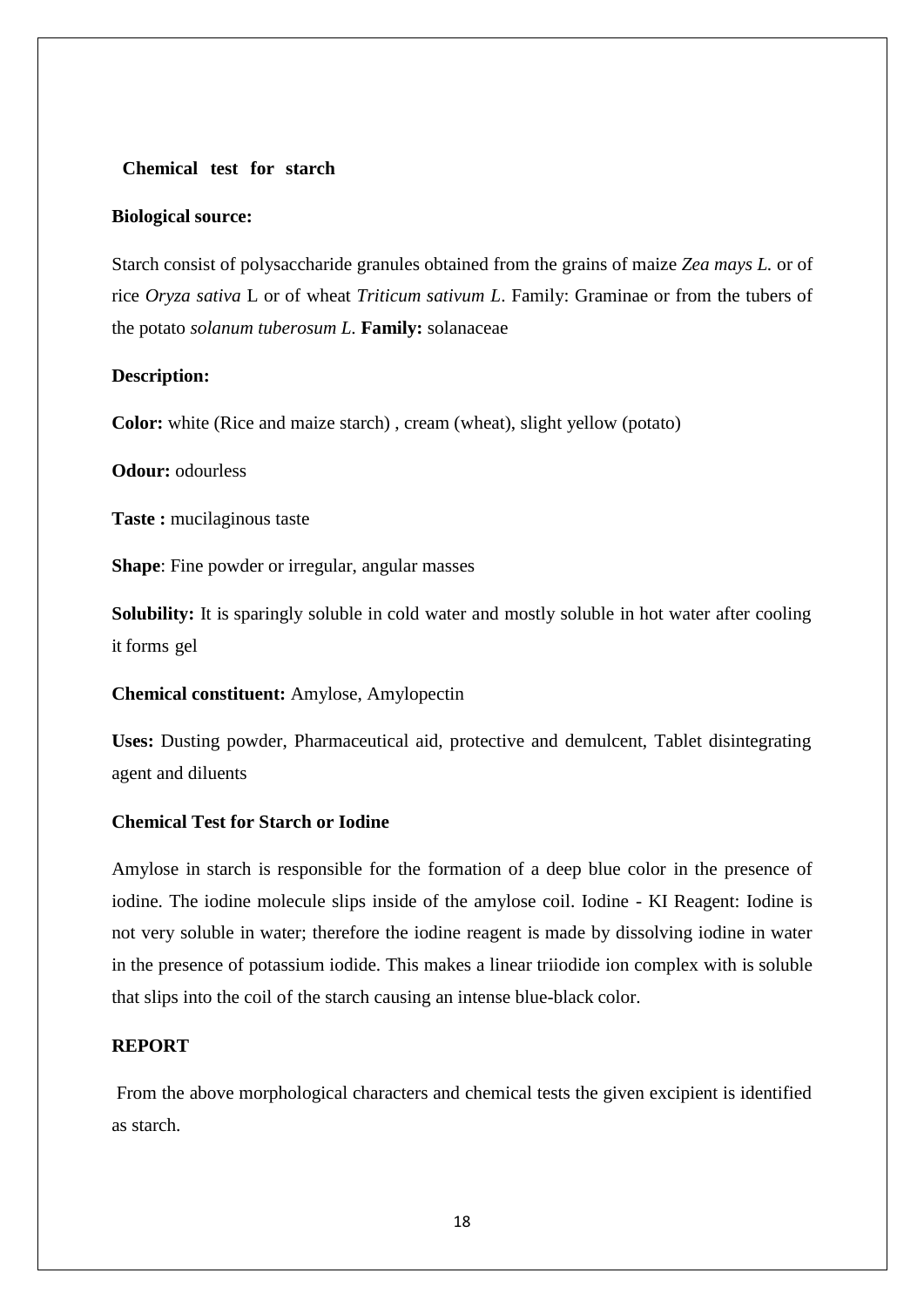### **Chemical test for Honey**

**Biological source:** Honey is the saccharine liquid prepared from the nectar ot the flowers by the hive bee *Apis mellifera, Apis dorsata* and bees of other species of Apis. **Family:** Apidae

### **Description:**

**Color:** slight yellow to brown yellow

**Odour:** pleasant

**Taste**: sweet

**Solubility:** soluble in water and insoluble in alcohol

**Chemical constituents:** Glucose 35% (±3%), fructose 45%(±5%), sucrose 2-3% and water (14-20%). Dextrin, maltose, gum, traces of succinic acid, acetic acid, volatile oil, amino acid, protein, coloring matters etc.

**Uses:** Demulcent, nutritive, mild laxative. It is used as an important component of linctuses and cough mixture, sweetening agent, antiseptic and bactericidal. Used as a vehicle in ayurvedic and unani preparations.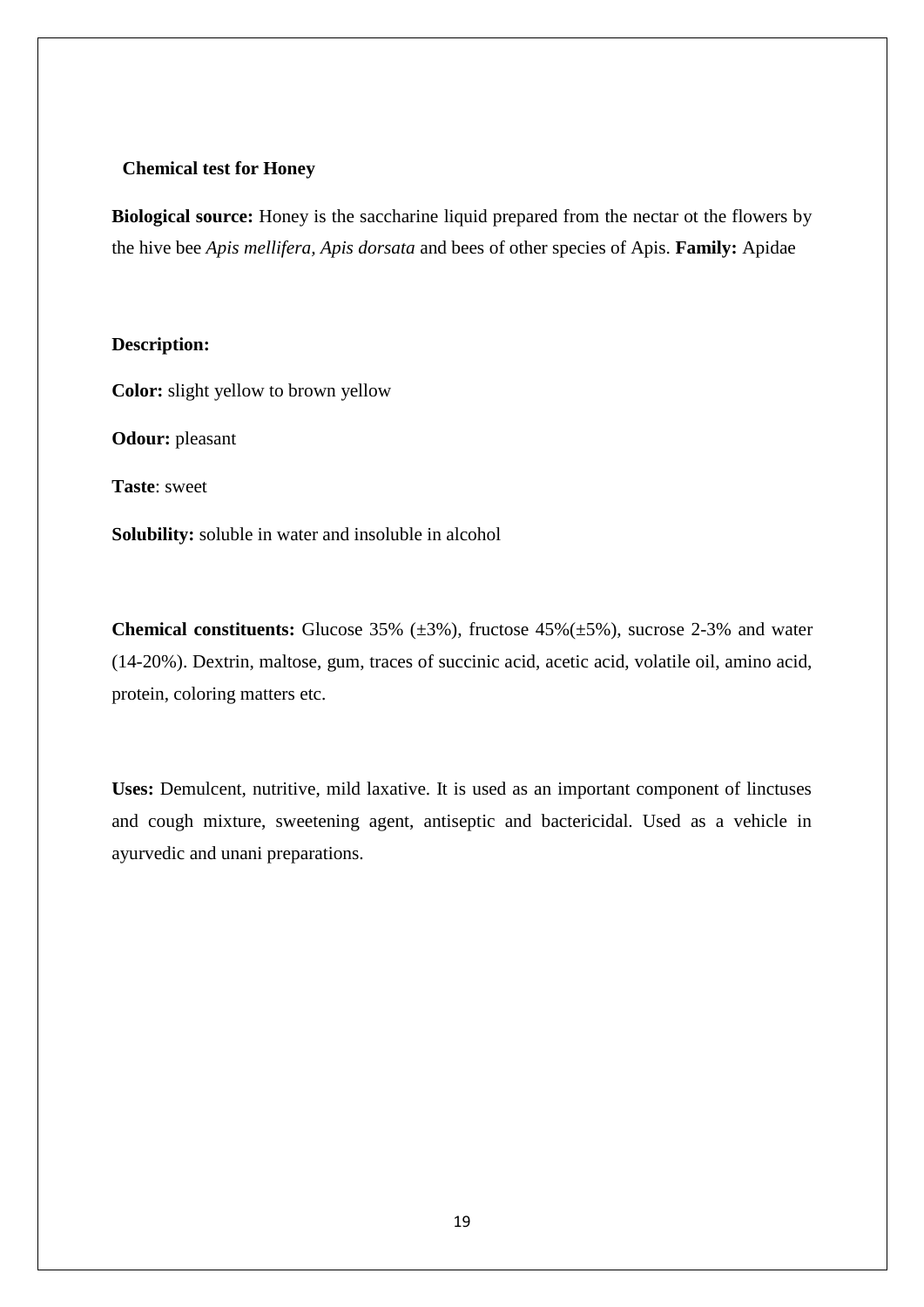| SI.No. | <b>Test</b>                                                                                                                                                                                                                                                         | <b>Observation</b>                            | <b>Inference</b>                                |
|--------|---------------------------------------------------------------------------------------------------------------------------------------------------------------------------------------------------------------------------------------------------------------------|-----------------------------------------------|-------------------------------------------------|
|        |                                                                                                                                                                                                                                                                     |                                               |                                                 |
| 1.     | <b>Fiehe's test</b>                                                                                                                                                                                                                                                 |                                               |                                                 |
|        | Take about 3ml of honey $+$ 2ml of<br>ether and shake thoroughly and allow<br>the 2 layers to separate and evaporate<br>to dryness. The upper etherial layer is<br>separated and put in a china dish and<br>evaporate, to the residue add 1%<br>resorcinol and HCl. | Transient pink colour<br>Permanent red colour | Pur honey<br>Adulterated<br>honey(Invert sugar) |
| 2.     | <b>Molisch's Test</b>                                                                                                                                                                                                                                               | Purple colour                                 | of<br>Presence<br>carbohydrate                  |
|        | Honey is treated with alpha Napthol<br>and concentrated sulphuric acid                                                                                                                                                                                              |                                               |                                                 |
| 3.     | <b>Reducing Sugar Test</b>                                                                                                                                                                                                                                          |                                               |                                                 |
|        | Heat honey to this add a drop of<br>mixture of Fehling's solution $A \& B$                                                                                                                                                                                          | Brick red colour of<br>cuprous oxide          | of<br>Presence<br>monosaccharide                |

# **REPORT**

From the above morphological characters and chemical tests the given excipient is identified as Honey.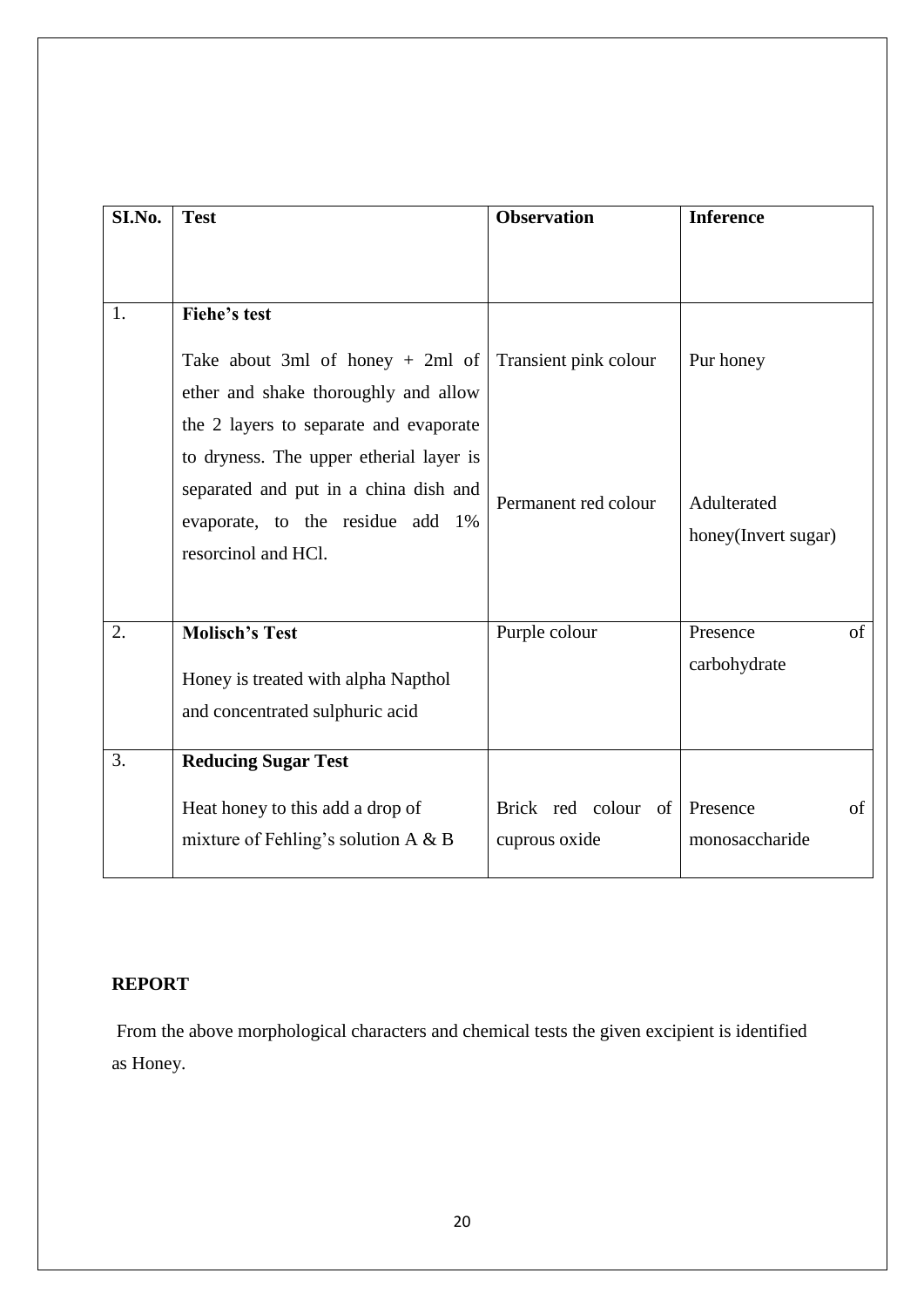# **PREPARATION AND EVALUATION OF TURMERIC CREAM**

# **AIM:**

To prepare and evaluate 10gm of Turmeric – Aloe Vera Gel Herbal Cream.

### **PRINCIPLE:**

Creams are viscous semi solid emulsions which are meant for external application. They usually contain water soluble base so that it can easily be removed from the skin. When applied to the skin, creams leave no visible evidence of their presence on skin.

Creams consist of medicaments dissolved or suspended in water removable or emollient bases. Creams are of two types,

- 1. Aqueous creams (O/W)
- 2. Oily creams (W/O)

Therefore, combining immiscible compounds is possible by mechanical agitation or heat.

### **HERBAL CREAM FOR 10gms**:

- $\triangleright$  White beeswax 5gm
- $\triangleright$  Liquid paraffin 7ml
- $\triangleright$  Borax 2gm
- $\triangleright$  Water 5ml
- $\triangleright$  Perfume 2 drops
- $\triangleright$  Curcumin (Turmeric) 200mg
- $\triangleright$  Aloe Vera gel 1gm
- $\blacktriangleright$  Methyl paraben 0.02gm
- $\triangleright$  Ethyl alcohol 2ml (Q.S to dissolve curcumin)

**NOTE**: Curcumin content is 3.14% by dry weight basis.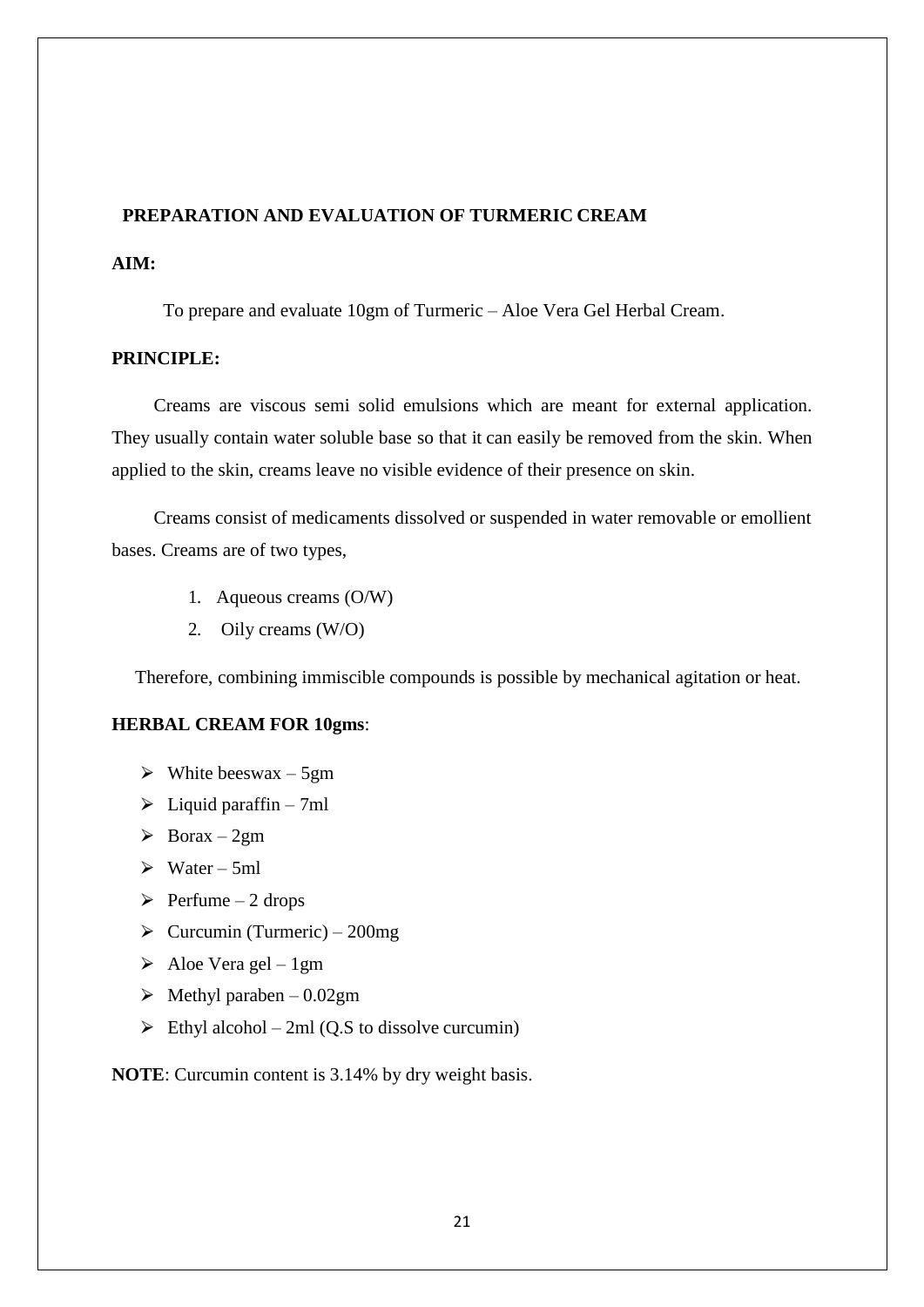### **PROCEDURE:**

Melted the bees wax with mineral oil by heating on a water bath at the temperature of 70°C. Here, curcumin is not soluble in water. So it was mixed with minimum quantity of ethyl alcohol. This was added to the borax water mixture and heated to the same temperature. Both the temperature were attained at a temperature of 70°C added the aqueous phase with rapid constant stirring until cool. Filtered it into a container and labeled.

### **EVALUATION PARAMETERS OF TURMERIC HERBAL FORMULATION:**

### ● **DETERMINATION OF PH:**

1gm of prepared tooth paste and add 9ml of freshly boiled and cooled water. Stir well and make a suspension, PH was determined by using PH meter.

### ● **SPREADABILITY TEST:**

About 1gm of sample was weighed and placed at the center of the glass plate and another glass plate was placed over it carefully above the glass plate 100 gm weight was placed up on upper slide so that the formulation between two slides was pressed uniformly to form a thin layer, the weight was removed and the excess of formulation adhering to the slides was scrapped off. O ne of the slides was fixed on which the formulation was placed, the time in which upper slide moves over the lower plate was taken as measure of spreadability. Spreadability is calculated by using the formula:

# $SPREADABILITY = m.1/t$

Where,

m – Weight on the slide

l – Length moved on the slide

t – Time taken.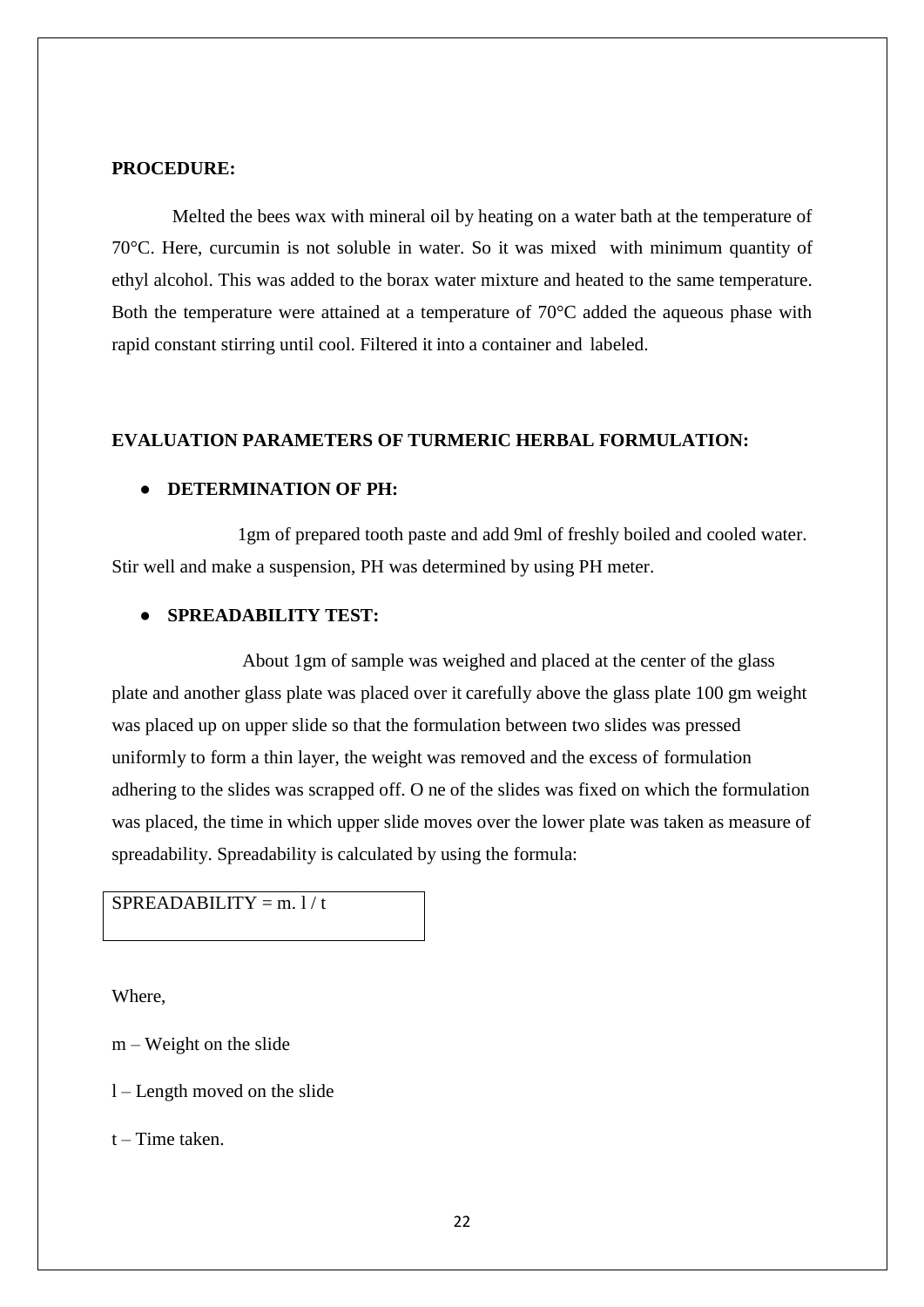# ● **SKIN IRRITATION TEST**:

The ointment was placed on patches and covered with gauze for 4 hrs, skin was observed for any signs of redness, inflammation and weeping of scabs.

# ● **RATION TPENETEST:**

0.5gm of ointment was rubbed over definite area of skin for a given time then unabsorbed was collected from skin and weighed.

# **USES:**

- $\triangleright$  Anti wrinkle properties of herbal ingredients,
- $\triangleright$  Anti ageing properties,
- $\triangleright$  Skin protective properties.

# **REPORT:**

Curcumin – Aloe Vera gel skin Herbal Cream prepared and evaluated.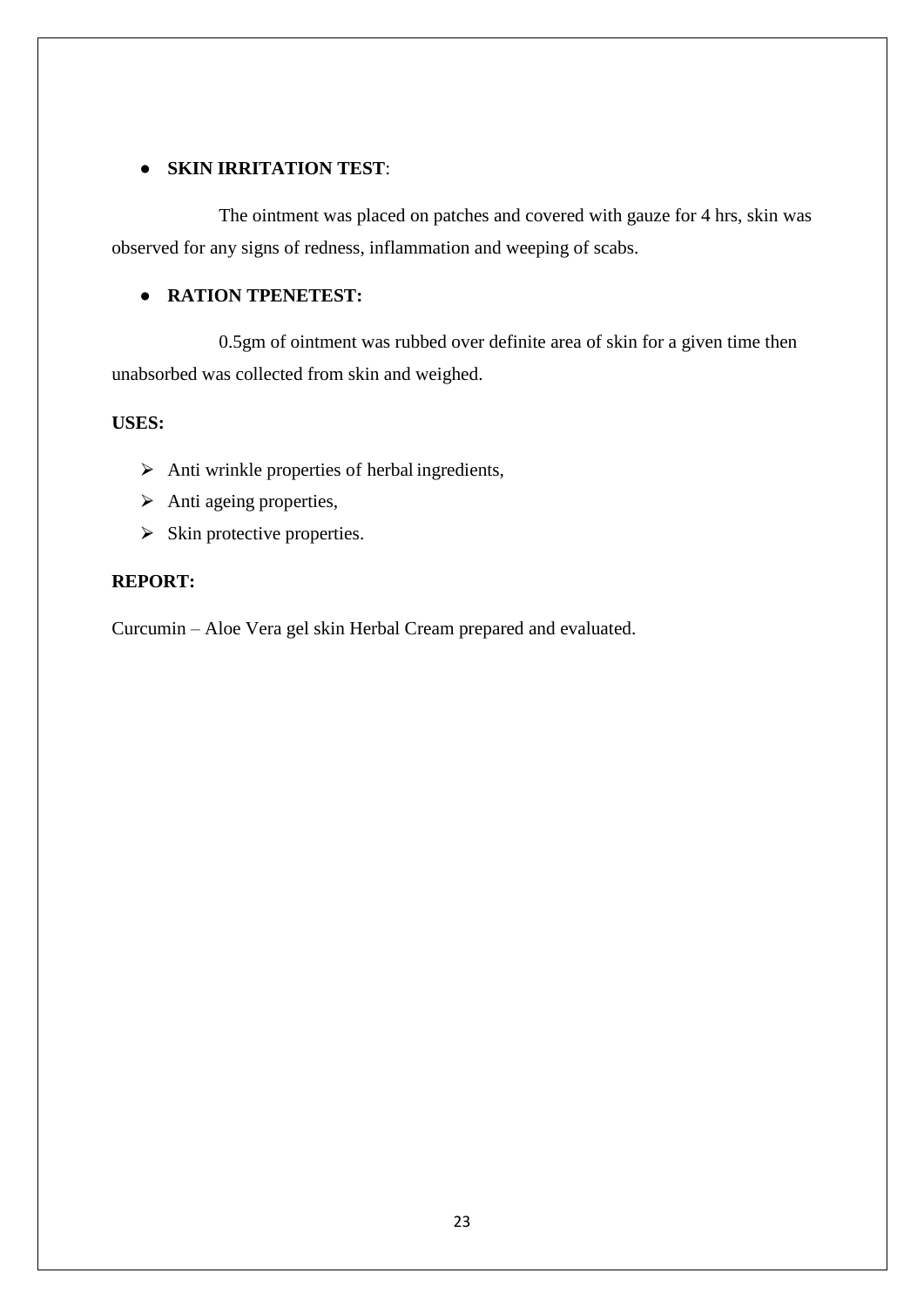# **5.0 PREPARATION AND STANDARDIZATION OF HERBAL LOTION**

# **Method of Extraction**

All the drugs were weighed accurately  $\&$  aqueous extraction had been done 10 times of the weight of the drug i.e. 5g in 50 ml of water on water bath at 80 -100˚C. As the solution concentrated up to 20 ml, filtration was done. Residue had been taken & volume was making up to 40 ml, again was boiled. After remaining 20 ml was filtered and the same procedure was followed again.

| S.NO.            | <b>INGREDIENTS</b>    |                  | FORMULA % (W/W)  |  |
|------------------|-----------------------|------------------|------------------|--|
|                  |                       | F1               | F2               |  |
| 1.               | Extract               | $\mathbf{1}$     | $\overline{2}$   |  |
| 2.               | Glycerin              | 2.0              | $2.0\,$          |  |
| $\overline{3}$ . | Water                 | q.s              | q.s              |  |
| 4.               | Sunflower oil         | 4.0              | 4.0              |  |
| 5.               | Mineral oil           | $\overline{2.0}$ | 2.0              |  |
| 6.               | Petroleum jelly       | $1.0\,$          | $1.0\,$          |  |
| 7.               | Cetyl alcohol         | $1.5\,$          | 1.5              |  |
| 8.               | Glyceryl monostearate | $\overline{2.0}$ | $\overline{2.0}$ |  |
| 9.               | Methyl paraben        | 0.2              | $\overline{0.2}$ |  |
| 10.              | Propyl paraben        | 0.2              | 0.2              |  |
| 11.              | Fragrance             | $0.1 - 1$        | $0.1 - 1$        |  |

### **Composition of lotion**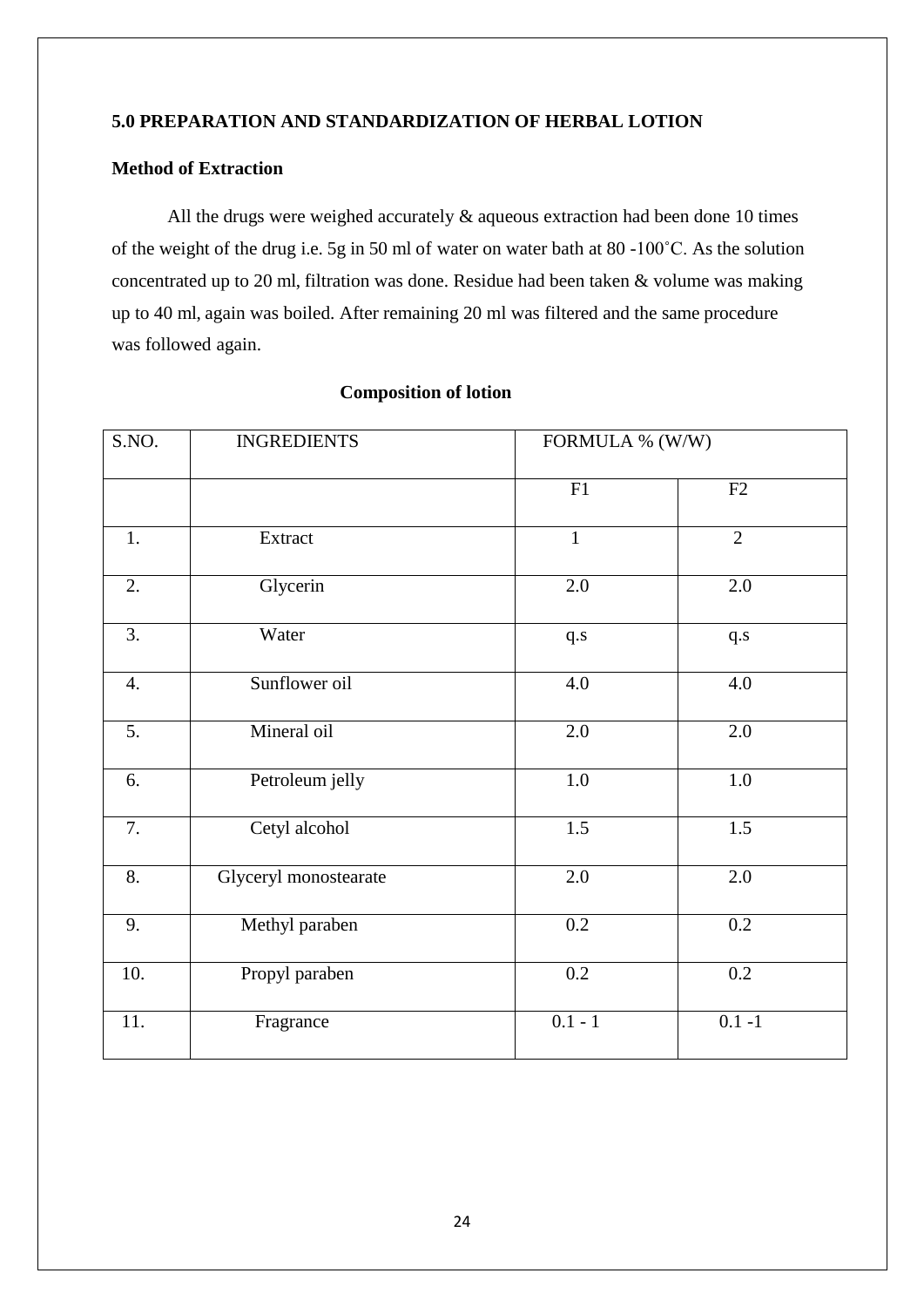### **Drug formulation**

The formulation components used were listed in table. Oil in water emulsion of 1 and 2% of drugs were formulated. The emulsifier (glyceryl monostearate) and other oil soluble components (sunflower oil, mineral oil, petroleum jelly, cetyl alcohol) were dissolved in oil phase (part A) and heated up to 80˚C. Extract and water soluble components (glycerin, methyl paraben, propyl paraben) were dissolved in (part B) and heated up to 80˚C. After heating, the aqueous phase was added in portions to the oil phase with constant stirring until cooling of emulsifier took place. Perfume was added when the temperature dropped to 45˚C  $\pm$  50 $^{\circ}$ C.

### **EVALUATION OF LOTION**

### **Test for thermal stability**

Thermal stability of the formulation was determined by the humidity chamber controlled at 60 -70%RH and  $37 \pm 1^{\circ}$ C.

### **Determination of PH**

 $5 \pm 0.01$ g of the lotion was weighed accurately in a 100ml beaker, 45 ml of water was added & dispersed the lotion in it. The pH of the suspension was determined at 27˚C using the pH meter.

### **Determination of total fatty matter**

2g of the sample was weighed in a conical flask, added 25ml of dil. HCL (1% v/v)  $\&$ refluxed. Poured this into the separating funnel and 50ml of ethyl ether were added into it. The separating funnel was shaken well until two layers were separated. The aqueous layer was separated out and added 50ml portion of ether twice. All the ether extracts were combined and filter through the filter paper containing dried sodium sulphate on it. Distilled off the ether (filtrate) & dried the material remaining in the flask at temperature  $60 \pm 2^{\circ}$ C to constant mass.

### **Calculation**

Total Fatty Matter =  $100 \times M1/M2$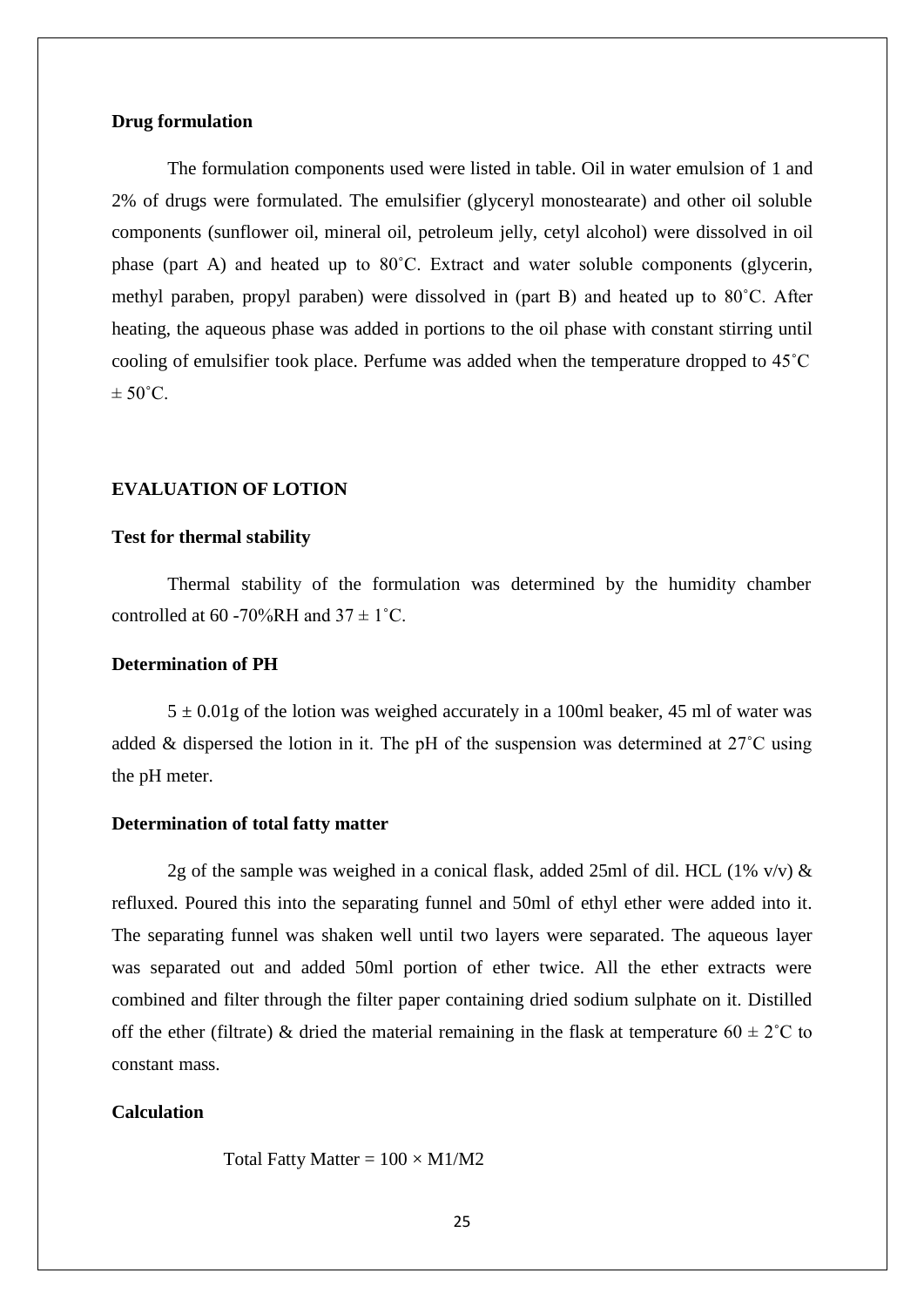### **Microbial examination of lotion**

1g of material was weighed and aseptically transferred into the conical flask containing 50ml of dil. Phosphate buffer at pH 7.2 and pipette out 1ml portion into 3 sterile plates. Melted soya bean casein digest agar (SCDA) where,  $M1 =$  mass in gram of residue M2 =mass in gram of material taken for test.

### **Determination of water content**

10g of the material was weighed and transferred it into the flask. 200ml of toluene and few pieces of pumice stone was added and connected the apparatus with condenser. The flask was heated until toluene was begin to boil and refluxed. When the H2O was distilled over source of heat was removed.

### **Calculation**

Water % by mass =  $V \times D \times 100$  /M

Where,

 $V =$  volume of water in ml at room temperature collecting in receiving tube

 $D =$  density of water at room temperature

 $M =$  mass in gm of the material taken for the test

### **GENERAL EVALUATION OF LOTION:**

### **Microbial Examination of lotion**

1g of material was weighed and aseptically transferred into the conical flask containing 50ml of dil. Phosphate buffer at pH 7.2 and pipette out 1ml portion into 3 sterile plates. Melted soya bean casein digest agar (SCDA) medium was poured over it ( at 45˚C) and cooled. After that plates were rotated to mix properly. Then the plates were incubated at  $30 \pm 40^{\circ}$ C for 74 hrs in an inverted portion. Average number of colonies was determined by multiplying the dilution factor.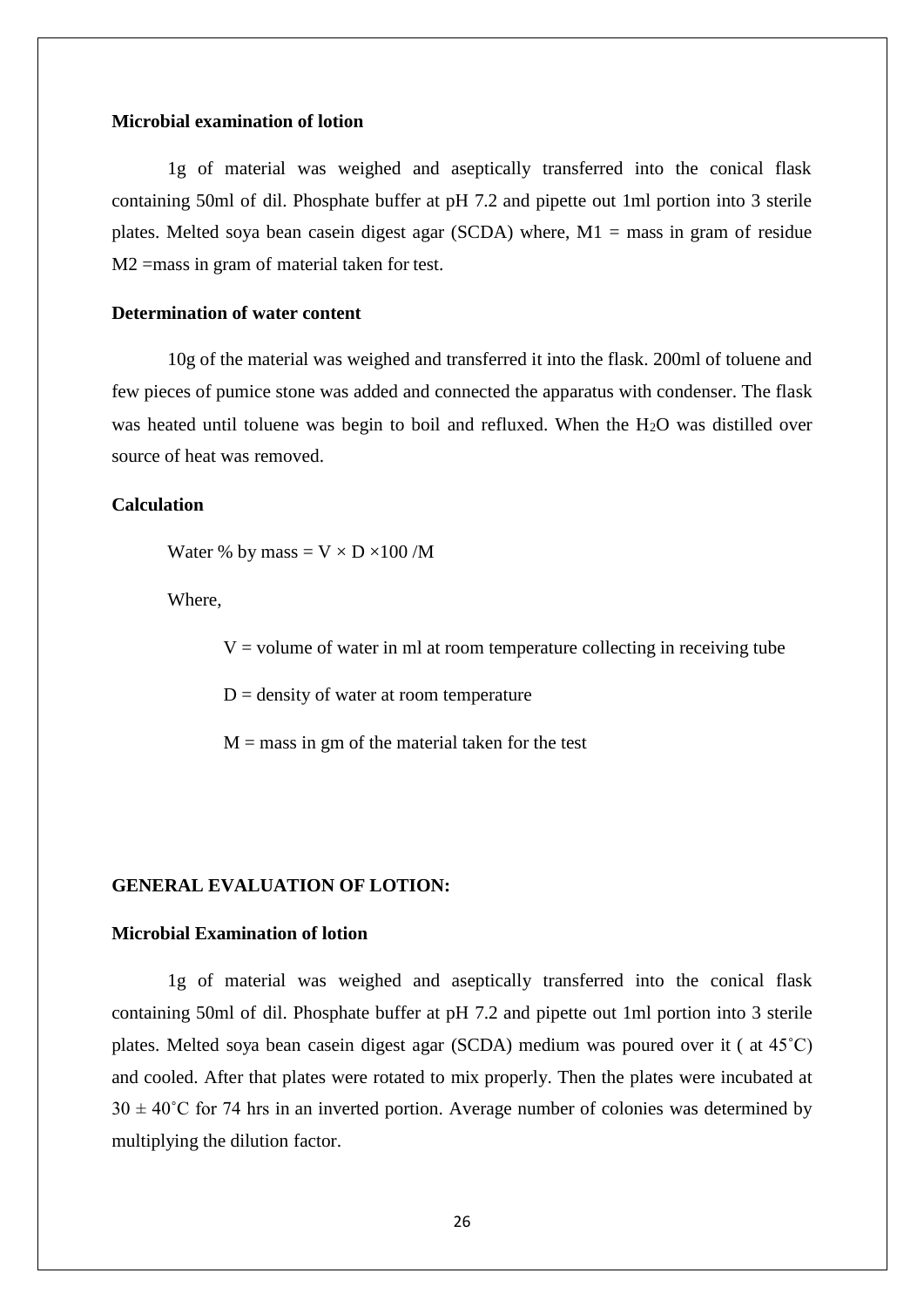## **Patch test**

About 1 -3gm of material to be tested was placed on a piece of fabric or funnel and applied to the sensitive part of the skin e.g. skin behind ears. The cosmetic to be tested was applied to an area of 1 sq.m. of the skin. Control patches (of similar cosmetic of known brand) were also applied. The site of patch is inspected after 24 hrs. As there was no reaction the test was repeated three times. As no reaction was observed on third application, the person may be taken as not hypersensitive.

# **Accelerated stability testing**

Accelerated stability testing of prepared formulations conducted at  $40 \pm 2^{\circ}$ C temperature and  $75 \pm 5\%$  relative humidity and studied for 90 days.

## **Report:**

Herbal lotion was prepared and evaluated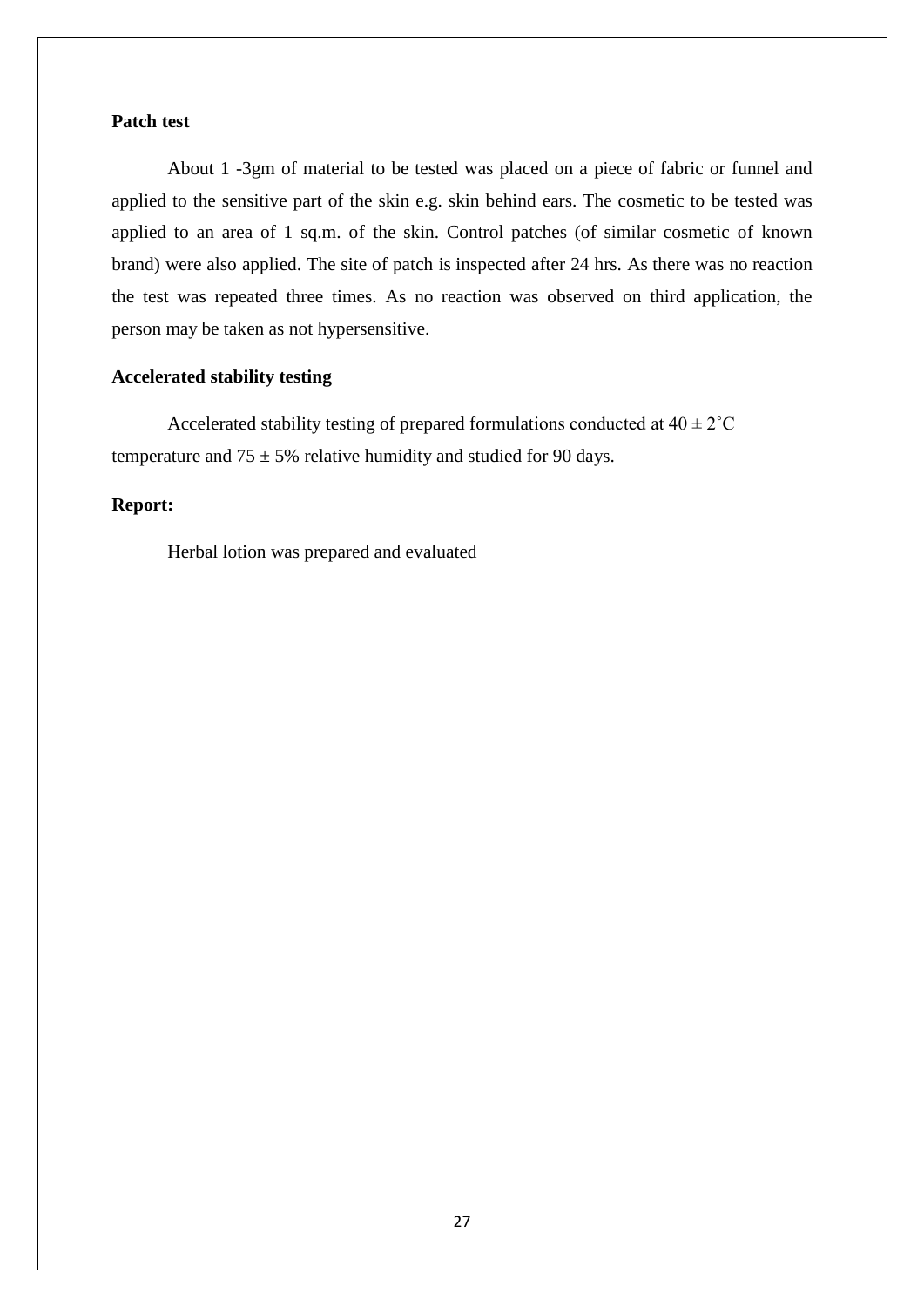# **PREPARATION AND STANDARDIZATION OF METHI-SHIKAKAI SHAMPOO**

# **AIM:**

To prepare and standardize Methi-shikakai shampoo.

### **REQUIREMENTS:**

Methi, shikakai, orange peel, distilled water, beaker, glass rod, measuring cylinder, weighing balance, pH meter, evaporating dish, canvas paper and stop watch.

## **PRINCIPLE:**

Herbal shampoos are the cosmetic preparations that with the use of traditional ayurvedic herbs are meant for cleansings the hair and scalp just like the regular shampoo. They are used for removal of oils, dandruff, dirt etc. Methi's protein, nicotinic acids and large amounts of lecithin are highly effective against hair fall and provide strength from the roots. The seed contains a special hormone that enhances hair growth and helps repair the hair structure.

Shikakai is excellent for hair as it does not have side-effects unlike shampoo which are loaded with chemicals to add more lather. It does not strip your hair's natural oils, which means that they are stronger from within and do not look rough and dry. It helps in controlling hair fall and also in reducing dandruff naturally due to its antibacterial action.

### **PROCEDURE:**

Formulation of Methi-shikakai shampoo

- Methi  $-250g$
- Shikakai 1g
- Orange peel Handful
- Water Q.S 2 liters

Crush all ingredients into powder form. Add sufficient quantity water to produce 2 liters.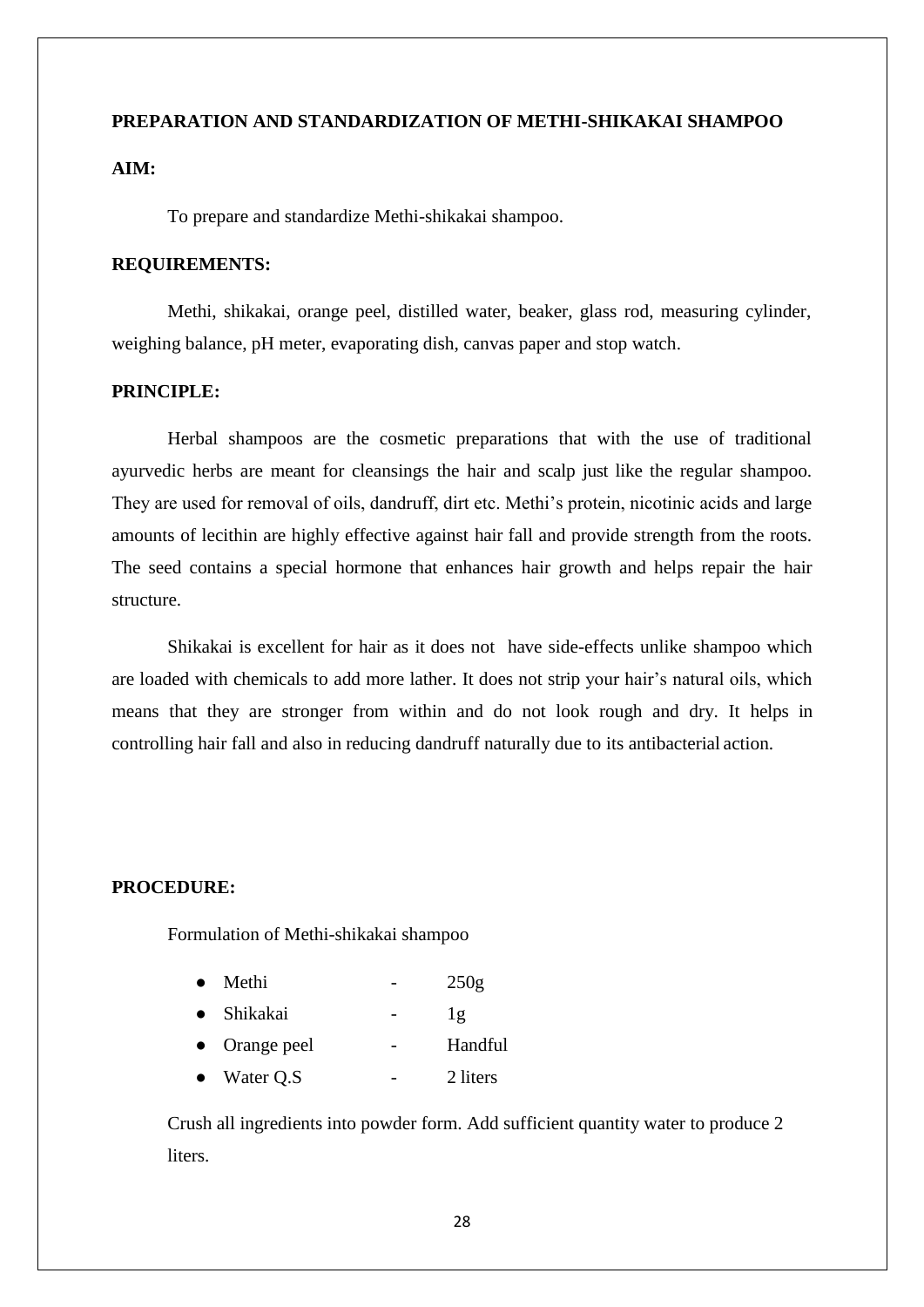### **STANDARDISATION:**

### **Physical Appearance/Visual Inspection**

The formulation prepared was evaluated for the clarity, color, odor and foam producing ability.

### **Determination of pH**

The pH of 10% v/v shampoo solution in distilled water was measured by using pH meter at room temperature.

#### **Determination of physico-chemical parameters**

### **Moisture content at 105˚C**

Weight about 1gm of material into large weighing bottle and heat on a steam bath under a jet of air for 30 min. Continuous heating at 105˚C in oven for 2 hrs, cool in desiccator, weight and report non volatile matter.

### **Ash content at 600˚C**

Weigh 5ml of material place in a flat bottom platinum dish and heat on a steam bath under a jet of air for 1 hr. Remove and add 1gm of ash less cellulose powder, keep the material in dish and heat in a 1k heating lamp till 600˚C in muffle furnace. Note the difference in weight.

### **Determination of % of solid content**

4 gram of shampoo were placed in a previously clean dry and weighted evaporating dish. The dish and shampoo was weighed again to confirm the exact weight of shampoo. The liquid portion of the shampoo was evaporated by placing the evaporating dish on the hot plate. The weight and thus % of the solid contents of shampoo left after complete drying was calculated.

# **Quantitative Estimation of selected phytoconstituents**

### **Foam test**

Shake the drug/ sample extract vigorously with water. Persistent foam observed, confirms the presence of saponins.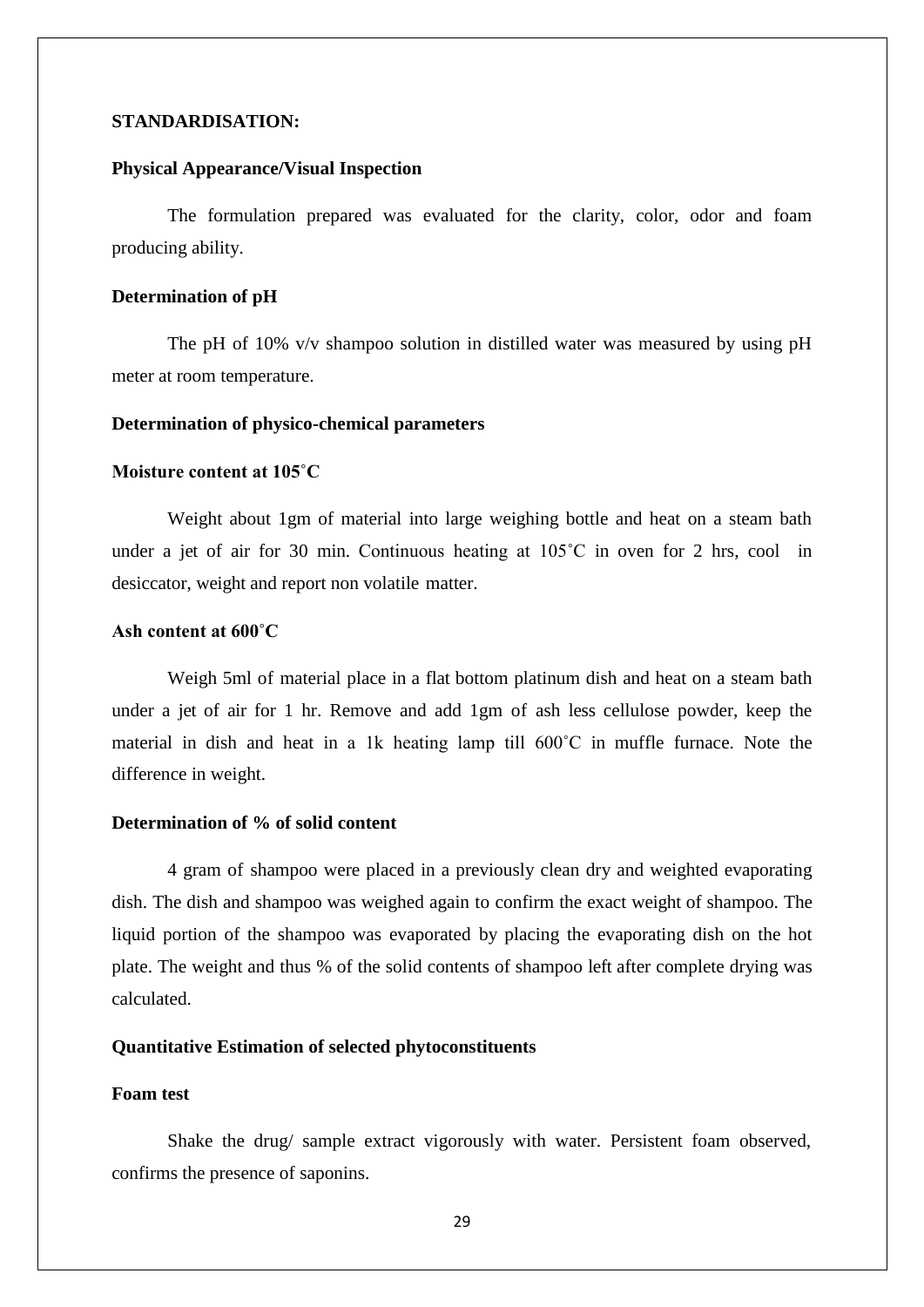### **Hemolytic test**

Add drug/ sample extract or dry powder to one drop of blood placed on glass slide. Hemolytic zone appears.

## **Saponification test**

- Add few drop of 0.5N alcoholic KOH to a small quantity of various extract along with a drop of phenolphthalein separately and heat on a water bath for 1 hour the formation of alkali indicate the presence of fixed oil and fats.
- 5 drop of sample, add pinch of sodium hydrogen sulphate, pungent odour indicate presence of glycerin.

### **EVALUATION OF SHAMPOO:**

### **Net content**

At the beginning of experiment mark the outside of bottle at the surface level of liquid, at the end of experiment empty the bottle and note the volume of water required to fill it to the mark.

#### **Dirt Dispersion**

Two drops of shampoo were added in a large test tube contain 10ml of distilled water.1 drop of India ink was added; the test tube was Stoppard and shakes it ten times. The amount of ink in the foam was estimated as none, light, moderate or heavy.

### **Wetting Time**

The canvas was cut into 1 inch diameter discs having an average weight of 0.44g. The disc was floated on the surface of shampoo solution of 1%w/v and the stop watch started. The time required for the disc to begin to sink was measured acutely and noted as the wetting time.

### **Surface Tension measurement**

Measurements were carried out with a 10% shampoo dilution in distilled water at room temperature. Thoroughly clean the stalagnometer using chronic acid and purified water, because surface tension is highly affected with grease or other lubricants. The data calculated by following equation given below: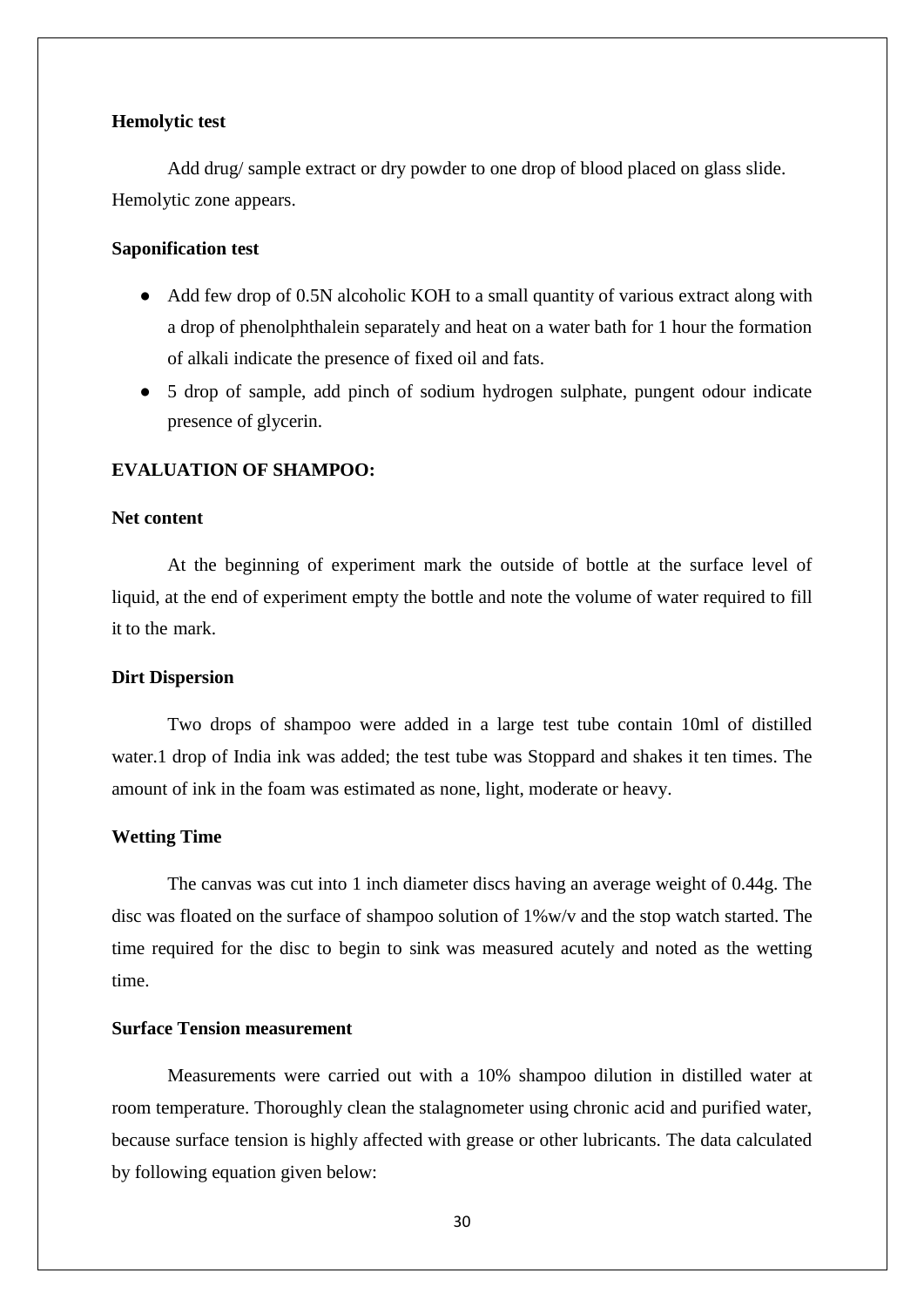$$
R2 = (W3 - W1) n1 \times R1 (W2 - W1) n2
$$

Where,

W1 is weight of empty beaker.

W2 is weight of beaker with distilled water.

W<sub>3</sub> is weight of beaker with shampoo solution.

n 1 is no. of drops of distilled water.

n 2 is no. of drops of shampoo solution.

R1 is surface tension of distilled water at room temperature.

R2 is surface tension of shampoo solution.

### **Specific Gravity**

The two methods are commonly used for determination the specific gravity of liquid one method use the hydrometer and instrument that gives a specific gravity reading directly. A second method called a bottle method uses a specific gravity bottle that is a flask makes to hold a known volume of liquid at a specified temperature usually 20˚C.The bottle is weighed filled with the liquid. Whose specific gravity is to be found and weight again. The different weight is divided by the weight of equal volume of water to give the specific gravity of the liquid.

### **Test to evaluate foaming ability and foam stability**

Foaming ability was determined by using cylinder shake method. Briefly 50 ml of the 1% commercial or formulated shampoo solution was placed into a 250mi graduated cylinder, it was covered with one hand and shaken 10 times. The total volume of the foam content after 1 minute of shaking was recorded.

### **Wetting time test**

A canvas paper was cut into one inch diameter discs having an average weight of 0.44g. The smooth surface of disc was placed on the surface of 1% v/v shampoo solution and the stop watch started. The time required for the disc to begin to sink was noted down as the wetting time.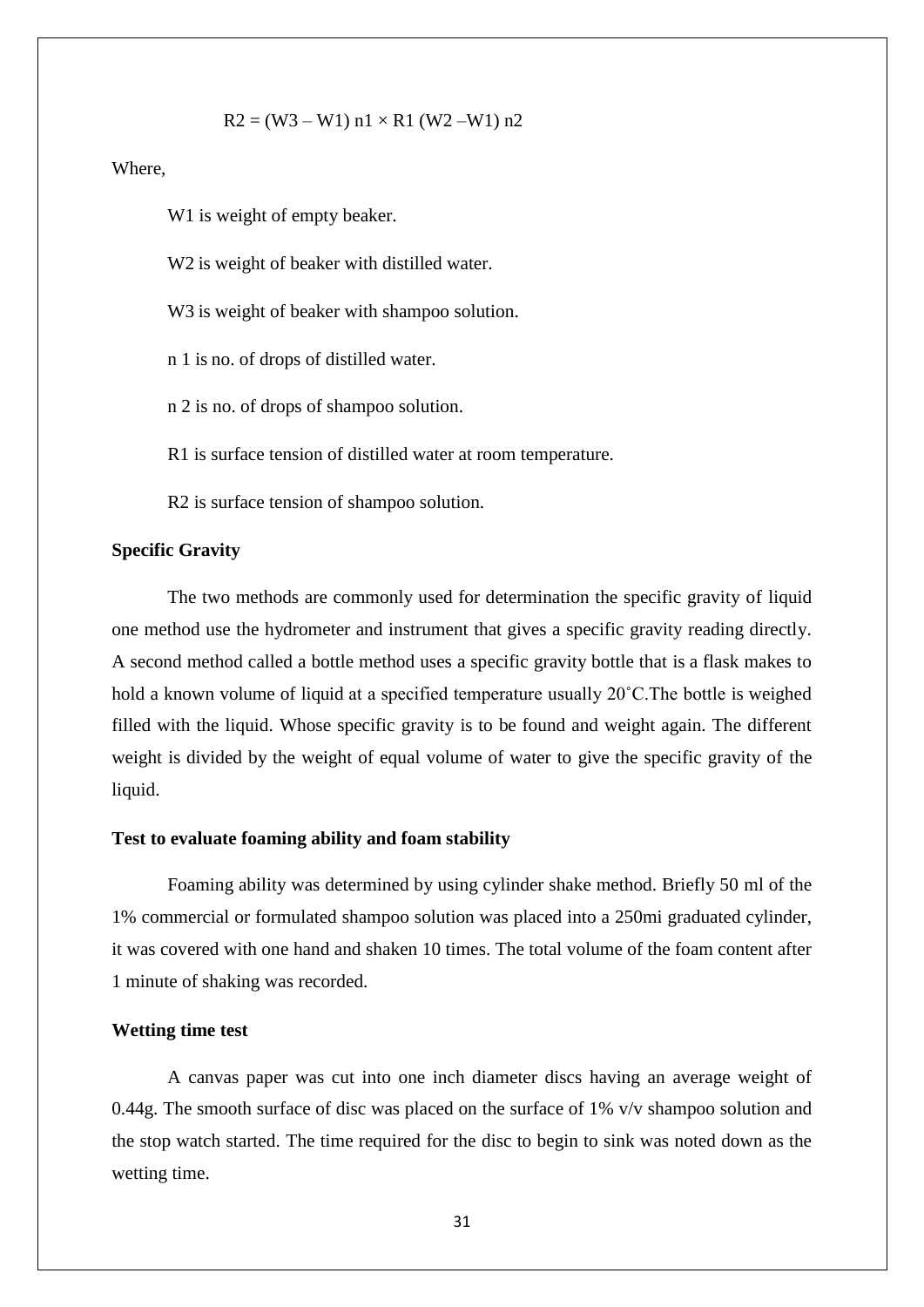## **Determination of water by Toluene Distillation**

Transfer 10 -20gm sample to 250ml round bottom flask, add 50 ml of toluene and 2gm of lamprosin and few glass heads, connect to distillation unit. Distil until no more water is collected in the receiver. Cool, read the volume of water under the toluene at room temperature and calculate % water content.

Water content = volume of water (ml)  $\times$ 100 / weight of sample

### **REPORT:**

Methi-shikakai shampoo was prepared and evaluated.

Standardization of the shampoo was performed by determining the physical parameters such as pH, visual appearance, % of solid contents, foaming ability, wetting time test.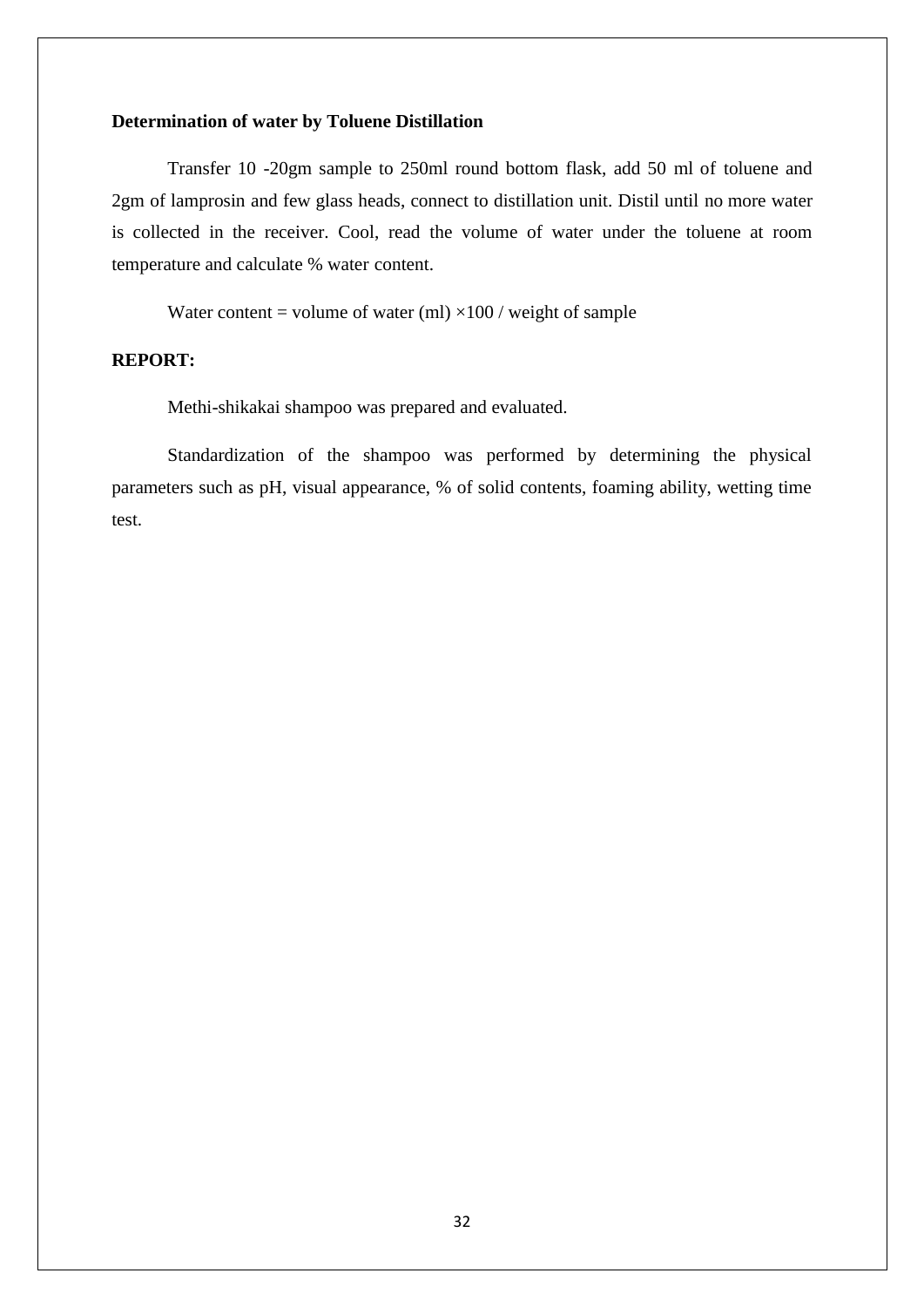## **7.0 PREPARATION AND EVALUATION OF ORANGE SYRUP B.P.C**

# **AIM:**

To prepare and evaluate 20ml of Orange Syrup B.P.C

# **REQUIREMENTS:**

- ✔ Beaker,.
- $\sqrt{90\%}$  alcohol.
- $\checkmark$  Fresh orange peel 250 gm.

### **PRINCIPLE:**

Tincture of orange is an alcoholic extract of fresh bitter orange peel and is prepared by maceration process. Fresh peel is used for this preparation because it is stable and contains a higher proportion of volatile oil than the dried peels. Drying dissipates part of the oil and fresh peels are more aromatic. Alcohol (90%) is used as the menstrum for the maceration process. This preparation contains flavoring oils which are volatile in nature and should therefore be stored in tightly closed containers in a cool place.

### **PROCEDURE:**

### **PREPARATION OF ORANGE TINCTURE:**

Take fresh orange peel and cut into thin slices. Weigh the required quantity of thin slices and macerate it with whole quantity of alcohol in a covered vessel. Allow to macerate for seven days with occasional stirring. Strain the liquid press the marc and mix the expressed liquid to the strained liquid. Clarify the combined liquids by filtration.

## **I.P. FORMULA:**

- $\triangleright$  Fresh orange peel in thin slices 250gm
- $\geq$  Alcohol 1000ml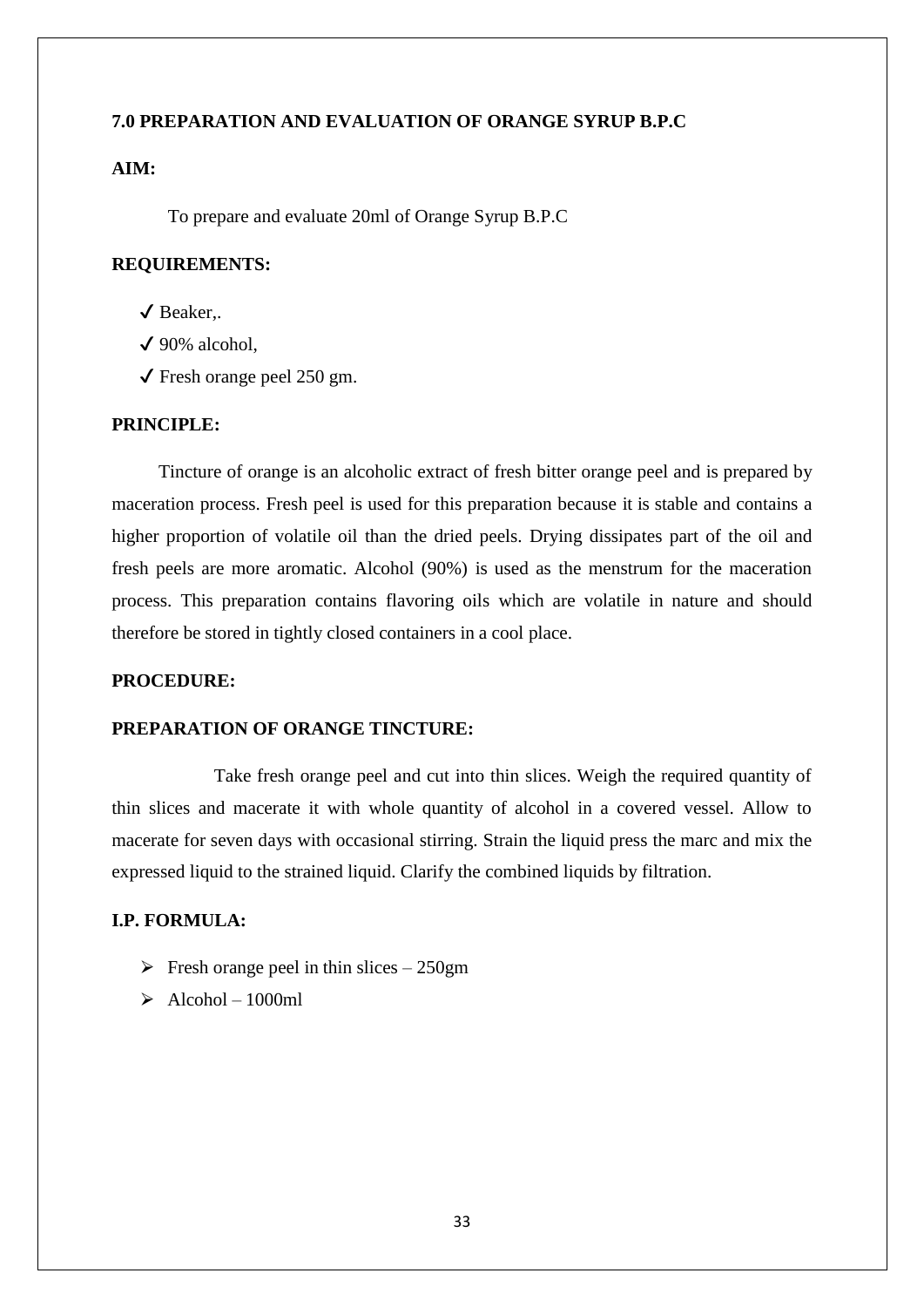### **PREPARATION OF SIMPLE SYRUP:**

A 100 ml empty beaker was weighed and the weight was noted. Half the quantity of purified water was placed into the beaker. Calculated quantity of sucrose was weighed and added to the water. Sucrose was dissolved by heating with occasional stirring. After cooling, purified water was added to make up the required volume.

# **I.P. FORMULA:**

- $\geq$  Sucrose 667gm
- $\triangleright$  Purified water (Qs) 1000ml

# **PREPARATION OF ORANGE SYRUP B.P.C:**

The measured quantity of orange tincture was mixed with  $3/4<sup>th</sup>$  quantity f simple syrup. The volume was then made up with remaining syrup.

### **I.P. FORMULA:**

- $\triangleright$  Tincture of orange 60 ml
- $\triangleright$  Simple syrup 1000ml

# **STANDARDISATION:**

## ● **PHYSICAL APPEARANCE/ VISUAL INSPECTION:**

The formulation prepared was evaluated for the clarity, color, and odour.

### ● **DETERMINATION OF PH:**

The PH of 10%v/v of syrup was measured by using PH meter at room temperature.

## **REPORT:**

Orange Syrup B.P.C was prepared and standardized.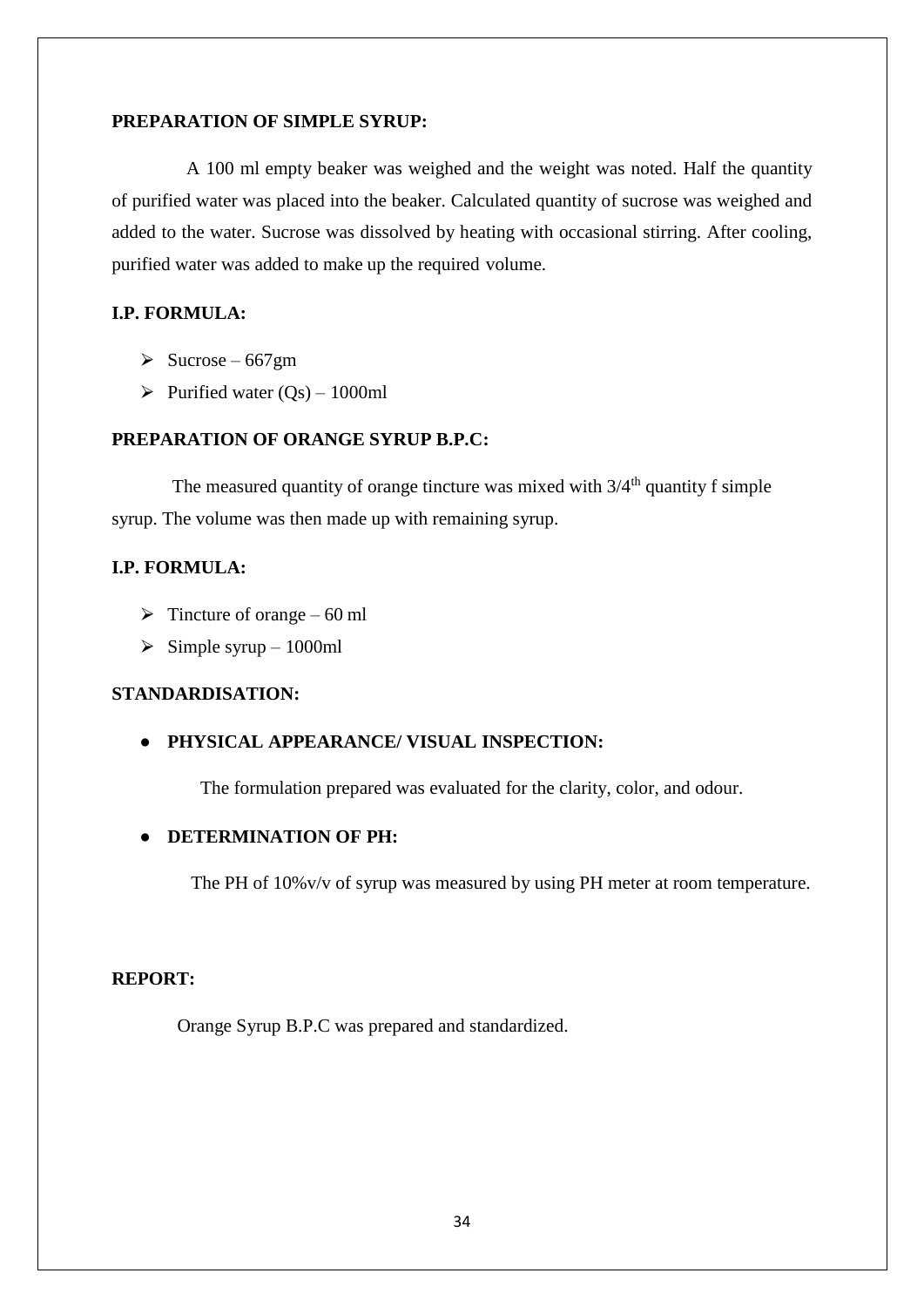## **8.0 PREPARATION AND EVALUATION OF CHURNA MIXTURE**

# **AIM:**

To prepare and evaluate 50gm of Churna mixture.

### **PRINCIPLE:**

Churna is the best known example of mixture. Churna is a powdered form of medications used in the treatment of disorders in the Ayurvedic system of medicine. It is the most basic and simplest form of Ayurvedic medicine containing a fine powder of herbs. Churna may contain a single herb or a mixture of several herbs.

## **GENERAL METHOD OF PREPARATION OF CHURNA:**

All the ingredients required for the Churna should be cleaned thoroughly and dried well in the shade or in the sun separately to ensure the complete absence of moisture in the same. Each ingredient is powdered finely and then, sieved to remove any coarse particles. The ingredients are weighed separately and then, mixed together. It should be noted that some herbs contain a fibrous matter. Hence, the weight of such herbs may vary before and after drying. Hence, it is important to powder and weigh them separately so that the correct quantity of each herb can be present in the final product.

### **FORMULATION FOR 50 gm OF CHURNA:**

- Zingiber officinale (powder) 16.7 gm
- Foeniculum vulgarae (powder) 16.7 gm
- Cinnamomum zeylanicum (powder)  $8.7 \text{ gm}$
- Trachyspermum ammi (powder)  $-8.7$  gm

## **PROCEDURE:**

- ❖ Take all the ingredients in given proportion.
- ❖ Mix the powders thoroughly.
- ❖ Pass the mixture through sieve number 60.
- ❖ Pack it in well close container and store it in dry place.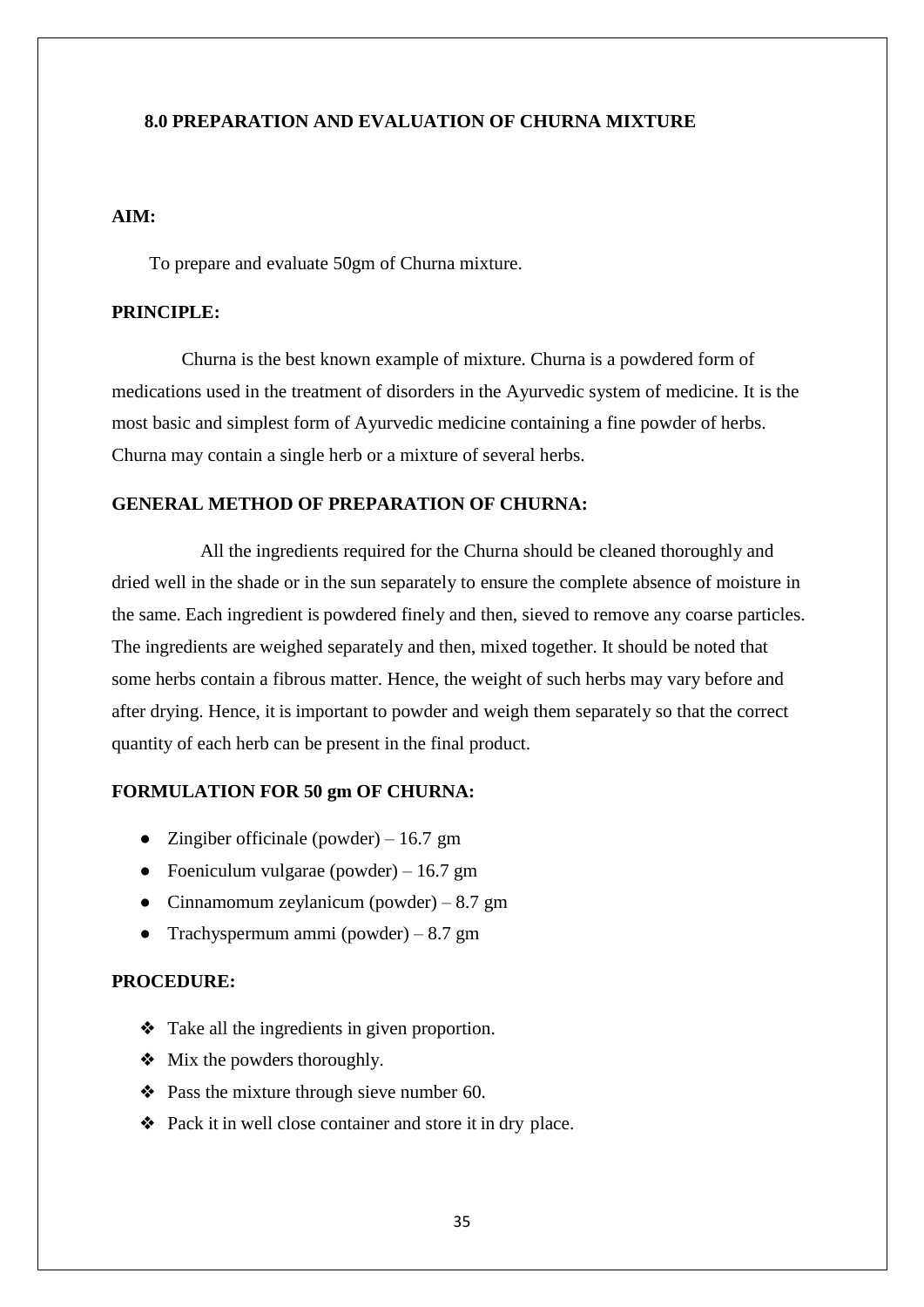# **EVALUATION TESTS:**

# **1. PHYSICAL PARAMETERS:**

- $\triangleright$  Color examination
- $\geqslant$  Odor examination
- $\triangleright$  Taste examination
- $\triangleright$  PH determination
- $\triangleright$  Determination of Moisture Content
- ▶ Determination of Total Ash
- $\triangleright$  Acid insoluble Ash
- $\triangleright$  Water soluble Ash
- $\triangleright$  Sulphated Ash
- $\triangleright$  Water Soluble Extractive Value
- $\triangleright$  Alcohol Soluble Extractive Value

# **REPORT:**

50 gm Churna was prepared and evaluated.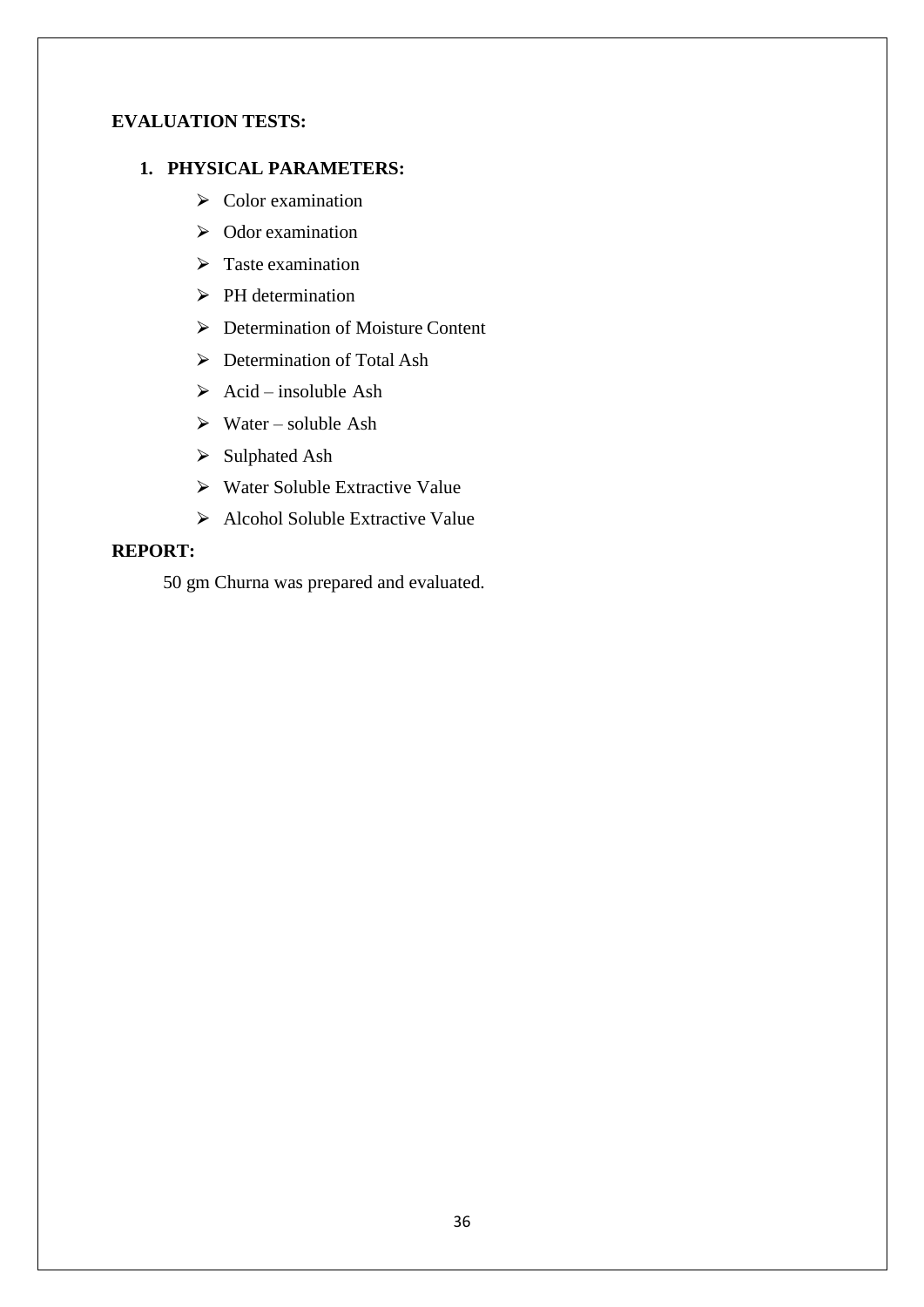### **9.0 PREPARATION AND EVALUATION OF TABLET**

# **AIM:**

To prepare and evaluate the 400mg tablet

## **PRINCIPLE:**

A tablet is a pharmaceutical dosage form. Tablet may be defined as the solid unit dosage form ofmedicament or medicaments with or without suitable excipients and prepared by either by molding or by compression .it comprises a mixture of active substance and excipients usually in powder form, pressed or compacted from a powder into a solid dose. The compressed tablet is the most popular dosage form use in today. About two-thirds of all prescription are dispensed as solid dosage forms, and half of these are compressed tablets. A tablet can be formulated to deliver an accurate dosage to a specific site; it is usually taken orally, but can be administerd sublingually, buccally, rectally, or intra vaginally.

### **REQUIREMENTS:**

| INGREDIENTS(mg)    | F1             | F2             | F <sub>3</sub> | F <sub>4</sub> |
|--------------------|----------------|----------------|----------------|----------------|
| Clove              | 10             |                | 100            |                |
| Cinnamon           |                | 100            |                | 100            |
| Lactose            | 290            | 290            |                |                |
| Mannitol           |                |                | 290            | 290            |
| Sodium Sachrine    | $\overline{2}$ | $\overline{2}$ | $\overline{2}$ | $\overline{2}$ |
| Talc               | $\overline{4}$ | $\overline{4}$ | $\overline{4}$ | $\overline{4}$ |
| Magnesium stearate | $\overline{4}$ | $\overline{4}$ | $\overline{4}$ | $\overline{4}$ |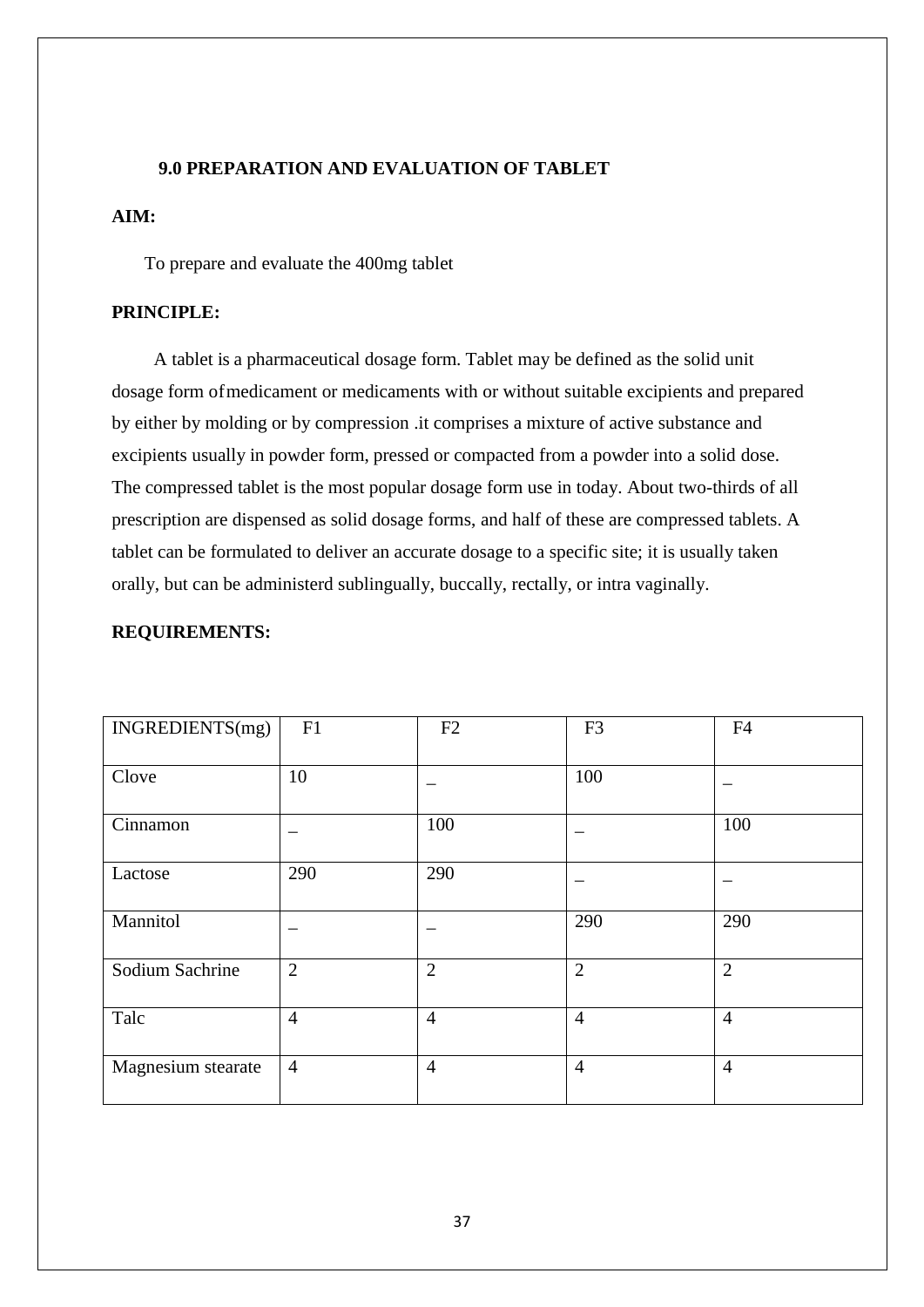### **PROCEDURE:**

- $\triangleright$  Weigh all the excipients along with API as shown in table.
- $\triangleright$  Passed through sieve no.20.
- $\triangleright$  Mix all ingredients following geometric mixing excluding glidant and lubricant thoroughly for 15 min.
- $\triangleright$  Mix the powder blend was thoroughly with talc and magnesium stearate.
- $\geq$  Compress 400 mg tablet using single rotary punching machine.

# **EVALUATION OF TABLET:**

**1. General Appearance:** The general appearance of a tablet, its identity and general elegance is essential for consumer acceptance, for control of lot-lot uniformity and tablet-totablet uniformity. The control of general appearance involves the measurement of size,shape, colour, presence or absence odour, taste etc.

**2. Content uniformity Test:** Randomly select 30 tablets. 10 of these assayed individually. The tablet pass the test if 9 of the 10 tablets must contain less than 85% and not more than 115% of the labeled drug content and the  $10<sup>th</sup>$  tablet may not contain less than 75% and more than 125% of the labeled content. If these conditions are not met, remaining 20 tablets assayed individually and none may fall outside of the 85 to 115% range.

**3. Thickness:** Dimension of the tablets are measured by using a calibrated dial caliper. Five tablets sample formulation are picked out randomly and its thickness is measured individually. Mean value of thickness is observed.

**4. Weight variation:** Twenty tablets were selected at random and weighedindividually. The individual weights were compared with the average weight for determination of weight variation. The percentage deviation was calculated and then compared with IP limit.

**5. Hardness:** Five tablets are randomly selected from each batch and hardness oftablet is determined by using Monsanto hardness tester. The mean values for each batch are calculated and compared to IP standard.

**6. Friability:** Friability indicates the ability of a tablet to withstand mechanicalshocks while handling. Friability of the tablets were determined using Roche Friabilator andis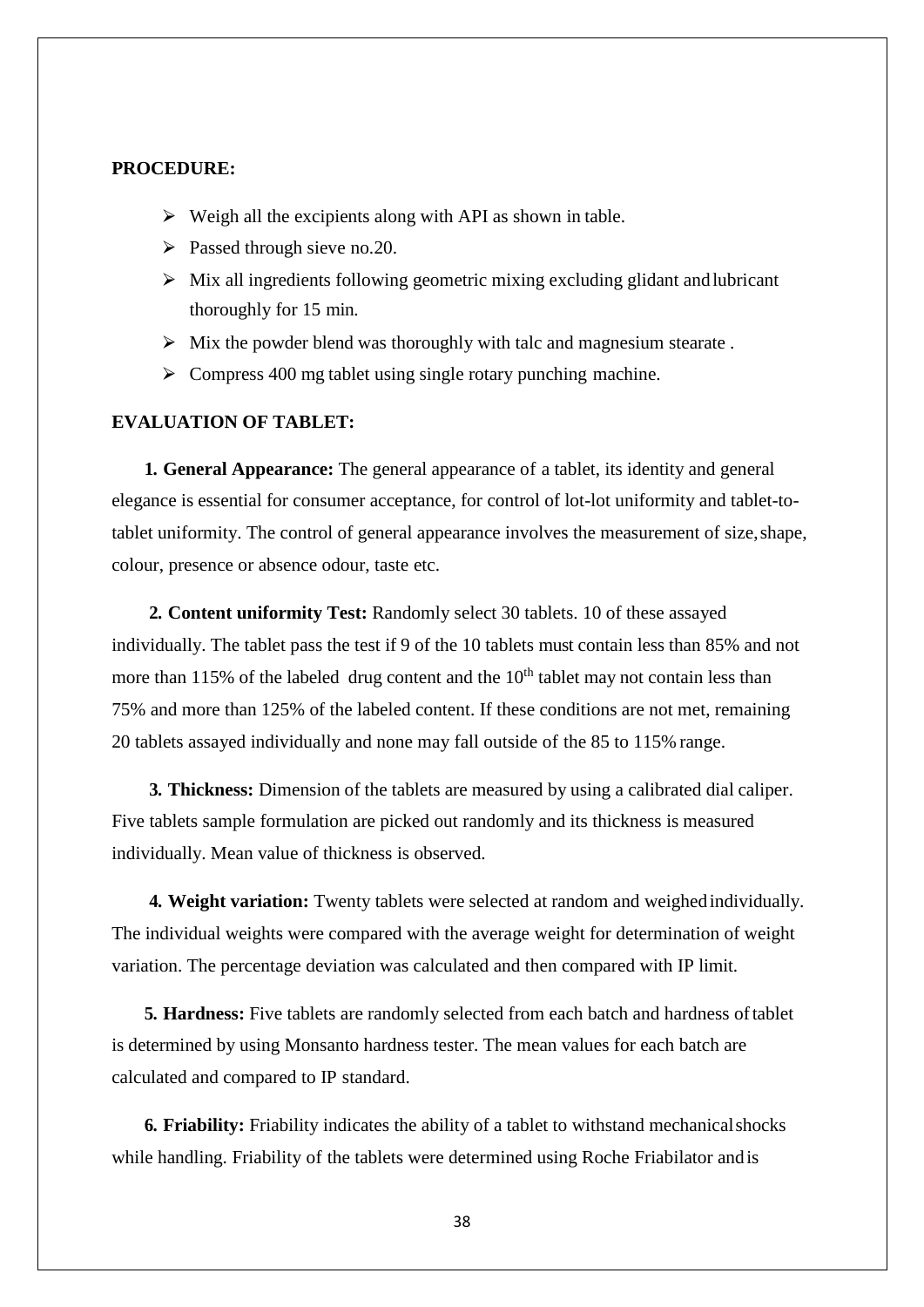expressed in (%). Twenty tablets were initially weighed and placed into the friabilator. The friabilator was operated at 25rpmfor 4 minutes or run upto100 revolutions and then the tablets are weight again. The loss in tablet weight due to abrasion or fracture is measured as tablet friability.

**7. Disintegration time:** The disintegration time for all formulations is carried out using tablet disintegration test apparatus. Six tablets are placed individually in each tube of disintegration test apparatus and discs are placed. The water is maintained at temperature of  $37\pm 2^{\circ}$  C and the time taken for the entire tablet to disintegrate completely is noted.

**8. Dissolution study:** Dissolution study of tablet is carried out using phosphate buffer 6.8 as a dissolution media. The samples are withdrawn for 8 hours at the interval of 45 min. The absorbance of sample measured on UV spectrophotometer and percentage release are calculated.

## **REPORT:**

The 400mg of tablet are prepared and evaluated.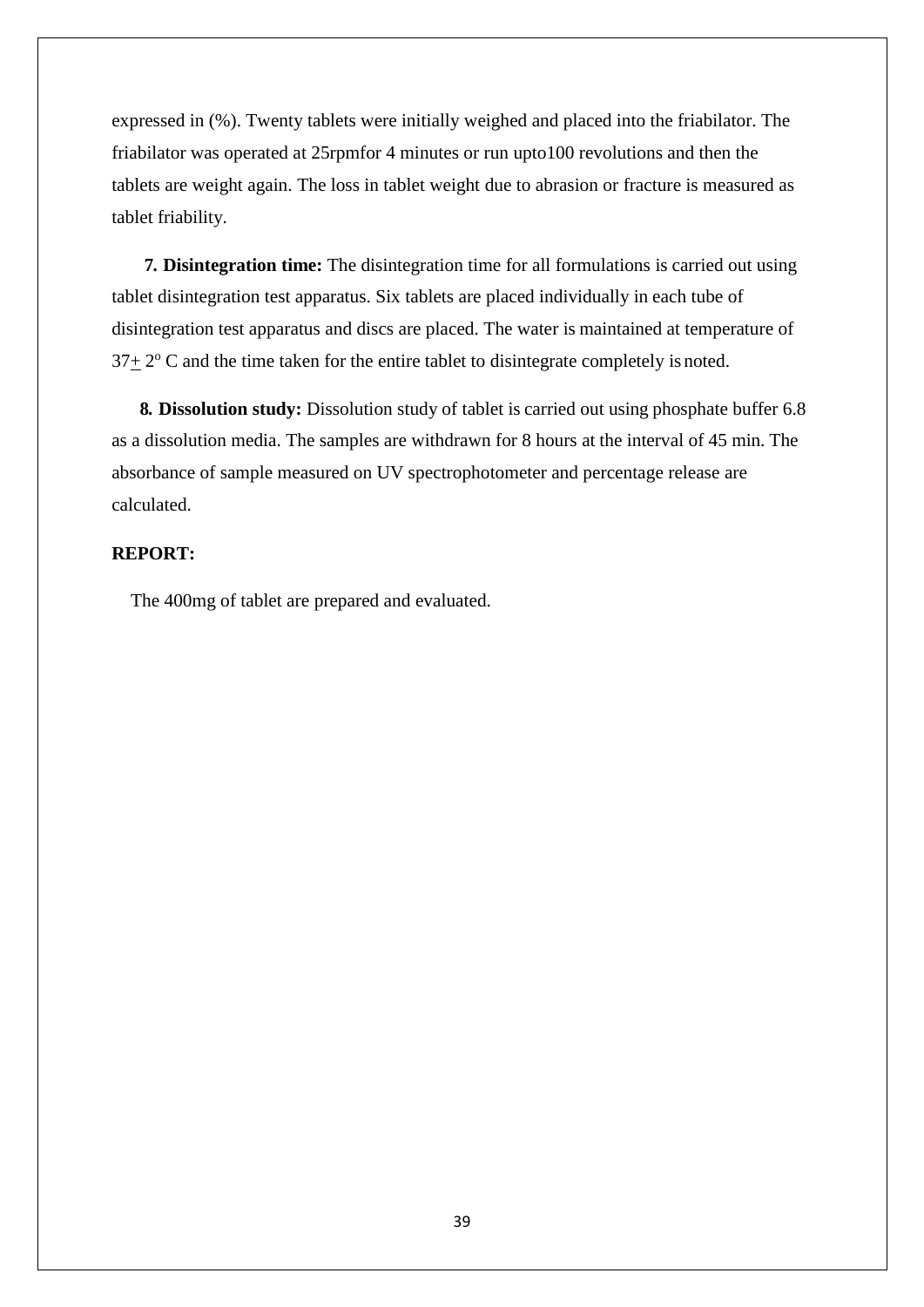### **MONOGRAPH ANALYSIS OF CASTOR OIL**

# **BIOLOGICAL SOURCE:**

Castor oil is the fixed oil obtained from the seeds of Ricinus communis linn.

## **FAMILY:**

Euphorbiaceae.

### **DESCRIPTION:**

**COLOR**: Pale yellowish in color or almost colorless.

**ODOR:** Slight.

**TAST:** At first bland but afterwards slightly acrid and usually nauseating.

**SOLUBILITY:** Soluble in alcohol, miscible with ethyl alcohol and with chloroform and with solvent ether.

## **IDENTIFICATION:**

- $\triangleright$  Mixes completely with half its volume of light petroleum and it is only partially soluble in two volumes (boiling point 40-60°C).
- $\triangleright$  Add to an equal volume of alcohol "a clear liquid is obtained", cool to 0° for 3hrs the liquid remains clear. Distinction from other fixed oil.
- ✔ **Wt/ml – At 25°C – 0.945-0.965 per gram**
- ✔ **Acetyl value – Not less than 143**
- ✔ **Acid value – Not more than 2**
- ✔ **Iodine value – 82-90**
- ✔ **Refractive index at 25°C – 1.4758-1.4798**
- ✔ **Optical rotation – Not less than +3.5**
- ✔ **Saponification value – 177-185**

### **STORAGE:**

Preserve castor oil in a well closed container in a cool place.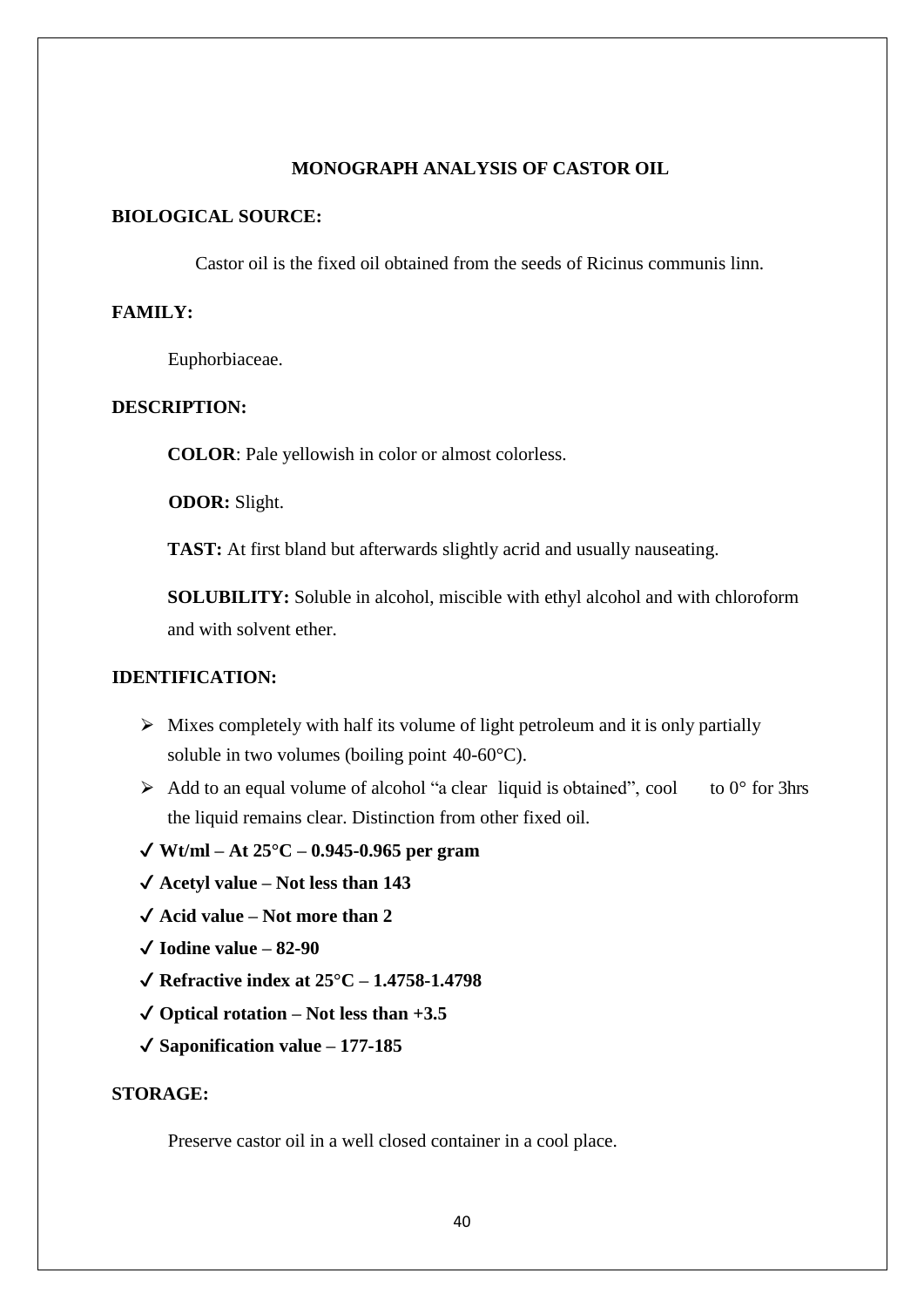**CATEGORY:** Laxative, pharmaceutical aid.

**DOSE:** 4-16ml

## **PROCEDURE:**

## **DETERMINATION OF Wt/ml OF CASTOR**

### **OIL Weight per millilitre**

The wt per ml of a liquid is the weight in g of 1 ml of a liquidwhen weighed in air at 25ºC unless otherwise specified.

## **Method**

Select a clean and dry pycnometer. Calibrate the pycnometer by filling it with recently boiled and cooled water at 25ºC and weighing the contents . Assuming that the weight of 1 ml of water at 25ºC when weighed in air of density 0.0012 g per ml is 0.99602g. calculate the capacity of the pycnometer.( ordinary deviations in the density of air from the value given do not affect the result of a determination significantly). Adjust the temperature of the substance to be examined to about 20º and fill the pycnometer with it. Adjust the temperature of the filled pycnometer to 25º, remove any excess of substance and weigh. Substract the tare weight of the pycnometer from the filled weight of the pycnometer. Determine the wt per ml by dividing the weight in air expressed in g of the quantity of liquid which fills the pycnometer at the specified temperature by the capacity expressed in ml of the pycnometer at the same temperature.

### **ACID VALUE OF CASTOR OIL**

## **AIM:**

To determine the acid value of the given sample of castor oil and report the purity with the standard level given by Indian pharmacopoeia.

### **PRINCIPLE:**

 $\checkmark$  Acid value is the number which express in mg of amount of KOH necessary to neutralize the free acid present in (oil) given substance.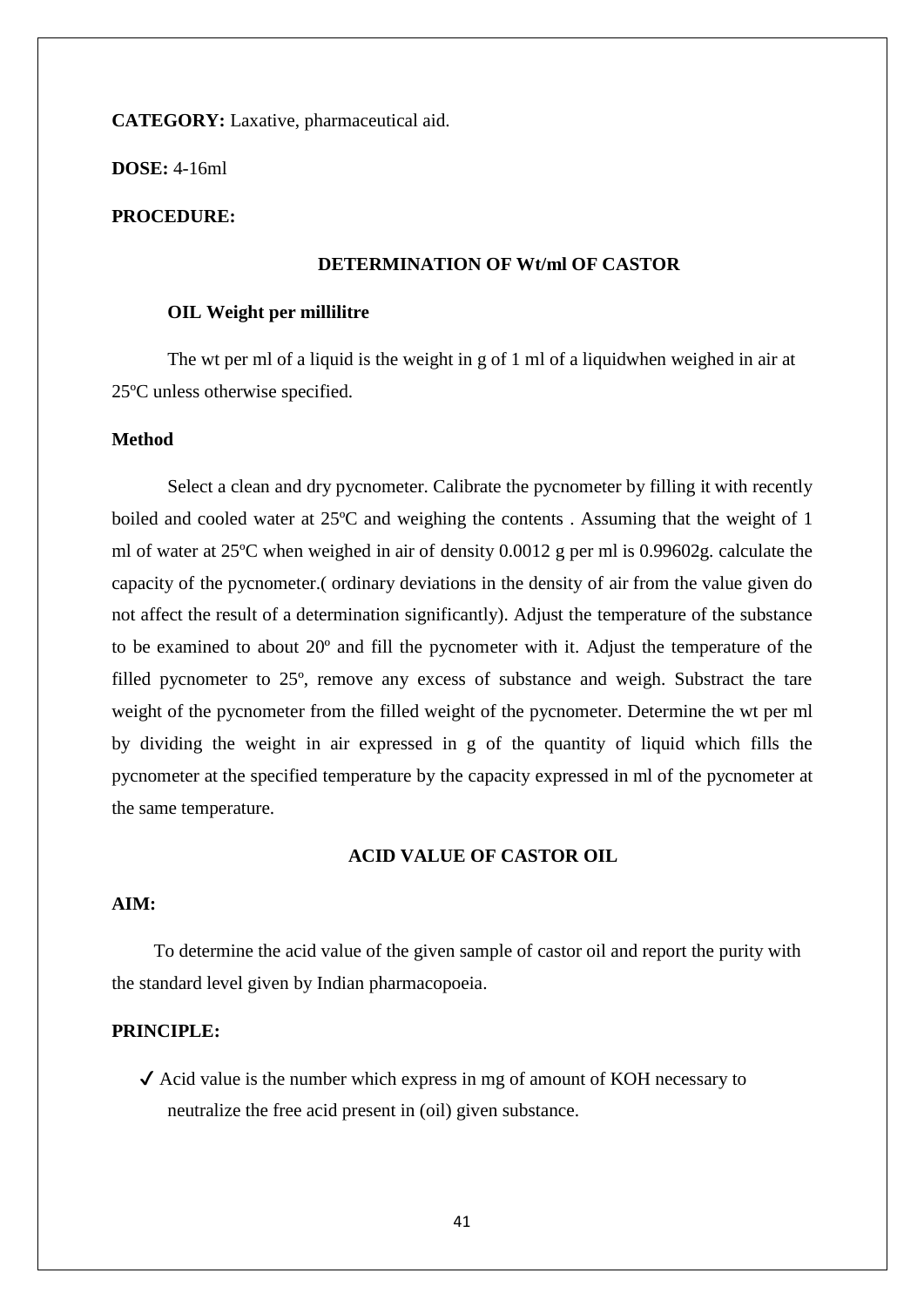$\checkmark$  Acid value can be determined by titrating with an ethereal alcoholic solution of fixed oil with 0.1 M KOH using phenolphthalein as an indicator. End point is the appearance of pink colour.

# **R – COOH + KOH** → **R – COOK +H2O**

Increased acid value can be determined by using the following formula

### Acid value =  $\eta \times 5.61$  / weight of oil

 $\eta$  = Strength of KOH  $\times$  titre value

## **PROCEDURE:**

Dissolve about 10 g of castor oil in 50 ml mixture of equal volume of ether and ethanol previously neutralised with 0.1 M KOH to phenolphthalein. If the sample does not dissolve and boil solvent. Connect a flask to reflex condenser and warm slowly with frequent shaking until the sample dissolved. Add phenolphthalein solution and titrate with 0.1 M KOH until the solution remains faintly pink after shaking for 30 seconds. Calculate the acid value from the following formula:

### **Acid value =5.61** × **Titre value (KOH)** × **Strength of KOH / Wt of sample taken**

## **DETERMINATION OF SAPONIFICATION VALUE OF**

### **CASTOR OIL AIM:**

To determine the saponification value of given sample of castor oil.

 $\triangleright$  Saponification value is the number which express in mg of amount of potassium hydroxide to neutralize free acids and present in 1 gm of the substance.

## **PROCEDURE:**

Introduce about 2 gms of substance accurately weigh to a 200 ml conical flask of borosilicate glass fitted with a reflex condenser. Add 25 ml of 0.5 N alcoholic potassium hydroxide and boil in a reflex water bath for 30 minutes. Frequently rotating the content. Cool and add for 2 drops of phenolphthalein and titrate immediately against 0.5 N HCL.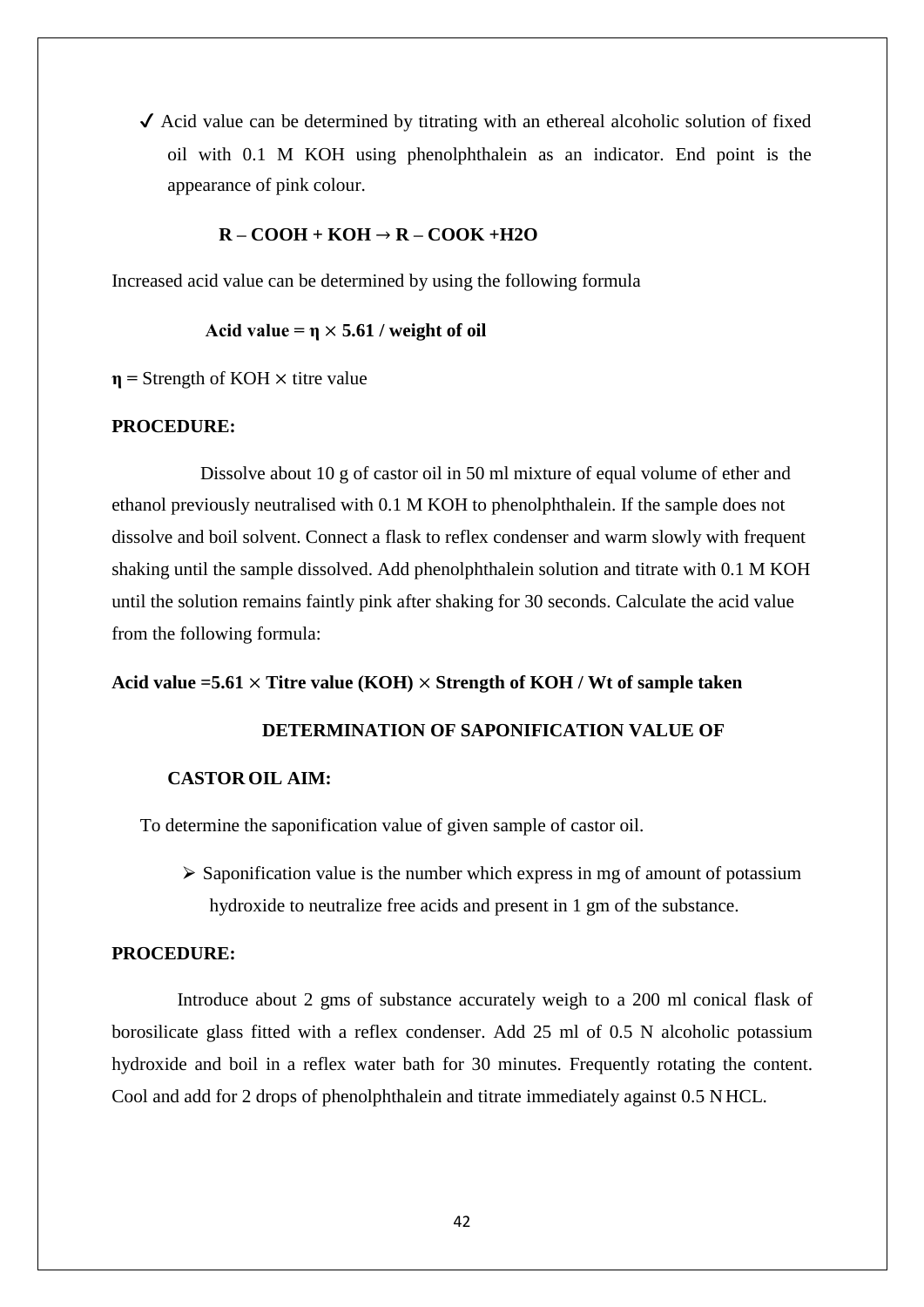### **Saponification value of castor oil =**

 $=$   $(b - a) \times 28.05 \times$  strength of N/2 HCL / weight taken

b – Blank value

a – Titre value

### **REFRACTIVE INDEX OF CASTOR OIL**

# **AIM:**

To determine the refractive index of the given sample of castor oil.

### **PRINCIPLE:**

- $\checkmark$  The refractive index (n) of a substance with reference to air is the ratio of the sin of the angle of incidence to the sin of the angle of refraction of a beam of light passing from air into the substance.
- $\checkmark$  It varies with the wavelength of light used in its measurement. The refractive index is usually measured at  $25^{\circ}(\pm 0.5)$  with reference to the wavelength of the sin of sodium (  $\lambda$  = 589.3nm). The temperature should be carefully adjusted as refractive index varies significantly with temperature.
- ✔ The Abbe's Refractometer is convenient for most refractive index measurements. To achieve accurately the apparatus should be calibrated against distilled water which has a refractive index of 1.3325 at 25°C.

## **PROCEDURE:**

- $\triangleright$  Clean the nickel prism by means of cotton wool, dipped in ether, acetone or chloroform. Clamp the lower prism with the upper prism and view through the eye piece to get a clean bright field.
- $\triangleright$  Without disturbing the light arrangements remove the lower prism and place 2-3 drops of the given sample of castor oil, between the two prisms and clamp it again. Remove excess of liquid if any, using cotton wool. View for a clear light field arrange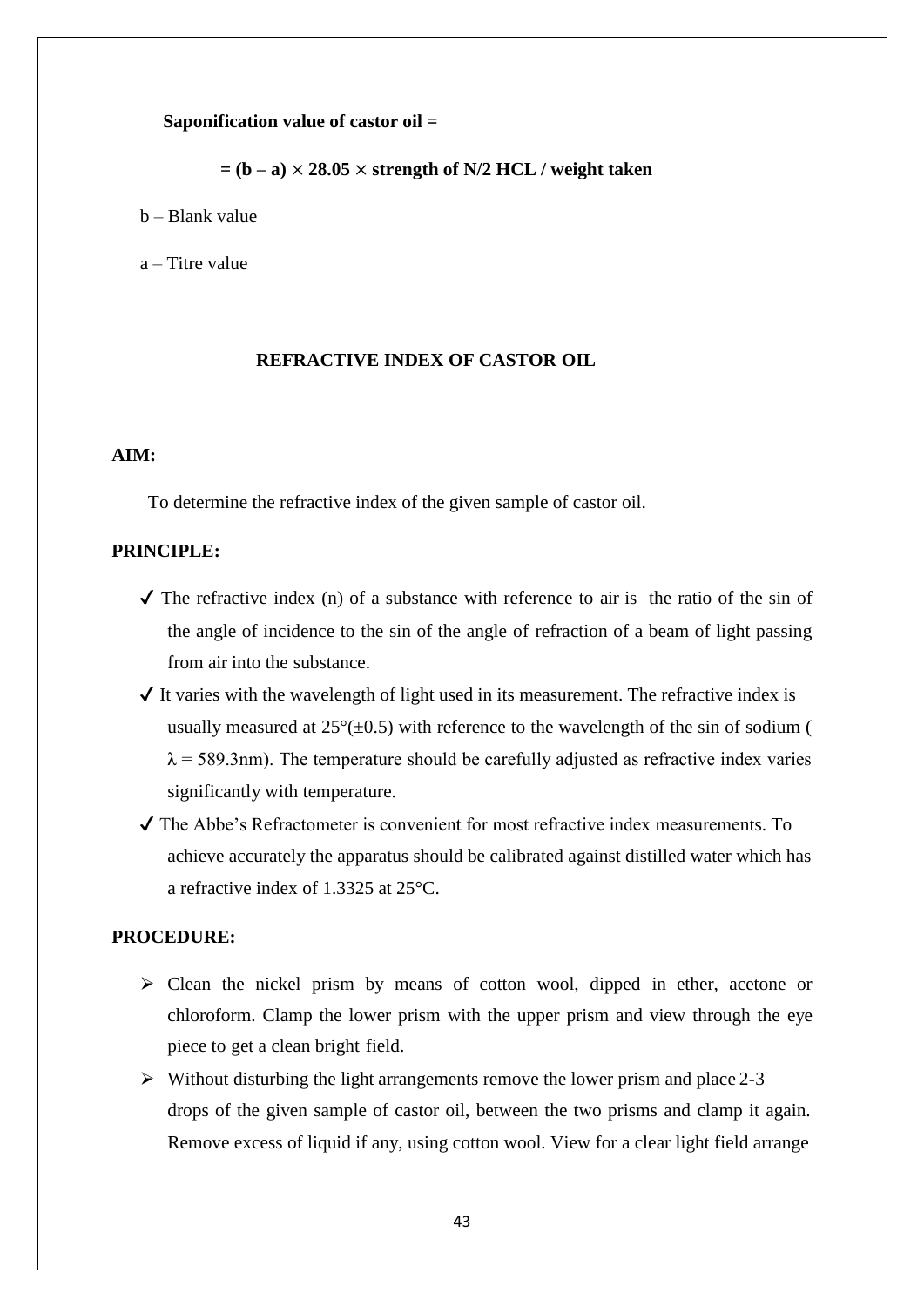cross wire such that to the bright field. Look for exact reading on a graduated scale and not down the refractive index. Repeat the same for concordant value.

### **USES:**

Refractive index can be used to identity a substance, to measure its purity and to determine concentration of one substance dissolved in another. Refractometer is used to determine refractive index.

# **REPORT:**

- The Wt/ml of water  $=$
- The Wt/ml of castor oil  $=$
- Acid value of castor oil  $=$
- Saponification value of castor oil  $=$
- Refractive index of water  $=$
- Refractive index of castor oil =  $(LP \text{ Limit} = 1.4758 1.4798).$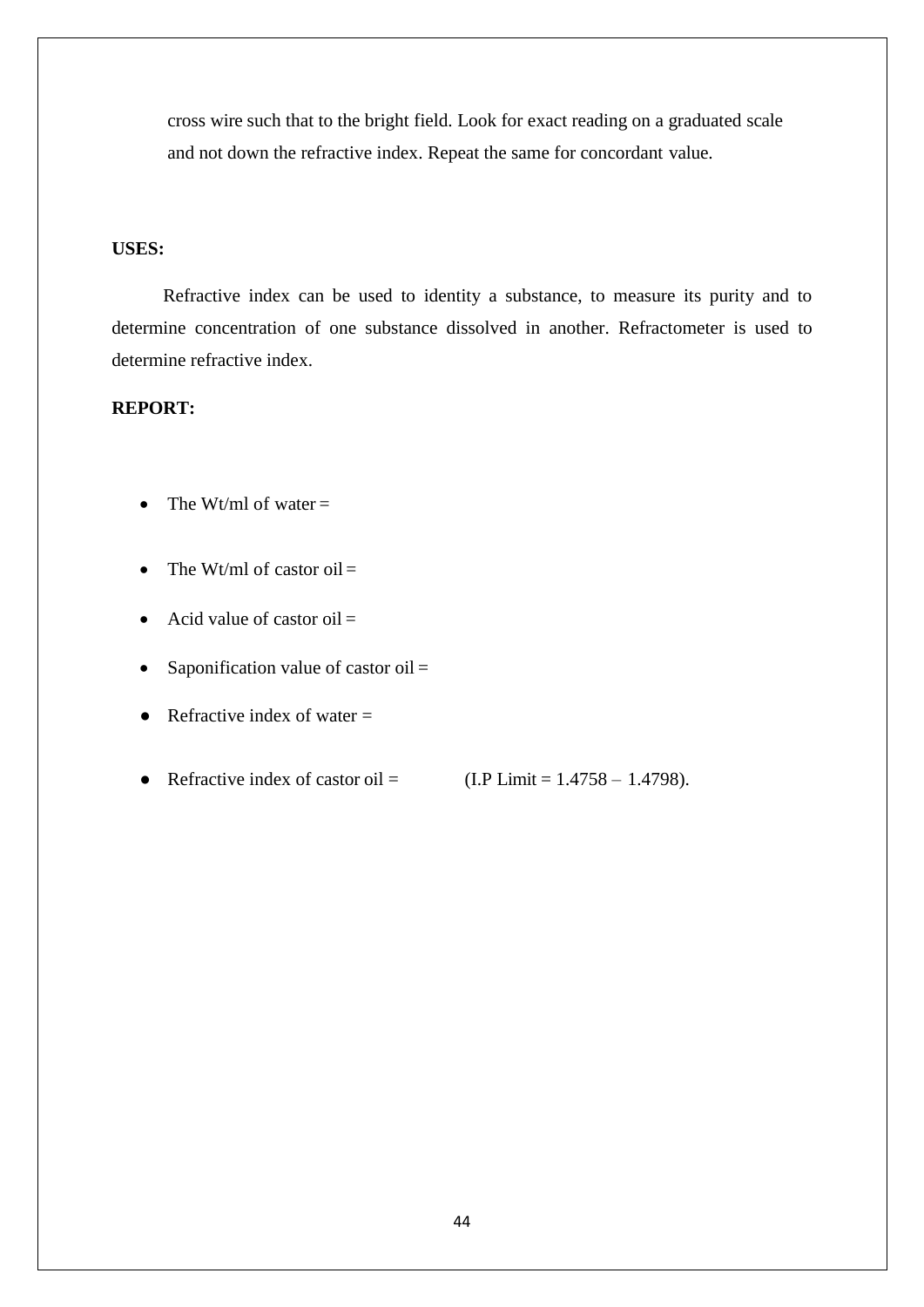# **11.0 DETERMINATION OF ALDEHYDE CONTENT IN LEMON OIL**

# **AIM:**

To determine the total aldehyde content of given sample of lemon oil.

## **REQUIREMENTS:**

- ✔ Stoppered tube
- ✔ Hydroxylamine hydrochloride reagent in alcohol 60%
- $\checkmark$  0.5 N potassium hydroxide in alcohol (60%)
- ✔ Methyl orange
- ✔ Lemon oil

## **PROCEDURE:**

- $\triangleright$  Weigh accurately about 10 g of lemon oil in a stoppered tube. Add to it, 7 ml of hydroxylamine hydrochloride reagent in alcohol (60%) and a drop of solution of methyl orange.
- $\triangleright$  Titrate the liberated acid with 0.5 N potassium hydroxide in alcohol (60%) until the red color changes to permanent yellow in the lower layer.
- $\triangleright$  Calculate the aldehyde content as follow:
- $\geq 1$ ml of 0.5N potassium hydroxide in alcohol (60%) is equivalent to 0.07672 of citrus.

# **PREPARATION OF HYDROXYLAMINE HYDROCHLORIDE REAGENT IN ALCOHOL 60%.**

Dissolve 3.475 g of hydroxylamine hydrochloride in 95 ml of 60% alcohol; add 0.5 ml of 0.2% w/v solution of methyl orange in 60% alcohol and 0.5N potassium hydroxide in alcohol 60% until yellow color is produced. Make volume with sufficient alcohol to 100ml.

### **REPORT:**

The Aldehyde content of given sample of lemon oil is found to be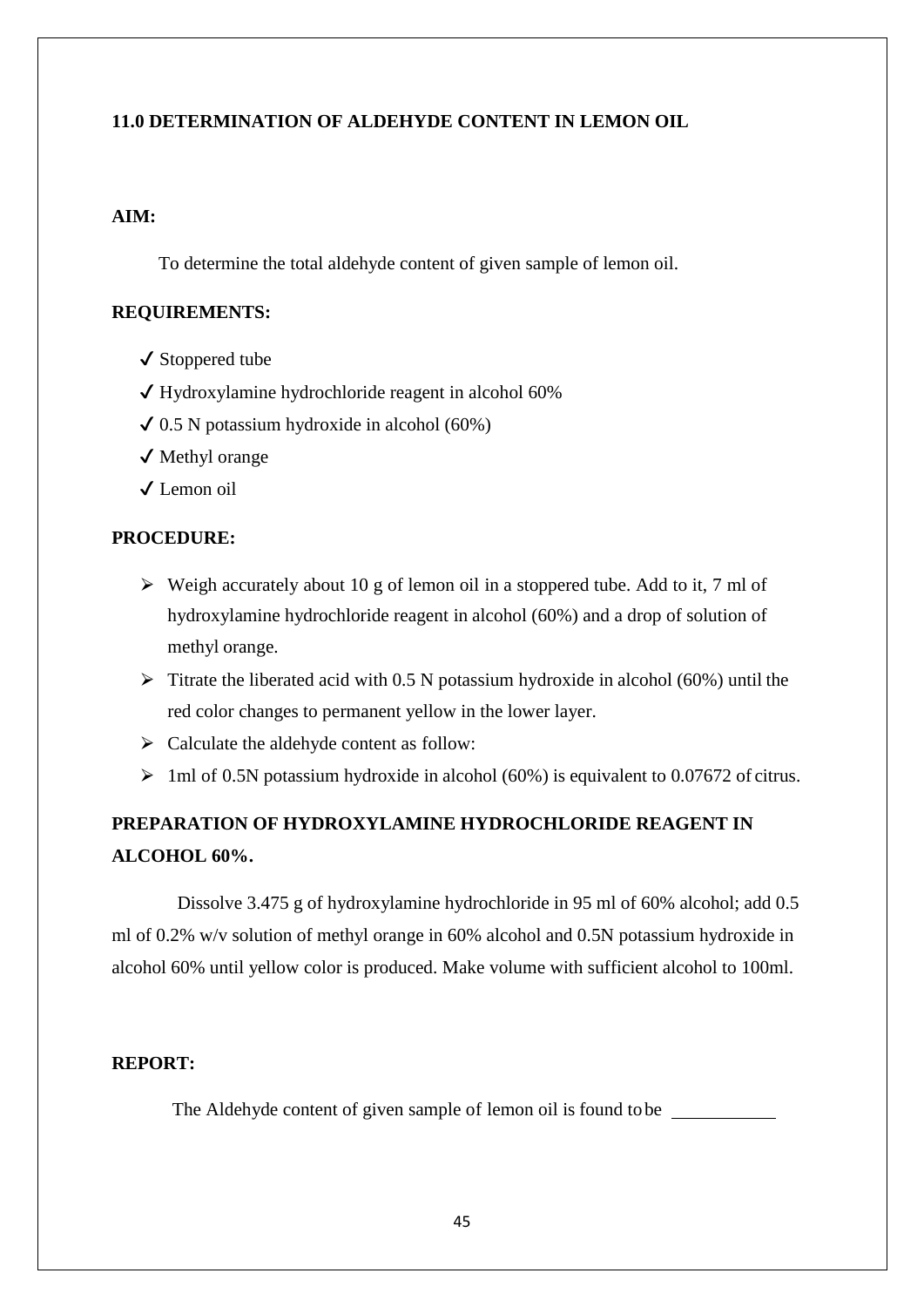## **DETERMINATION OF PHENOL CONTENT**

### **Determination of Gallic Acid Equivalent In (HAECB)**

## **Principle**

Total phenolic content of the various concentrations of HAECB was determined by Folin-ciocalteu reagent method. The hydroxyl group (OH) of phenolic compounds reduce the phosphomolybdic acid to molybdenum blue in the presence of alkaline medium (present in Folin reagent). The blue coloured complex was then spectrophotometrically measured at 760nm.

### **Instrument**

UV Visible spectrophotometer, Shimadzu (Model 1800).

### **Reagents required**

- Folin-Ciocalteu Reagent (1N)
- Sodium carbonate solution (10%)
- Standard Gallic acid solution

# **Procedure**

About 1 mL (1mg/ml and 0.5 mg/mL) of hydroalcoholic extract of *Commelina benghalensis L.* (Leaf) (HAECB)*,* 0.5 mL of Folin-ciocalteu reagent (1N) were added and allowed to stand for 15 minutes. Then 1 mL of 10% sodium carbonate solution was added to the above solution. Finally the mixtures were made up to 10 mL with distilled water and allowed to stand for 30 minutes at room temperature and total phenolic content was determined spectrophotometrically at 760nm wavelength.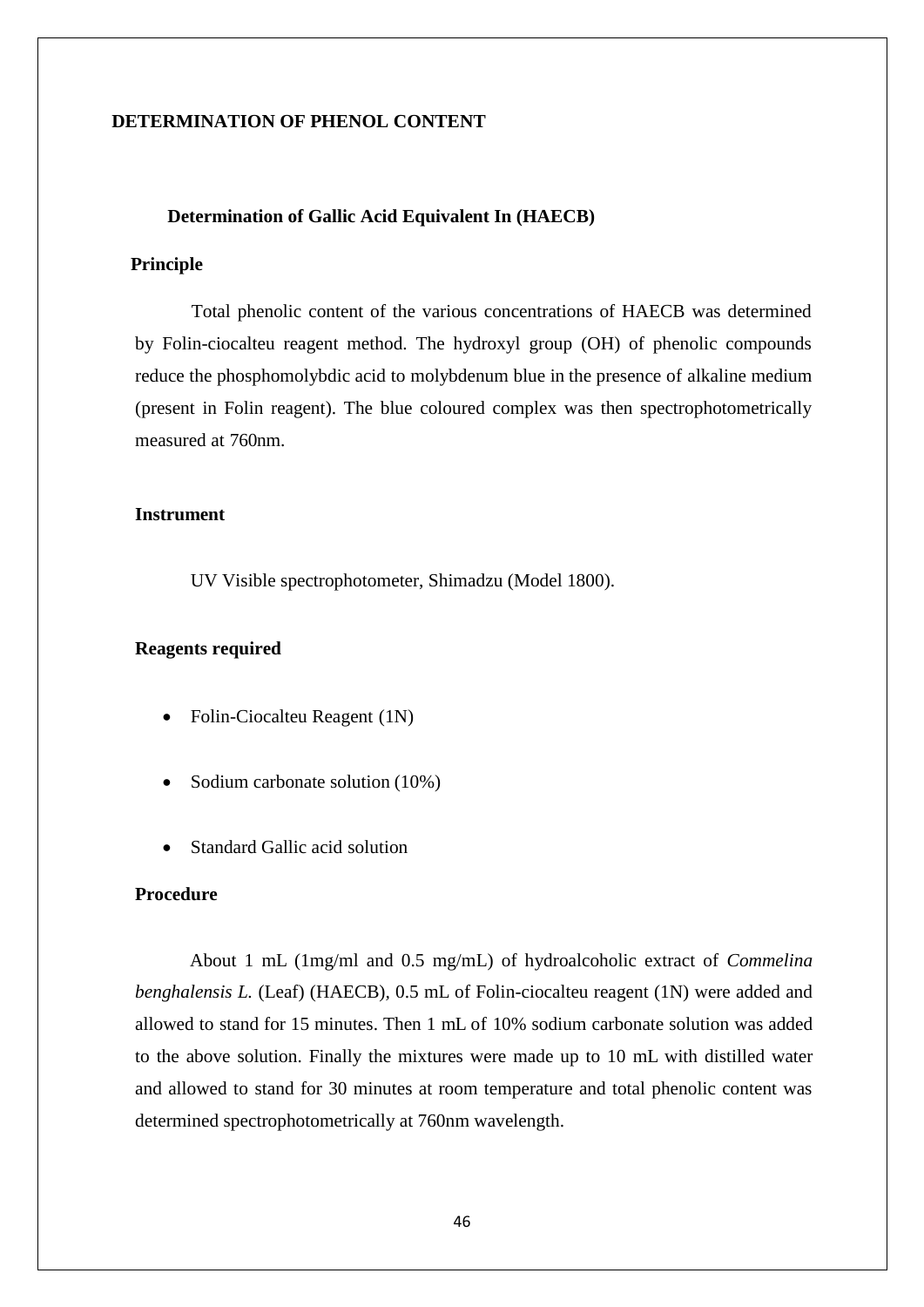The calibration curve was generated by preparing gallic acid at different concentration (5, 10, 15, 20 and 25 µg/mL). The reaction mixture without sample was used as blank. Total phenolic content of HAECB extract is expressed in terms of mg of Gallic acid equivalent per gm of extract (mg GAE/g).

# **Report:**

Hydroalcoholic extract of *Commelina benghalensis L.* (HAECB) was found to contain -

of GAE (Gallic acid equivalent)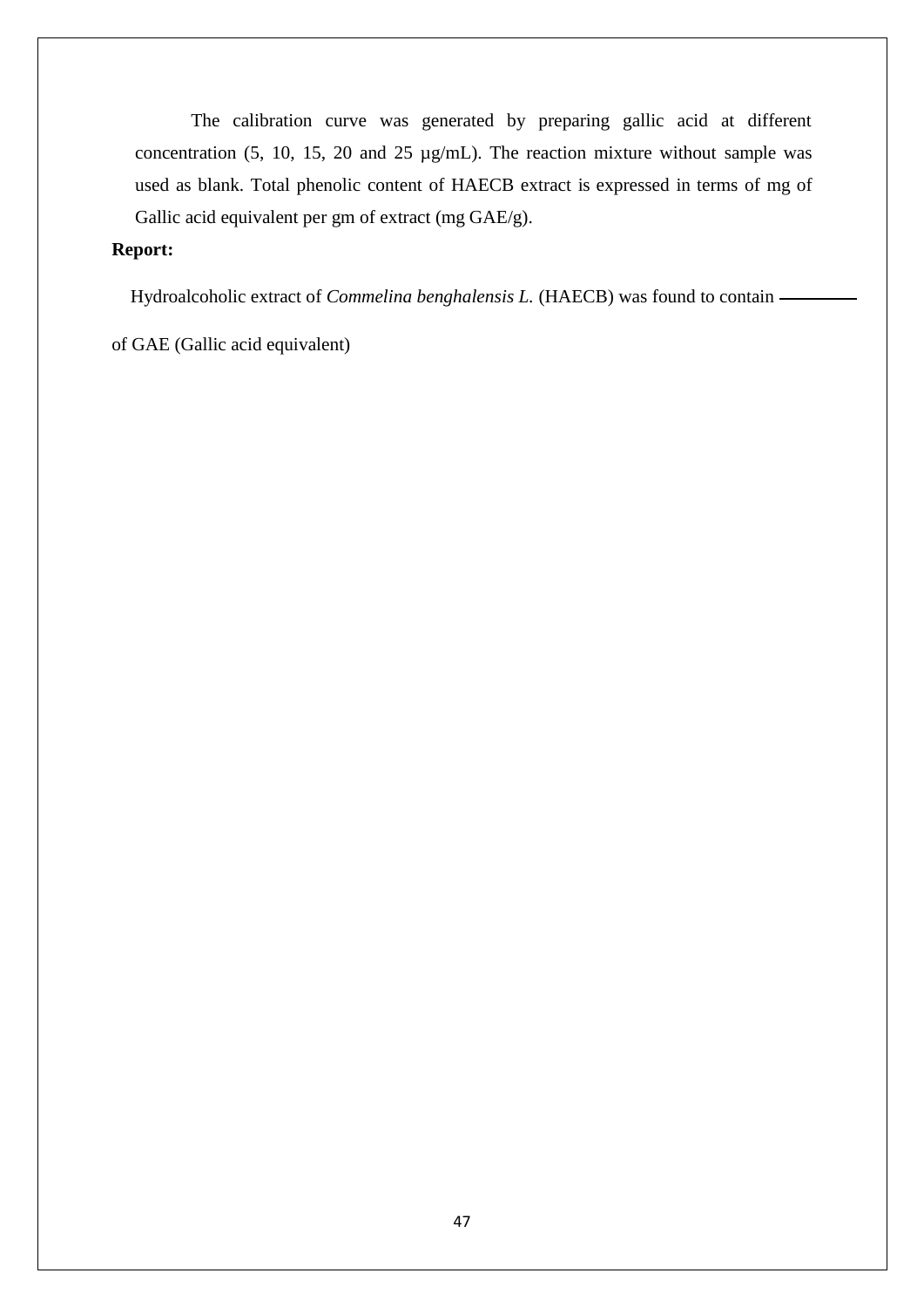# **DETERMINATION OF TOTAL ALKALOIDS**

### **Aim**

To determine the total alkaloid content of cinchona extract

### **Theory**

Alkaloids are basic nitrogen containing compounds obtained from plants, animals and microorganism having a marked physiological action. Alkaloids have diverse and important physiological effects on humans and other animals. The term Alkaloids is derived from the word alkali-like and they have some of the characters of natural amines. The definition of alkaloid is the organic compounds from natural or synthetic origin which are basic in nature and contain one or more nitrogen atoms normally in heterocyclic ring and possess specific physiological action on human animal body when used therapeutically.

Alkaloids found in cinchona bark still play an important role in medicine for example as antimalarial and anti arrhythmic drugs. Six respective derivatives (dihydro quinidine, dihydro quinine, quinidine, quinine, cinchonine and cinchonidine) has been quantified in crude plant extract.

Total alkaloids are determined volumetrically by acid – base titration and calculated as quinine.

## **Determination of total alkaloids of cinchona extract**

1.Introduce 10 ml of the cinchona extract into a separating funnel, add 1N sulphuric acid (10 ml) and water 10 ml.

2.shake with 10 ml of chloroform and allow to separate the mixture. Shake and allow to separate and discarded the chloroform layer.

3.Transfer the acid wash to the mother liquor and basify with about 5 ml of strong ammonia (test with litmus paper)

4.shake with successive portions of chloroform (30,20,20 and 10 ml). Test for completion of the extraction with mayers reagent.

5. wash the combined chloroform extract with 10ml of water. Transfer the extract toa distillation flask to remove the solvent on a boiling water bath.